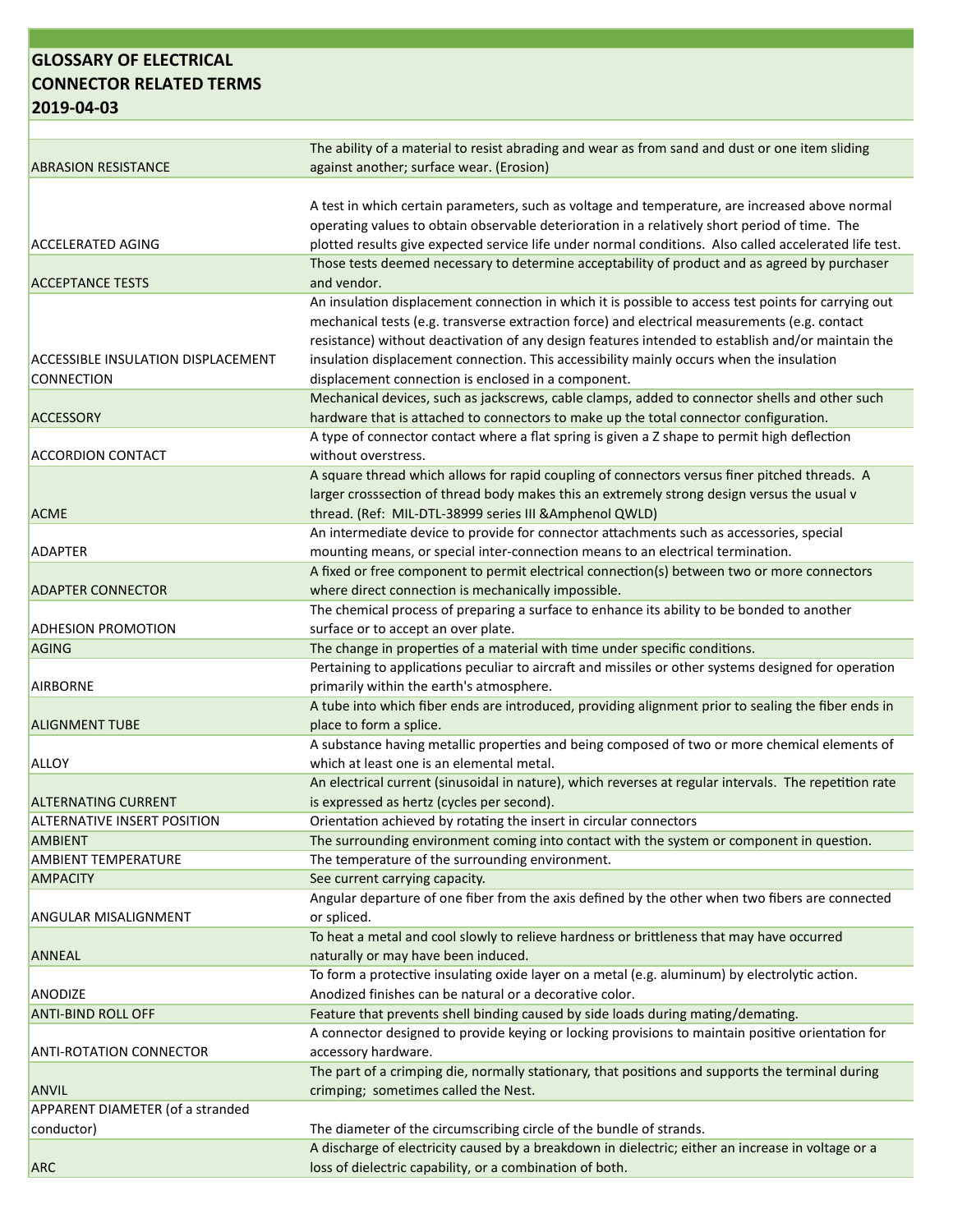|                                       | The resistance of a material to the effects of a high voltage, low current arc (under prescribed                          |
|---------------------------------------|---------------------------------------------------------------------------------------------------------------------------|
|                                       | conditions) passing across the surface of the material. The arc resistance is stated as a measure of                      |
|                                       | total elapsed time at that voltage required to form a conductive path on the surface (material                            |
| <b>ARC RESISTANCE</b>                 | carbonized by the arc).                                                                                                   |
| <b>ASPECT RATIO</b>                   | A ratio of length or depth of a hole to its preplated diameter.                                                           |
|                                       |                                                                                                                           |
|                                       | On a conducting material, the microscopic-level surface roughness. These surface imperfections                            |
| <b>ASPERITY</b>                       | affect the effective contact area when two contact surfaces are mated with one another.                                   |
|                                       | The reduction of average power during the transmission of a signal from the input to the output                           |
| <b>ATTENUATION</b>                    | of the device under test, usually measured in decibels (dB).                                                              |
|                                       | A photodetector used in high speed, broad bandwidth fiber optic systems. The avalanche feature                            |
|                                       | results from the rush of electrons across a junction under a very high bias. The APD requires a                           |
|                                       | much higher reverse bias and has a higher cutoff frequency than a PIN-photodiode, and therefore,                          |
| <b>AVALANCHE PHOTODIODE (APD)</b>     | at higher frequencies is a more sensitive device.                                                                         |
| AWG                                   | An abbreviation for American Wire Gauge.                                                                                  |
|                                       |                                                                                                                           |
|                                       | The incremental difference between an initial position and a final position resulting from a force                        |
| AXIAL DISPLACEMENT                    | applied along the axis of a component.                                                                                    |
| <b>AXIAL LEAD</b>                     | A lead wire extending from a component or module body along its longitudinal axis.                                        |
| <b>AXIS</b>                           | The center line about which parts of a body may be referred.                                                              |
|                                       | Installed such that the connectors mounting flange is positioned behind the connector mounting                            |
| <b>BACK MOUNTED</b>                   | surface when viewed from the mating face or front side of the connector.                                                  |
|                                       | An interconnection device having terminations, such as for wire wrap, on one side and usually                             |
|                                       | having connector receptacles on the other side, used to provide pointtopoint electrical                                   |
|                                       | interconnections between connector termination elements. The pointtopoint electrical                                      |
| <b>BACKPLANE</b>                      | interconnections may be printed wiring.                                                                                   |
|                                       | An interconnection panel into which PC cards or other panels can be plugged. These panels come                            |
|                                       | in a variety of designs ranging from a PC motherboard (backplane) to individual connectors                                |
| <b>BACKPLANE PANEL</b>                | mounted in a metal frame. Backplane panels lend themselves to automatic wiring.                                           |
|                                       | A connector accessory or component, that may or may not be supplied with the connector,                                   |
|                                       | attaches to the back of the connector, can facilitate wiring harness strain relief, tighter harness                       |
|                                       | routing in restricted space, and wiring shield termination, and can provide for shielding from                            |
| <b>BACKSHELL</b>                      | electrical interference and/or moisture protection.                                                                       |
|                                       | A loop of wire used to prevent permanent separation of two or more parts assembled together.                              |
| <b>BAIL</b>                           | Example: the bail holding dustcaps on round connectors.                                                                   |
|                                       | A loop of wire formed into a bail that is used to prevent the inadvertent disassembly of two halves                       |
| <b>BAIL LATCH</b>                     | of a connector pair.                                                                                                      |
|                                       | A transmission line consisting of two conductors in the presence of ground capable of being                               |
|                                       | operated in such a way that the voltages on the two conductors at all transverse planes are equal                         |
| <b>BALANCED LINE (WAVEGUIDE) (two</b> | in magnitude and opposite in direction. The ground may be a conducting sheath, forming a                                  |
| conductor)                            | shielded transmission line.                                                                                               |
|                                       |                                                                                                                           |
| <b>BALANCED WIRE CIRCUIT (DATA</b>    | One whose two sides are electrically alike and symmetrical with respect to ground and other                               |
| TRANSMISSION)                         | conductors. The term is commonly used to indicate a circuit whose two sides differ only by chance.                        |
|                                       | Voltages relative to ground on the two conductors of a balanced line that, at every point along the                       |
| <b>BALANCED VOTAGES</b>               | line, is equal in magnitude and opposite in polarity.                                                                     |
| <b>BANDWIDTH</b>                      | The frequency range of electrical signals transmitted.                                                                    |
|                                       | The bandwidth between halfpower points. The frequency of half-power transfers in the case of                              |
| BANDWIDTH (3-dB)                      | baseband signals.                                                                                                         |
|                                       | The flared entrance or internal bevel at the wire entry of the contact termination element, that is                       |
| <b>BARREL CHAMFER</b>                 | intended to facilitate entry of the conductor.                                                                            |
|                                       | That section of the terminal, splice, or contact that accommodates the conductor, without                                 |
| <b>BARREL, CONDUCTOR</b>              | insulation.                                                                                                               |
| <b>BARREL, INSULATION</b>             | The section of the terminal, splice or contact that accommodates the wire with insulation.                                |
| <b>BARREL SIZE</b>                    | An assigned number denoting the size of the contact barrel that accommodates the conductor.                               |
|                                       |                                                                                                                           |
| BARREL, WIRE                          | (See BARREL, CONDUCTOR)<br>A section of dielectric material that insulates contacts or terminals from each other and from |
|                                       |                                                                                                                           |
| <b>BARRIER</b>                        | ground.                                                                                                                   |
|                                       | A seal provided through the connector between housing, insert, and contacts to inhibit the                                |
| <b>BARRIER SEAL</b>                   | ingress of contaminants.                                                                                                  |
|                                       | A continuous section of dielectric material that insulates electrical circuits from each other or                         |
| <b>BARRIER STRIP</b>                  | from ground.                                                                                                              |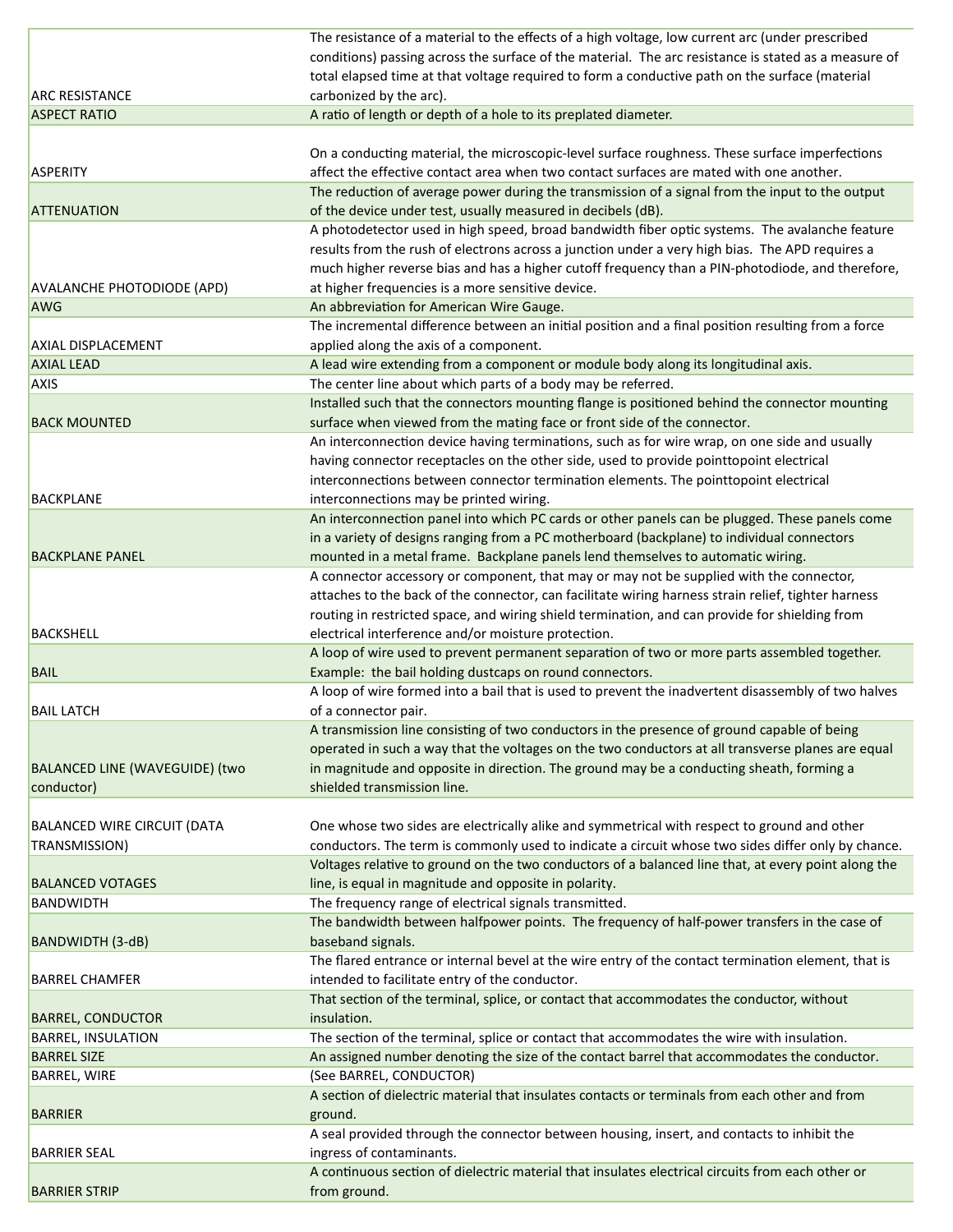|                                          | A material from which the connector or contact components are made and on which one or more             |
|------------------------------------------|---------------------------------------------------------------------------------------------------------|
| <b>BASE MATERIAL</b>                     | metals or coatings may be deposited.                                                                    |
|                                          | Metal from which the connector, contact, or metal accessory is made and on which one or more            |
| <b>BASIS METAL</b>                       | metals or coating may be deposited.                                                                     |
| <b>BASE METAL</b>                        | (See BASIS METAL).                                                                                      |
|                                          | The number used to identify contacts for use in military specification type connectors, whose           |
| <b>BASIC IDENTIFICATION NUMBER (BIN)</b> | performance is governed by the requirements set forth in SAE AS39029.                                   |
| <b>BASIS MATERIAL</b>                    | Material upon which coatings are deposited.                                                             |
| <b>BASIS METAL</b>                       | The metal from which a connector, contact, terminal, or splice is made.                                 |
|                                          | A quick coupling mechanism utilizing pins or keys on one connector half and ramps on the                |
| <b>BAYONET COUPLING</b>                  | corresponding connector half. (Ref: MILDTL38999 Series I and II and ITT Cannon's CIR.)                  |
|                                          | The specially shaped metallic parts of an insulation displacement termination positioned on each        |
| BEAM (IDC)                               | side of the slot.                                                                                       |
| <b>BELLIED MOUTH</b>                     | (See BARREL CHAMFER)                                                                                    |
|                                          | A flared or widened entrance of a contact or connector that allows easier insertion. Normally used      |
| <b>BELLMOUTH</b>                         | on test connectors; also used to facilitate blind mating.                                               |
|                                          | A connector contact, that is a flat spring, folded to provide a uniform spring rate over the full       |
| <b>BELLOWS CONTACT</b>                   |                                                                                                         |
|                                          | tolerance range of the mating unit.                                                                     |
|                                          | A term referring to kind and/or favorable conditions that cause little or no effect or degradation on   |
| <b>BENIGN ENVIRONMENT</b>                | an item; a controlled environment.                                                                      |
|                                          | The alloying and hardening of copper with the addition of the metal beryllium. This alloy is used       |
|                                          | extensively for electrical contact base metal because of its hardness and ability to withstand          |
| <b>BERYLLIUM COPPER</b>                  | numerous flexures without relaxation or loss of its spring constant.                                    |
|                                          | Assembly of three contacts consisting of two inner contacts arranged parallel to one another with       |
|                                          | the third contact peripheral to, and encircling the two inner contacts, enabling termination of         |
| BIFILAR CONTACT (TWINAX)                 | screened/shielded twisted pair cables.                                                                  |
|                                          | Pertaining to lengthwise slotting of a flat spring contact used in printed circuit card edge            |
| <b>BIFURCATED</b>                        | connectors.                                                                                             |
| <b>BIFURCATE CONNECTOR</b>               | A hermaphroditic connector containing fork-shaped mating contacts.                                      |
|                                          | A flat contact with a lengthwise slot, the two arms of which apply contact force in the same            |
| <b>BIFURCATED CONTACT</b>                | direction.                                                                                              |
|                                          | A fixed terminal of the type to which conductors are connected by means of mechanical                   |
| <b>BINDING POST</b>                      | compression.                                                                                            |
|                                          | A defect in stranded wire where the strands in the stripped portion between the insulated               |
|                                          | covering wire and a soldered connection (or an end tinned lead) have separated from the normal          |
| <b>BIRDCAGE</b>                          | lay of the strands.                                                                                     |
|                                          | The time interval between the successive like edges of the clock signal (rise to rise or fall to fall). |
| <b>BIT PERIOD</b>                        | This is the reciprocal of the clock frequency.                                                          |
| <b>BLADE CONTACT</b>                     | A solid contact with a rectangular crosssection, usually with a chamfered mating edge.                  |
|                                          | An unprocessed or partially processed piece of base material or metalclad base material, cut            |
| <b>BLANK (PRINTED CIRCUIT)</b>           | from a sheet or panel and having the rough dimensions of a printed board.                               |
|                                          | Allows both connector halves to be joined in a normal engaging mode when either one or both             |
| <b>BLIND MATE</b>                        | connectors are concealed.                                                                               |
|                                          | A localized swelling and separation between any of the layers of a laminate base material, or           |
| <b>BLISTER</b>                           | between base material and conductive foil or protective coating. (It is a form of delamination.)        |
| <b>BOARD MOUNTED CONNECTOR</b>           | A connector suitable for being permanently attached to a printed wiring board.                          |
| <b>BOARD THICKNESS</b>                   | The overall thickness of the base material and all conductive materials deposited thereon.              |
|                                          | The main portion of a connector consisting of the housing and insulator/insert assembly to which        |
| <b>BODY, CONNECTOR</b>                   | contacts and accessories are attached.                                                                  |
|                                          | The force per unit area required to separate two adjacent layers of a printed circuit board by a        |
| <b>BOND STRENGTH</b>                     | force applied perpendicular to the board surface.                                                       |
|                                          |                                                                                                         |
|                                          | A connector assembly in which the components are bonded together using an electrically                  |
|                                          | appropriate adhesive in a sandwich like structure to provide sealing against moisture and other         |
| <b>BONDED ASSEMBLY</b>                   | environment, which weaken electrical insulating properties.                                             |
|                                          | A cable or strap that provides an electrical path for the purposes of providing a current path for      |
|                                          | safety and/or shielding grounds, to prevent shock or spark hazards, and to provide a low                |
| <b>BONDING CONDUCTOR</b>                 | impedance path for EMI/RFI.                                                                             |
|                                          | A device used to connect exposed metal to ground. It normally carries no current, but is used as a      |
|                                          | current path to eliminate shock or spark hazards and insure the operation of circuit protective         |
| <b>BONDING CONNECTOR</b>                 | devices in the case of breakdown.                                                                       |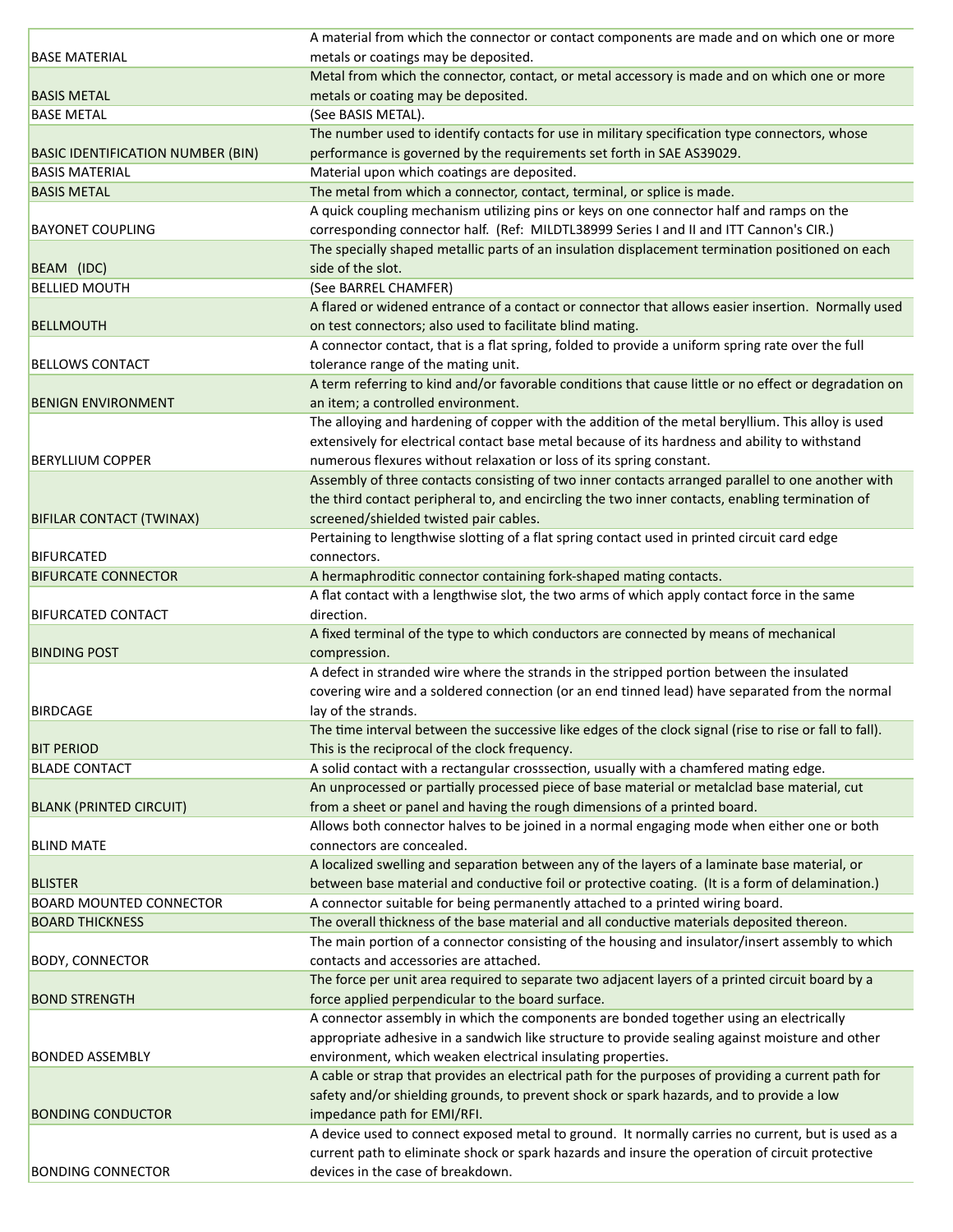|                               | A protective covering or connector accessory, usually made of a flexible or semirigid insulation                                                            |
|-------------------------------|-------------------------------------------------------------------------------------------------------------------------------------------------------------|
|                               | material, designed to house wire/cable terminations as a protective device, facilitate harness                                                              |
| <b>BOOT</b>                   | direction, and provide a moisture seal when bonded or used as a potting form.                                                                               |
|                               | An electrical connection between a wire and a sharp-cornered post in which the wire is laid                                                                 |
|                               | parallel to the length of the post and adjacent to its wider face. The wire is secured to the post by                                                       |
|                               | tightly wrapping several turns of a separate solid wire around the post and the wire to be secured.                                                         |
|                               | Each turn of the wrapping wire contacts the bound wire producing deformation in it and also locks                                                           |
| <b>BOUND CONNECTION</b>       | on at least two corners of the post.                                                                                                                        |
|                               | The deviation from flatness of a board characterized by a roughly cylindrical or spherical curvature                                                        |
| <b>BOW</b>                    | such that, if the board is rectangular, its four corners are in the same plane.                                                                             |
|                               | A connector designed to be mounted in a panel or box where no accessories will be mounted on                                                                |
| <b>BOX MOUNT</b>              | the rear of the connector. This type of connector will not have rear accessory threads.                                                                     |
|                               | A woven or braided sheath made from conductive or nonconductive material, used as a covering                                                                |
|                               |                                                                                                                                                             |
|                               | for an insulated conductor or group of insulated conductors. When flattened it may be used as a                                                             |
| <b>BRAID</b>                  | grounding strap.                                                                                                                                            |
| <b>BRANCH CONNECTOR</b>       | A connector that joins a branch conductor to the main conductor at a specified angle.                                                                       |
|                               | An alloy of 50 to 90 percent copper and 5 to 50 percent zinc. Used to manufacture electrical                                                                |
|                               | contact elements. This material has a hardness, which is greater than copper but less than                                                                  |
| <b>BRASS</b>                  | beryllium copper.                                                                                                                                           |
|                               | A connector designed to separate when a specified force is applied to the cable, without damage                                                             |
| <b>BREAKAWAY CONNECTOR</b>    | to the cable or the connector.                                                                                                                              |
|                               | The electrical potential necessary to cause the passage of a specific electric current through an                                                           |
| <b>BREAKDOWN VOLTAGE</b>      | insulator or insulating material.                                                                                                                           |
|                               | A quick coupling mechanism utilizing rifle breech style machined valleys and plateaus on each half                                                          |
| <b>BREECH-LOCK COUPLING</b>   | of the connector pair to facilitate and maintain coupling. (Ref: MIL-DTL-38999 Series IV.)                                                                  |
| <b>BRIDGING, ELECTRICAL</b>   | The formation of a conductive path between conductors.                                                                                                      |
| <b>BUFFER, FIBER</b>          | A layer of material, which is used to provide mechanical protection for the optical fiber.                                                                  |
|                               | A group of wires fastened or held together by auxiliary means such as straps, ties, clamps, lacing                                                          |
| <b>BUNDLE</b>                 | tape/twine or flexible wrappings (jackets) or sheaths, also called cable.                                                                                   |
| <b>BUSING</b>                 | The joining of two or more circuits to provide a common electrical connection.                                                                              |
|                               |                                                                                                                                                             |
| <b>BUTT</b>                   |                                                                                                                                                             |
|                               | To join two conductors together endtoend without overlap, with their axes being collinear.                                                                  |
|                               | A mating contact configuration in which the mating surfaces engage end to end but do not                                                                    |
| <b>BUTT CONTACT</b>           | overlap, with their axis in line.                                                                                                                           |
|                               |                                                                                                                                                             |
| <b>BUTT SPLICE</b>            | A device for joining conductors end-to-end with their axis in line and not overlapping. (See SPLICE)                                                        |
| <b>BUTTING CONNECTOR</b>      | A connector that is basically cylindrical and has a mating face with a basically circular periphery.                                                        |
|                               | Crimping dies so designed that the opposing die faces touch at the closed condition of the                                                                  |
| <b>BUTTING DIES</b>           | crimping cycle. Also called bottoming dies.                                                                                                                 |
|                               | A set of compressed, randomly crumpled, springy, highly conductive wire elements shaped in the                                                              |
|                               | form of a thick buttons, housed in a connector body to form a multiple of pressure butt-type                                                                |
| <b>BUTTON BOARD CONNECTOR</b> | contacts.                                                                                                                                                   |
|                               | A contact with a curved, hook-like termination often located at the rear of hermetic headers to                                                             |
| <b>BUTTON HOOK CONTACT</b>    | facilitate soldering or desoldering of leads.                                                                                                               |
| <b>BUTTON-HOOK TERMINAL</b>   | (See TERMINAL, HOOK)                                                                                                                                        |
|                               | Two or more insulated conductors, solid or stranded, contained in a common covering, or two or                                                              |
|                               | more insulated connectors twisted or molded together without a common covering, such as a                                                                   |
| <b>CABLE</b>                  | shield and/or jacket.                                                                                                                                       |
|                               | A part of a connector or an accessory consisting of a rigid housing for attachment of the connector                                                         |
|                               | body. It may incorporate provisions for a cable clamp or seal for terminating cable shields and                                                             |
| <b>CABLE ADAPTER</b>          | provide shielding to electrical interference. It may be straight or angled.                                                                                 |
|                               | A connector accessory or portion of a component that is designed to grip the wire or cable to                                                               |
|                               | provide strain relief and absorb mechanical stress that would otherwise be transmitted to the                                                               |
| <b>CABLE CLAMP</b>            | termination.                                                                                                                                                |
|                               | A mechanical adapter that attaches to the rear of a plug or receptacle to allow the attachment of                                                           |
| <b>CABLE CLAMP ADAPTER</b>    | a cable clamp.                                                                                                                                              |
| <b>CABLE SEAL</b>             | A device designed to seal a jacketed cable to a component.                                                                                                  |
|                               | A device consisting of a gland nut and sealing member designed to seal around a single jacketed                                                             |
| <b>CABLE SEALING CLAMP</b>    | cable, providing an environmental seal.                                                                                                                     |
|                               |                                                                                                                                                             |
| <b>CABLE SHIELDING CLAMP</b>  | A connector accessory device consisting of a sealing member and cable support designed to<br>terminate the shield of the electrical cable at the connector. |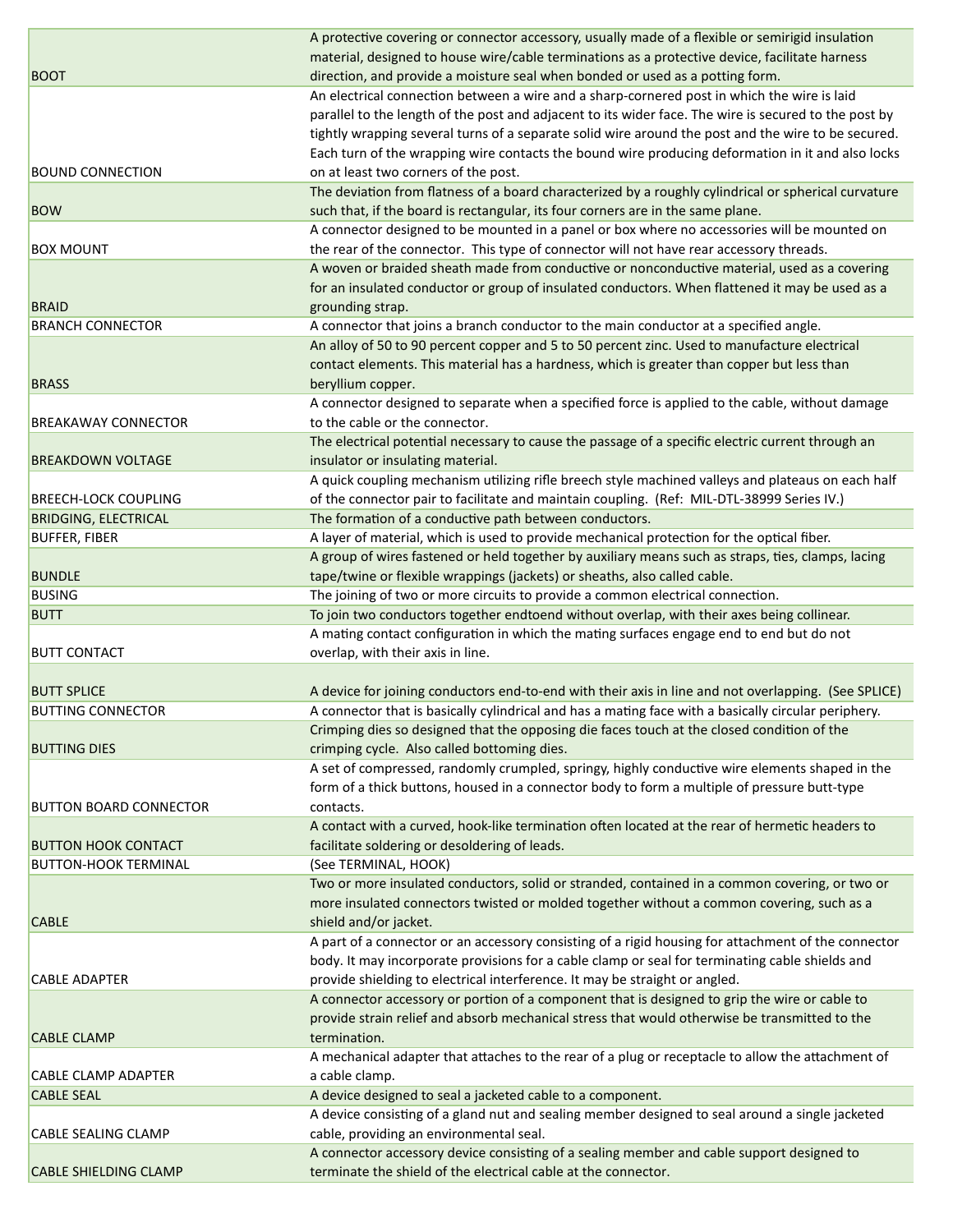|                                 | A flexible accessory or a part of a component placed around the cable to minimize flexing of the      |
|---------------------------------|-------------------------------------------------------------------------------------------------------|
| <b>CABLE SUPPORT SLEEVE</b>     | cable at the point of entry into the component.                                                       |
| <b>CANTILEVERED CONTACT</b>     | A spring contact in which the contact force is provided by one or more cantilevered springs.          |
|                                 | That property of a system of conductors and dielectrics, that permits the storage of electricity      |
|                                 | when potential differences exist between the conductors. Its value is expressed as the ratio of the   |
|                                 | electrostatic charge on a conductor to the potential difference between the conductors required to    |
| <b>CAPACITANCE</b>              | maintain that charge.                                                                                 |
| <b>CAPACITIVE COUPLING</b>      | The electrical interaction between two conductors caused by the capacitance between them.             |
|                                 | The opposition of capacitance to alternating current, equal to the reciprocal of the product of the   |
|                                 | angular frequency of the current times the capacitance. Symbol: $X_c$ The imaginary part of           |
| <b>CAPACITIVE REACTANCE</b>     | impedance due to capacitance.                                                                         |
|                                 | A multi-part fastener, usually screw-type, whose components are retained without separation           |
| <b>CAPTIVE DEVICE</b>           | when loosened from its base assembly.                                                                 |
|                                 | A fastener, usually screwtype, whose components are retained without separation when                  |
| <b>CAPTIVE DEVICE-FASTENERS</b> | loosened from its base assembly.                                                                      |
| <b>CAPTIVE HARDWARE</b>         | Hardware, that is held in place by some mechanical means                                              |
|                                 |                                                                                                       |
|                                 | A connector designed to have a printed wiring board inserted into the connector, to make contact      |
| <b>CARD EDGE CONNECTOR</b>      | with the printed wiring on the board.                                                                 |
|                                 | The lengthwise opening in a printed circuit edge connector that receives the printed circuit board.   |
| <b>CAVITY</b>                   | (also see CONTACT CAVITY)                                                                             |
|                                 | The nominal distance between the centers of adjacent features on any single layer of a printed        |
| <b>CENTER-TO-CENTER SPACING</b> | board.                                                                                                |
|                                 | Verification that specified training or testing has been performed, and required proficiencies or     |
| <b>CERTIFICATION</b>            | parameter values have been attained.                                                                  |
|                                 | The angle on the inside edge of barrel entrance of a connector that permits easier insertion of the   |
| <b>CHAMFER</b>                  | cable into the barrel.                                                                                |
|                                 | The ratio of voltage to current in a propagating wave, i.e., the impedance that is offered to this    |
|                                 | wave at any point of the line. (In printed boards its value depends on the width of the conductor,    |
|                                 | the distance from the conductor to ground planes, and the dielectric constant of the media            |
| <b>CHARACTERISTIC IMPEDANCE</b> | between them.)                                                                                        |
| <b>CIRCULAR CONNECTOR</b>       | A connector that is basically circular and has a mating face with a basically circular periphery.     |
|                                 | A type of crimp where the crimping dies completely surround a barrel resulting in a symmetrical       |
| <b>CIRCUMFERENTIAL CRIMP</b>    | reshaping of the barrel. Some circumferential crimps are oval, hexagonal, circular, etc.              |
|                                 | The interconnection of a number of electrical elements and/or devices performing a desired            |
| <b>CIRCUIT</b>                  | electrical function.                                                                                  |
| <b>CIRCUIT LAYER</b>            | A layer of a printed board containing conductors, including ground and voltage planes.                |
|                                 | A crack or void in the plating extending around the entire circumference of a plated through hole,    |
|                                 | in the solder fillet around the lead wire, in the solder fillet around an eyelet, or at the interface |
| CIRCUMFERENTIAL SEPARATION      | between a solder fillet and a land.                                                                   |
|                                 | A condition of the base material to which a relatively thin layer or sheet of metal has been          |
| <b>CLAD</b>                     | bonded to one or both sides, i.e., a metal clad base material.                                        |
|                                 | That part of a fiber, that concentrically surrounds the core of the fiber and has a lower refractive  |
| <b>CLADDING, FIBER</b>          | index than the core.                                                                                  |
|                                 | A method of applying a layer of metal over another metal whereby the junction of the two metals       |
|                                 | is continuously welded.                                                                               |
| <b>CLADDING, METAL</b>          |                                                                                                       |
|                                 | A hole in the conductive pattern larger than, but coaxial with, a hole in the printed board base      |
| <b>CLEARANCE HOLE</b>           | material.                                                                                             |
| <b>CLIP</b>                     | A resilient device, that deflects on mating to produce a connection.                                  |
| <b>CLIP CONNECTION</b>          | A connection made by a clip.                                                                          |
| <b>CLIP POST</b>                | A termination to accept a clip connection.                                                            |
|                                 | The arrangement of connector inserts, jack-screws, polarizing pins/sockets, keys/keyways, or          |
| <b>CLOCKING</b>                 | housing configurations to prevent the mismating or cross mating of connectors.                        |
| <b>CLOSED CRIMP BARREL</b>      | A crimp barrel with a closed shape before crimping.                                                   |
| <b>CLOSED END SPLICE</b>        | A splice, open at one end only, designed to terminate two or more conductors. (See SPLICE)            |
|                                 | A design that limits the size of mating parts to a specified dimension. Usually used in reference to  |
| <b>CLOSED ENTRY</b>             | pin and socket contacts.                                                                              |
|                                 | A socket or contact cavity design in which the insert or body of the connector limits the size or     |
| <b>CLOSED ENTRY CONTACT</b>     | position of the mating contact or printed wiring board to a predetermined maximum dimension.          |
|                                 | That part of the fiber that surrounds the cladding and provides physical protection from exposure     |
| <b>COATING, FIBER</b>           | to the atmosphere.                                                                                    |
|                                 |                                                                                                       |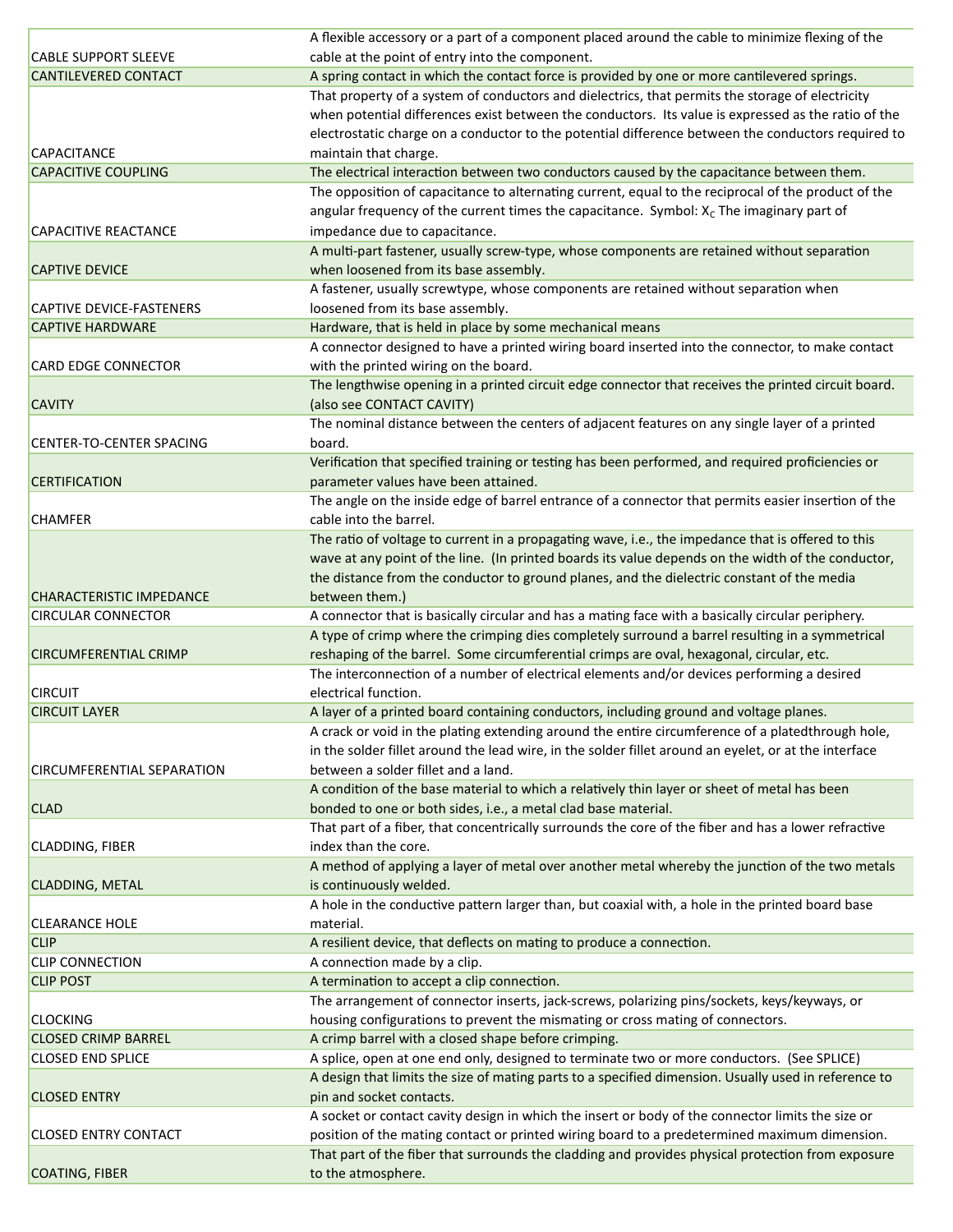|                                         | The construction of a connector, contact, or cable with an inner conductor surrounded by a               |
|-----------------------------------------|----------------------------------------------------------------------------------------------------------|
|                                         | dielectric that in turn, is enclosed in an outer conductor that also acts as a shield. A protective      |
|                                         | jacket usually covers the outer conductor of a cable and also acts as an insulator. Compare to           |
| COAXIAL CONSTRUCTION                    | Triaxial.                                                                                                |
|                                         | The incremental linear dimensional change of a material per unit change in temperature, usually          |
| <b>COEFFICIENT OF THERMAL EXPANSION</b> | expressed as parts per million or in inches per inch per degree.                                         |
|                                         |                                                                                                          |
| <b>COINED</b>                           | The pressure forming into a particular shape of a conducting material or conducting metal alloy.         |
|                                         | Permanent deformation of material due to mechanical force or pressure (not due to heat                   |
| <b>COLD FLOW</b>                        | softening).                                                                                              |
| <b>COLD WELD</b>                        | A weld achieved by pressure only, without electrical current or elevated temperature.                    |
| <b>COLD WORK</b>                        | Hardening and embrittlement of metal due to repeated stress action.                                      |
|                                         | A system for the identification of components, wires, contacts, materials, tools and related             |
| <b>CODING</b>                           | devices by means of color.                                                                               |
|                                         | A feature set that results in connectors being intermountable, intermatable and of identical             |
| <b>COMPATIBLE CONNECTORS</b>            | performance.                                                                                             |
| <b>COMPLIANT PRESS-IN TERMINATION</b>   | A press-in termination having a compliant press-in section.                                              |
|                                         | A separate ring, within the backshell assembly, that is chamfered to provide an environmental            |
| <b>COMPRESSION RING</b>                 | seal by compressing the rear grommet.                                                                    |
|                                         | An individual part or combination of parts that, when interconnected, perform a design                   |
| <b>COMPONENT</b>                        | function(s).                                                                                             |
|                                         | An identifiable part of a component, that is an assembly of individual elements. In the case of a        |
|                                         | connector the component elements are the individual parts of the connector assembly, such as the         |
| <b>COMPONENT ELEMENT</b>                | contacts, insulator body, shell, etc.                                                                    |
|                                         | A hole used for attachment and electrical connection of component terminations, including pins           |
| <b>COMPONENT HOLE</b>                   | and wires, to the printed board.                                                                         |
|                                         | The act of attaching a component to a printed board, or the manner in which it is attached, or           |
| <b>COMPONENT MOUNTING</b>               | both.                                                                                                    |
|                                         | The direction in which the components on a printed board or other assembly are lined up                  |
| COMPONENT MOUNTING ORIENTATION          | electrically with respect to the polarity of polarized components, or with respect to one another.       |
| <b>COMPONENT PIN</b>                    | A component lead that is not readily formable without damage.                                            |
| <b>COMPONENT SIDE</b>                   | The primary side of a singlesided assembly.                                                              |
|                                         | A connector, that has its structural shell, constructed of either reinforcedpolymeric materials,         |
|                                         | metal matrix composite materials, or combinations of polymeric resins and non-polymeric                  |
|                                         | materials used in lieu of what would ordinarily require an allmetal shell. The connector may or          |
| <b>COMPOSITE CONNECTOR</b>              | may not have a conductive element, component and/or finish.                                              |
|                                         | A connector crimped by an externally applied force; the conductor is also crimped by such force          |
|                                         | inside the tube-like connector body. Compression connectors are in very intimate contact with the        |
| <b>COMPRESSION CONNECTOR</b>            | two ends of the conductors being spliced.                                                                |
|                                         | The maximum compressive stress a material is capable of sustaining. For materials that do not fail       |
| <b>COMPRESSIVE STRENGTH</b>             | by a shattering fracture, the value is arbitrary, depending on the distortion allowed.                   |
|                                         | In a wire or cable, the degree to which the location of the geometric center of the conductor            |
| <b>CONCENTRICITY</b>                    | coincides with the geometric center of the surrounding insulation.                                       |
| <b>CONCENTRIC CONTACT</b>               | A set of coaxial contacts providing independent circuits through a single mechanical assembly.           |
| <b>CONDITIONING</b>                     | Time-limited exposure of a test specimen to a specified environment(s) prior to testing.                 |
|                                         | The reciprocal of resistance. It is the ratio of current (I) passing through a material to the potential |
|                                         | difference (V) at its ends.<br>The measure of a                                                          |
|                                         | materials ability to conduct electric charge. The real part of the complex representation of             |
| CONDUCTANCE (G)                         | admittance.                                                                                              |
|                                         | A thin sheet of metal that may cover one or both sides of a base material and is intended for            |
| <b>CONDUCTIVE FOIL</b>                  |                                                                                                          |
|                                         | forming the conductive pattern.                                                                          |
|                                         | The configuration or design of the conductive material on the base material. (This includes              |
|                                         | conductors, lands, vias, heatsinks, and passive components when these are an integral part of the        |
| <b>CONDUCTIVE PATTERN</b>               | printed board manufacturing process.)                                                                    |
|                                         | The ability of a material to conduct electric current. It is expressed in terms of the current density   |
| <b>CONDUCTIVITY</b>                     | (J) per unit of applied electric field (E). It is the reciprocal of resistivity.                         |
| <b>CONDUCTOR</b>                        | An electrical currentcarrying material; the conductive element in an electrical wire.                    |
|                                         | A device or design feature on a terminal, splice, contact, or tool, which correctly positions the        |
| <b>CONDUCTOR STOP</b>                   | conductor on the conductor barrel.                                                                       |
| <b>CONDUCTOR PULL-OUT FORCE</b>         | Same as CONDUCTOR TENSILE FORCE                                                                          |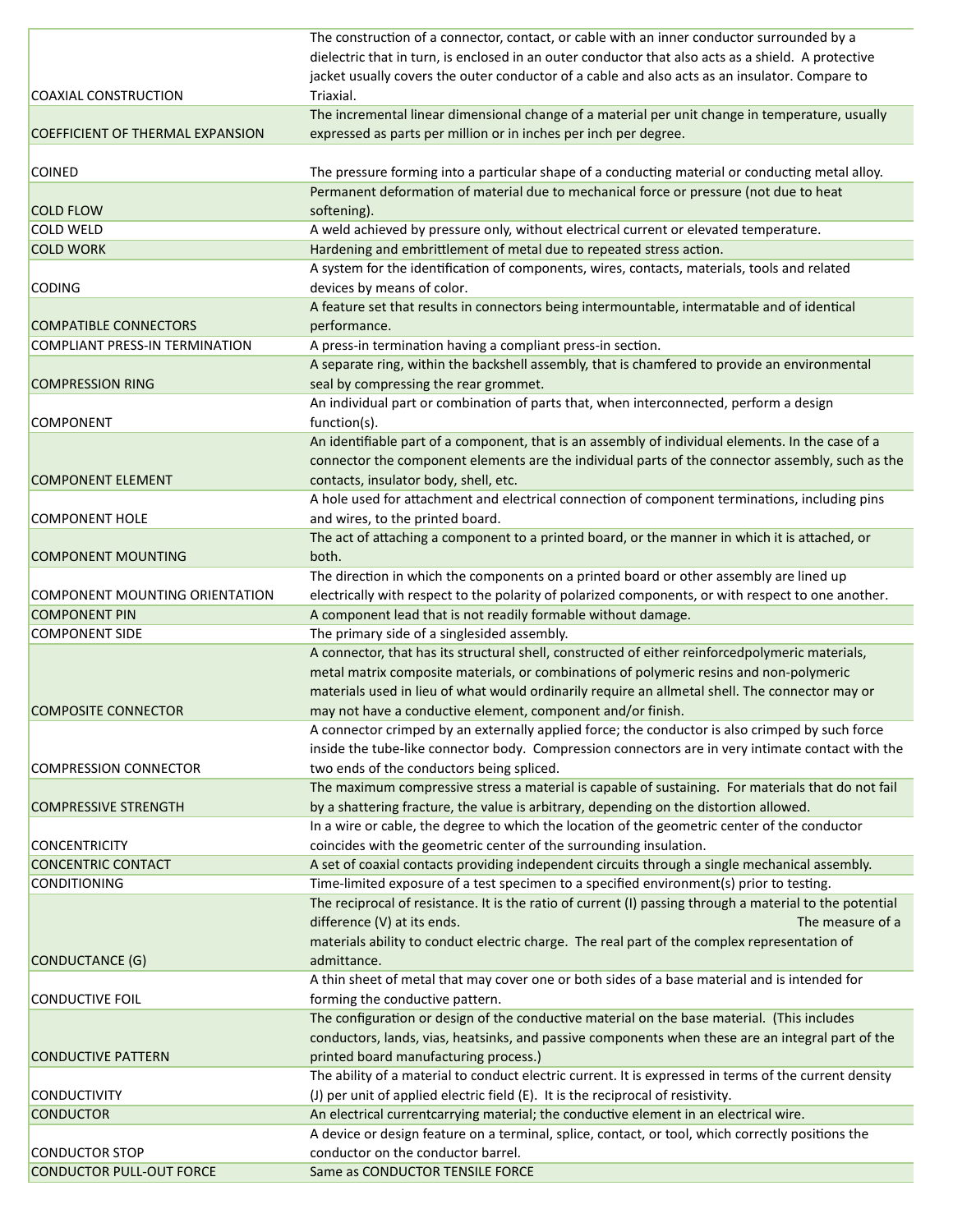|                                      | The force required to destroy a termination by separating a conductor from its terminal end by                                                    |
|--------------------------------------|---------------------------------------------------------------------------------------------------------------------------------------------------|
| <b>CONDUCTOR TENSILE FORCE</b>       | exerting an axial pull.                                                                                                                           |
| <b>CONDUIT ADAPTER</b>               | An accessory to secure a connector to a conduit.                                                                                                  |
| <b>CONFIGURATION</b>                 | Specific configuration and arrangement of contacts in a multiplecontact connector.                                                                |
|                                      | A crimp that remains within the OD of the original barrel. It is usually identified by two crescent-                                              |
| <b>CONFINED CRESCENT CRIMP</b>       | shaped forms on the top and bottom of the wire barrel crimp.                                                                                      |
|                                      | An insulating protective coating that conforms to the configuration of the object coated, usually                                                 |
| <b>CONFORMAL COATING</b>             | applied to the complete PC board assembly.                                                                                                        |
| <b>CONNECTION</b>                    | A physical interface between conductors and/or contacts to provide an electrical path.                                                            |
|                                      |                                                                                                                                                   |
|                                      | The specially shaped opening in an insulation displacement termination suitable to displace the                                                   |
|                                      | insulation of a wire and to insure a gas-tight connection between the termination and the                                                         |
| CONNECTION SLOT (IDC)                | conductor(s) of the wire.                                                                                                                         |
|                                      | A component used to provide rapid connect/disconnect service between electrical wire, cable,                                                      |
| <b>CONNECTOR</b>                     | fiber, and printed wiring boards, and configured to properly terminate to these elements.                                                         |
| <b>CONNECTOR AREA</b>                | That portion of printed wiring used for the purpose of providing external electrical connections.                                                 |
|                                      | A connector with attached accessories as it exists in the final assembly on a system; e.g., connector                                             |
| <b>CONNECTOR ASSEMBLY</b>            | with backshell, cable clamp, contacts, and dust cover.                                                                                            |
| <b>CONNECTOR BLOCK</b>               | A connector housing.                                                                                                                              |
|                                      | A connector, less its contacts, termination elements, and accessories required to make a complete                                                 |
| <b>CONNECTOR BODY</b>                | connector assembly.                                                                                                                               |
|                                      | A connector into which the edge of a printed wiring card is inserted so as to make electrical                                                     |
| <b>CONNECTOR, EDGE CARD</b>          | contact with conductive traces located on the circuit board.                                                                                      |
|                                      | A device, either a plug or a receptacle, that is used to terminate individual electrical conductors,                                              |
| <b>CONNECTOR, ELECTRICAL</b>         | and provides a means to continue the conductors to a mating connection device.                                                                    |
| <b>CONNECTOR FRONT</b>               | The side of a connector that is the mating face.                                                                                                  |
| <b>CONNECTOR, HERMAPHRODITIC</b>     | A connector that has features enabling it to be mated with an identical connector.                                                                |
|                                      |                                                                                                                                                   |
| <b>CONNECTOR HOUSING</b>             | The part of a connector into which the insert and contacts are loaded.                                                                            |
| <b>CONNECTOR INSERT</b>              | An insulating element designed to support and position contacts in a connector housing.                                                           |
| <b>CONNECTOR INSERTION LOSS</b>      | The loss of power due to insertion of a mated connector into a cable.                                                                             |
|                                      |                                                                                                                                                   |
| <b>CONNECTOR INTERFACE</b>           | The two surfaces of mating connectors that face each other when mated.                                                                            |
| <b>CONNECTOR MATED SET</b>           | A particular combination of mating connectors.                                                                                                    |
|                                      |                                                                                                                                                   |
|                                      | A family of connector inserts that are uniform in external dimensions, but have the ability of each                                               |
| <b>CONNECTOR MODULE</b>              | accepting different types of contacts or having different contact densities or configurations.                                                    |
|                                      | An electrical connector, intended to be attached to the free end of a conductor, wire, cable                                                      |
| CONNECTOR, PLUG                      | bundle, or a printed circuit board that couples or mates to a receptacle connector.                                                               |
| <b>CONNECTOR REAR</b>                | The wiring side of a connector.                                                                                                                   |
|                                      | An electrical connector, generally mounted or installed onto a fixed structure such as a panel,                                                   |
|                                      |                                                                                                                                                   |
| CONNECTOR, RECEPTACLE                | electrical case or chassis, that couples or mates to a plug connector.                                                                            |
|                                      |                                                                                                                                                   |
|                                      | A connector that is generally mounted onto a printed wiring board and whose contacts are                                                          |
| <b>CONNECTOR, RIGHT ANGLE</b>        | inserted into a matching pattern of plated through holes in the circuit board and soldered in place.                                              |
|                                      | Two or more separate plug and receptacle connectors designed to be mated together. The set                                                        |
|                                      | may include mixed connectors mated together, such as one plug connector and one dummy                                                             |
| CONNECTOR SET, ELECTRICAL            | receptacle connector, or one receptacle connector and one dummy plug connector.                                                                   |
|                                      | The case that encloses the connector insert and contact assembly. Shells of mating connectors                                                     |
| <b>CONNECTOR SHELL</b>               | can protect projecting contacts and provide proper alignment.                                                                                     |
|                                      | A cable outlet specifically designed to terminate the cable braid and provide shielding to                                                        |
| <b>CONNECTOR SHIELD</b>              | electromagnetic interference.                                                                                                                     |
| <b>CONNECTOR STYLE</b>               | A particular connector within a type, e.g., rectangular, circular, trapezoidal.                                                                   |
|                                      | The component element (part) that connects the individual contacts to the conductors being                                                        |
| <b>CONNECTOR TERMINATION ELEMENT</b> | terminated in the connector. Usually an integral part of the contact elements.                                                                    |
|                                      | Connector with a particular sub-family, e.g. edgeboard connector, a mated set comprising a board                                                  |
| <b>CONNECTOR TYPE</b>                | mounted connector and its counterpart, etc.                                                                                                       |
|                                      |                                                                                                                                                   |
|                                      |                                                                                                                                                   |
|                                      | An electrical connector, used to connect a cable to a vehicle such as an aircraft or rocket, that is                                              |
| CONNECTOR, UMBILICAL                 | mated prior to or during initial movement or launching of the vehicle, and unmates during launch.                                                 |
| <b>CONNECTOR VARIANT</b>             | Variation within a connector type and style or within a group of related connectors, e.g. number<br>of contacts, polarization, terminations, etc. |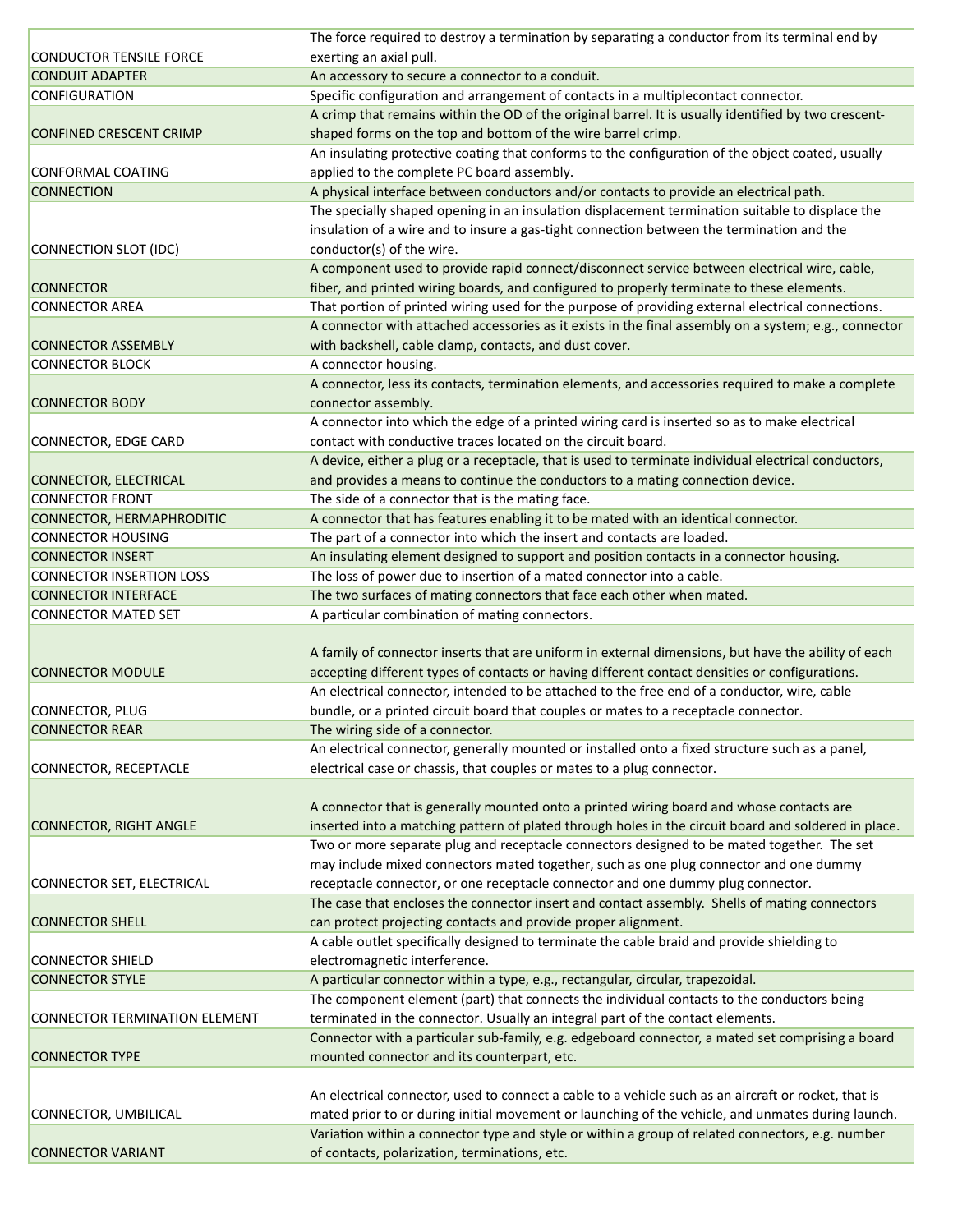|                                        | The conductive or transmissive element in a connector that makes actual contact with a similar        |
|----------------------------------------|-------------------------------------------------------------------------------------------------------|
| <b>CONTACT</b>                         | conductive or transmissive element in a mating connector for the purpose of transferring energy.      |
|                                        | A requirement for overall side play that contacts shall have within the insert cavity so as to permit |
| <b>CONTACT ALIGNMENT</b>               | self alignment of mated contacts. Sometimes referred to as amount of contact float.                   |
| <b>CONTACT ACTIVE AREA</b>             | See "Contact Area".                                                                                   |
|                                        | The area in contact between two conductive elements through which electrical current flow can         |
| <b>CONTACT AREA</b>                    | take place.                                                                                           |
| <b>CONTACT ARRANGEMENT</b>             | The number, spacing and arrangement of contacts in a connector.                                       |
|                                        | An actuated contact surface where a contact travels on the surface of its mating contact during the   |
|                                        | actuation cycle then moves back to a clean wiped surface at the completion of the actuation or        |
| <b>CONTACT BACK WIPE</b>               | engagement cycle.                                                                                     |
|                                        | A contact that is a flat broad contact whose width is significantly larger than it's thickness with a |
| CONTACT, BLADE                         | lead in chamfer. It is designed to mate with a socket and receptacle contact.                         |
| <b>CONTACT CAVITY</b>                  | A defined hole in the connector body itself into which the contact must fit.                          |
| <b>CONTACT CHATTER</b>                 | Connector ohmic discontinuities.                                                                      |
|                                        | Endurance measured by the number of mating insertions and withdrawal cycles that a connector          |
| <b>CONTACT DURABILITY</b>              | withstands while remaining within its specified performance levels.                                   |
|                                        | The electrically conductive element in a connector or other device that mates with a                  |
| CONTACT, ELECTRICAL                    | corresponding element to provide an electrical path or circuit.                                       |
| <b>CONTACT ENGAGING AND SEPARATING</b> | Forces resulting from engaging or separating individual contacts with either the mating contact or    |
| <b>FORCES</b>                          | gauge pins, also referred to as individual insertion and withdrawal forces.                           |
| <b>CONTACT EXTRACTION FORCE</b>        | The axial force required to extract a removal contact from a component.                               |
|                                        | The overall side-to-side play, axial movement, and/or angular displacement of contacts within the     |
| <b>CONTACT FLOAT</b>                   | insert cavity.                                                                                        |
|                                        | The normal force (90 degrees) that exists between engaged contact surfaces. Frequently                |
| <b>CONTACT FORCE</b>                   | misidentified as contact pressure.                                                                    |
| <b>CONTACT, HERMAPHRODITIC</b>         | An electrical contact that has features that enable it to be mated with an identical contact.         |
|                                        | The force required to insert or remove a contact from its housing with or without the aid of          |
| CONTACT INSERTION and REMOVAL FORCES   | insertion or removal tools.                                                                           |
|                                        | A hole in the cylindrical rear portion of a contact used to check the depth to which a wire has       |
| <b>CONTACT INSPECTION HOLE</b>         | been inserted.                                                                                        |
|                                        | A chamfered or flared portion of a socket or receptacle contact to facilitate insertion of a pin      |
| <b>CONTACT LEAD-IN</b>                 | contact.                                                                                              |
|                                        | Length of travel made by one contact in contact with another during assembly or disassembly of a      |
| <b>CONTACT LENGTH</b>                  | connector. Sometimes called Contact Mating Length. Also see Wiping Action                             |
|                                        | A diametrical contact designed to mater with a socket or receptacle contact. May be hollow or         |
| <b>CONTACT, PIN</b>                    | solid, rigid contact.                                                                                 |
|                                        | The deposit of metal applied to the basic contact metal surface to provide the required contact-      |
| <b>CONTACT PLATING</b>                 | resistance and/or wear resistance.                                                                    |
|                                        | In most connectors the maximum number of contacts that can be actively engaged. In edge               |
|                                        | connectors the number of contact positions along the length of the connector, as opposed to the       |
| <b>CONTACT POSITIONS</b>               | total number of contacts. Also see Readout.                                                           |
| <b>CONTACT, POST</b>                   | A square contact designed to mate with a socket or receptacle contact. It is a solid structure.       |
|                                        | The electrical resistance of a pair of engaged contacts. Resistance may be measured in ohms or as     |
| <b>CONTACT RESISTANCE</b>              | a voltage drop at a specified current through the engaged contacts.                                   |
| <b>CONTACT RETAINER (CLIP)</b>         | A device either on the contact or in the housing that retains the contact in an insert or body.       |
|                                        | The provision or means in an electrical connector by which the contacts are retained. The ability     |
| <b>CONTACT RETENTION</b>               | of a connector to retain contacts.                                                                    |
|                                        | The axial load in either direction that a contact can withstand without being dislodged from its      |
| <b>CONTACT RETENTION FORCE</b>         | normal position within an insert or body.                                                             |
| <b>CONTACT SHOULDER</b>                | The flanged portion of the contact that limits its travel into the insert.                            |
|                                        |                                                                                                       |
|                                        | Either a single number designator based on the AWG size number most closely corresponding in          |
|                                        | Circular Mil Area (CMA) to the CMA of the pin contact set, or a double number designator, similarly   |
|                                        | based whereby the first number corresponds to the CMA of the pin contact, and the second              |
| <b>CONTACT SIZE</b>                    | number corresponds to the max wire size accommodated by the contacts termination barrel               |
|                                        | A contact having an engagement end that will accept entry of a pin contact with the point of          |
| CONTACT, SOCKET                        | electrical contact on the inside diameter of contact.                                                 |
| <b>CONTACT SPACING</b>                 | The distance between the centers of contacts within an insert.                                        |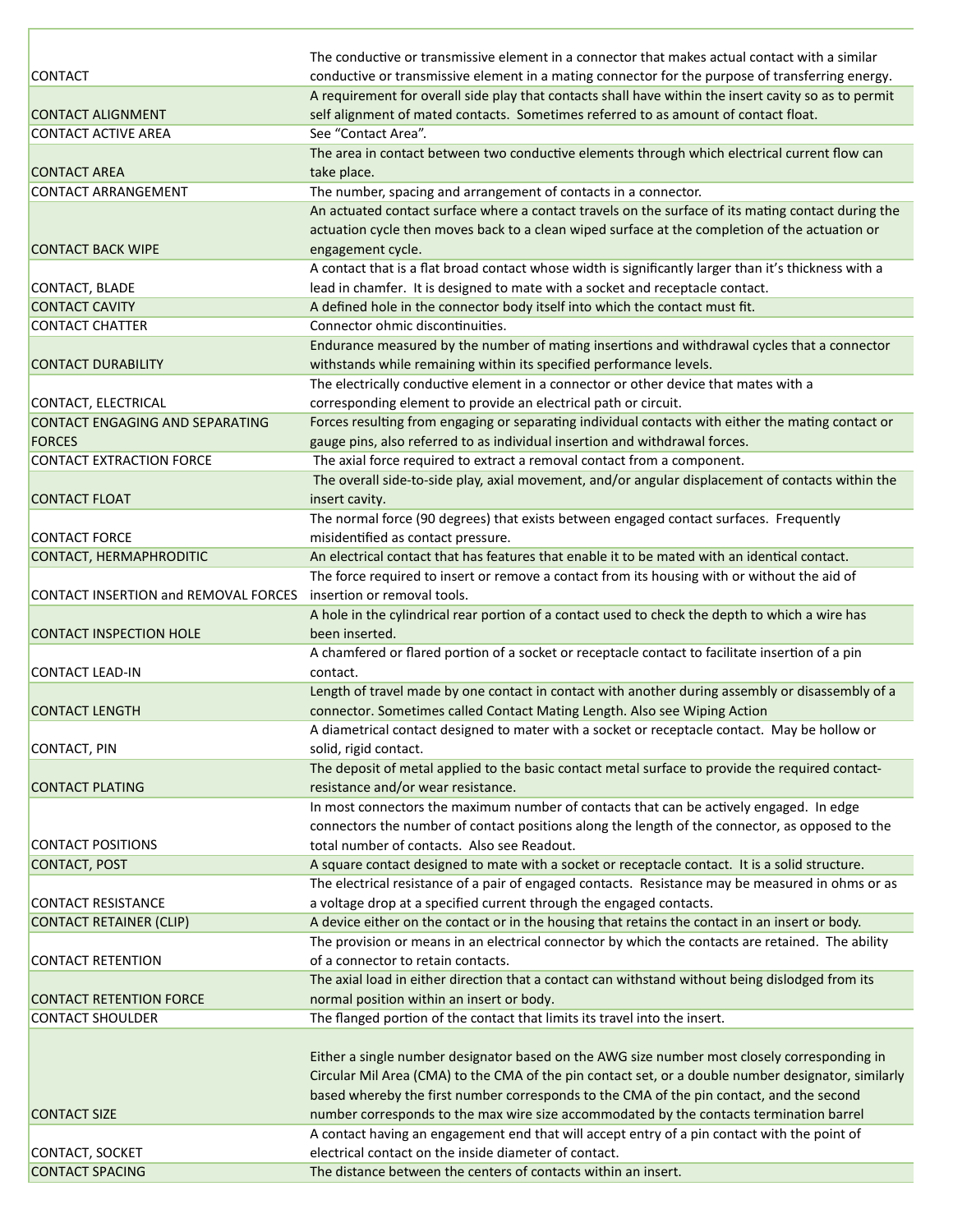|                                    | The spring placed inside the socket type contact to force the pin into a position of positive        |
|------------------------------------|------------------------------------------------------------------------------------------------------|
|                                    | intimate contact. Depending on the application, various types are used, including leaf, cantilevers, |
|                                    | napkinring, squirrel cage, hyperbolic and chinesefinger springs. All of these types perform the      |
| <b>CONTACT SPRING</b>              | function of aiding in wiping and establishing good contact.                                          |
|                                    | The distance a contact travels on the surface of its mating contact during engagement or             |
| <b>CONTACT WIPE</b>                | separation.                                                                                          |
| <b>CONTACT WIRE RANGE</b>          | The size of conductors accommodated by a particular conductor barrel.                                |
|                                    | The designated RMS alternating or direct current that the connector can carry continuously under     |
| <b>CONTINUOUS CURRENT RATING</b>   | specified conditions.                                                                                |
|                                    | A connection achieved by the action of inducing crimp indentations to a ferrule that encircles one   |
| CONVENTIONAL CRIMPED CONNECTION    | or more conducting elements.                                                                         |
|                                    | An alloy in which copper is the predominant element. Generally, the addition of sulfur, lead, or     |
|                                    | tellurium improves machineability. Cadmium improves tensile strength and wearing qualities.          |
|                                    | Chromium gives very good mechanical properties at temperatures well above 200 degrees C.             |
|                                    | Zirconium provides hardness, ductility, strength, and relatively high electrical conductivity at     |
|                                    | temperatures where copper, and common high conductivity copper alloys tend to weaken. Nickel         |
|                                    | improves corrosion resistance, while silicon offers much improved mechanical properties.             |
|                                    | Beryllium, when present in copper alloys, permits maximum strength, while about 0.5% content         |
| <b>COPPER ALLOY</b>                | offers high conductivity.                                                                            |
|                                    | The center region of the fiber that has a higher refractive index than the cladding surrounding it,  |
| CORE, FIBER                        | and through which the optical signal passes. (See FIBER OPTICS)                                      |
| <b>CORROSION</b>                   | The contamination/destruction of the surface of a metal by chemical reaction.                        |
|                                    | A coupling mechanism utilizing spiral ramps in one cylindrical connector half to engage              |
|                                    | projections in the mating half so as to provide jacking and locking together of the mating halves    |
| COUPLING, BAYONET, CYLINDRICAL     | through limited rotation of the coupling ring.                                                       |
|                                    | A coupling mechanism that distributes the coupling load over large solid metal engaging and          |
|                                    | locking lands for positive coupling alignment and complete connector mating with a limited           |
| <b>COUPLING, BREECH</b>            | rotation of the coupling ring.                                                                       |
| COUPLING, QUICK DISCONNECT         | A design feature that permits relatively rapid joining and separation of mating parts.               |
|                                    | That portion of a connector housing that, by rotation, aids in the mating, captivation or unmating   |
| <b>COUPLING RING</b>               | of the plug to the receptacle connector.                                                             |
|                                    | A device that contains means to automatically ensure that a threaded coupling remains                |
|                                    | connected, to prevent any accidental decoupling during vibration and/or shock. A selflocking         |
| COUPLING, SELFLOCKING              | connector is intended to be connected easily, but be more difficult to disconnect.                   |
|                                    | Connection in which a metal sleeve is secured to a conductor by mechanically crimping the sleeve     |
| <b>COUPLING TERMINATION</b>        | with pliers, presses, or automated crimping machines.                                                |
|                                    | A coupling mechanism utilizing matching screw threads for mating and unmating of cylindrical         |
| <b>COUPLING, THREADED</b>          | connectors or other devices.                                                                         |
|                                    | A coupling mechanism utilizing matching screw threads for mating and unmating of cylindrical         |
|                                    | connectors or devices incorporating automatically actuated locking mechanism to prevent the          |
| COUPLING, THREADED SELFLOCKING     | coupling ring from disengaging under vibration conditions.                                           |
|                                    | The force required to rotate a coupling ring or jackscrew when engaging a mating pair of             |
| <b>COUPLING TORQUE</b>             | connectors.                                                                                          |
|                                    | A coupling mechanism using a triple start thread for quick connector mating with one full turn of    |
| COUPLING TRIPLE START, SELFLOCKING | the coupling ring.                                                                                   |
|                                    | A covering device or material used during storage and transit to protect connectors, harnesses or    |
|                                    | assemblies against dust and other foreign matter. It may be of a design that attaches to a           |
|                                    | connector (see COVER, PROTECTIVE) or may completely envelop a connector, harness or electronic       |
| <b>COVER, DUST</b>                 | assembly.                                                                                            |
|                                    | An accessory used to cover the mating portion of a connector for mechanical, environmental           |
| <b>COVER, PROTECTIVE</b>           | and/or electrical protection.                                                                        |
|                                    | The dimensional change with time of a material under load, following the initial instantaneous       |
|                                    | elastic deformation; the time-dependent part of strain resulting from force. Creep at room           |
| <b>CREEP</b>                       | temperature is sometimes called cold flow                                                            |
|                                    | The shortest distance on the surface of an insulator separating two electrically conductive          |
| <b>CREEP DISTANCE</b>              | surfaces.                                                                                            |
| <b>CREEPAGE</b>                    | The conduction of electricity across the surface of a dielectric.                                    |
|                                    | The physical compressing or reshaping of a conductor barrel or ferrule around a conductor, with      |
| <b>CRIMP</b>                       | mechanical force, and cold welding, to provide good electrical and mechanical attachment.            |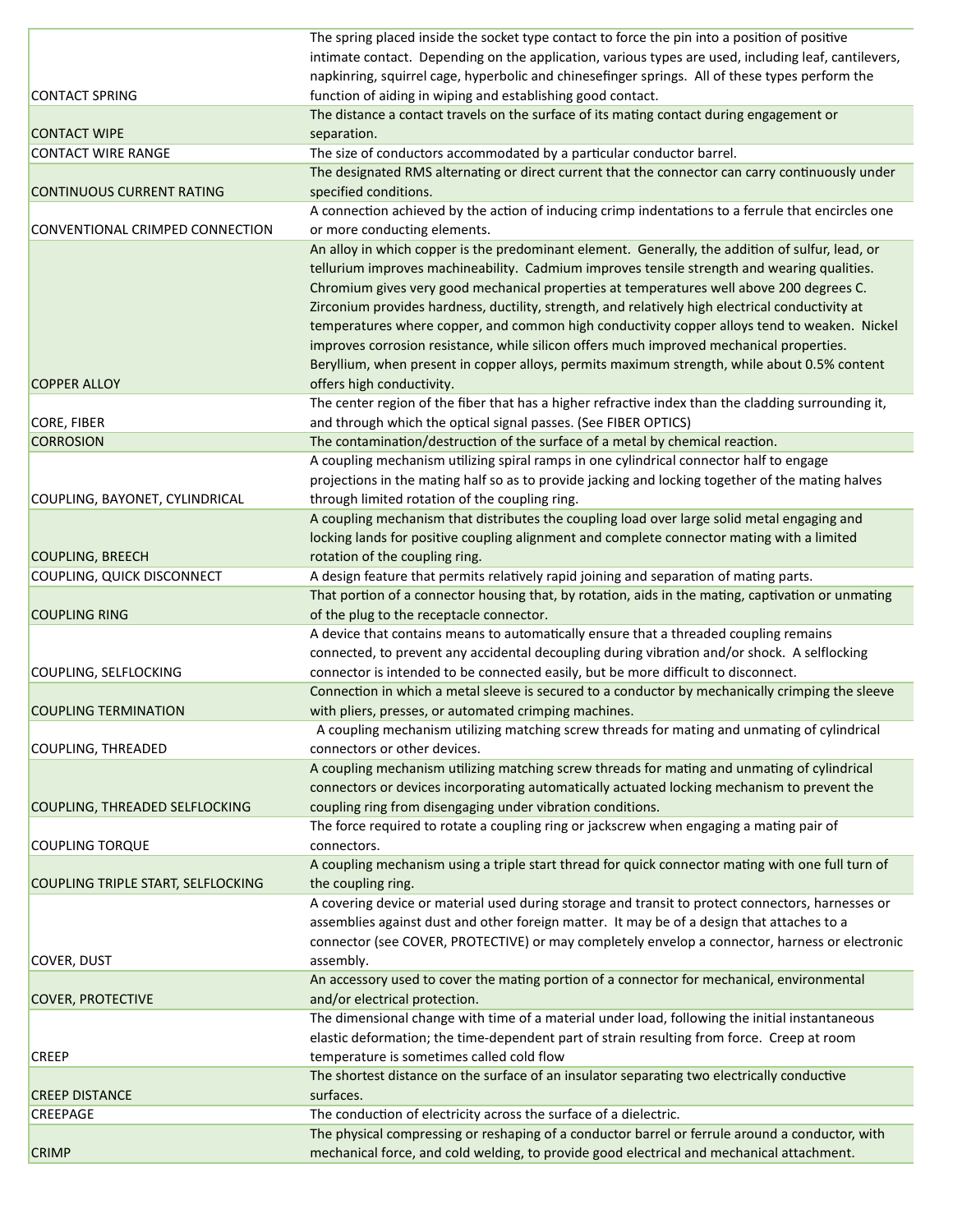|                                  | The mechanism of crimping a wire (CRIMP) into the termination barrel of a single contact of a      |
|----------------------------------|----------------------------------------------------------------------------------------------------|
|                                  | removable pin/socket connector and inserting (AND POKE) the contact into a prescribed contact      |
| <b>CRIMP-AND-POKE</b>            | cavity in the connector body.                                                                      |
| <b>CRIMP ANVIL (NEST)</b>        | The portion of a crimping die that supports a barrel or ferrule during crimping.                   |
|                                  | A conductor barrel designed to accommodate one or more conductors and to be crimped by             |
| <b>CRIMP BARREL</b>              | means of a crimping tool.                                                                          |
| <b>CRIMPED CONNECTION</b>        | A connection made by crimping                                                                      |
|                                  | A contact designed to have a particular size (or range of sizes) of wire crimped into its          |
| <b>CRIMP CONTACT</b>             | termination, and not designed to have a wire soldered in place.                                    |
| <b>CRIMP INDENTER</b>            | That portion of the crimping die that indents or reshapes the barrel or ferrule.                   |
| <b>CRIMP INSPECTION HOLE</b>     | A hole in the conductor barrel to permit visual inspection of conductor position.                  |
|                                  | A sleeve that fits around the stripped conductor and allows for a small wire to fit into a large   |
| <b>CRIMP POT ADAPTER</b>         | gauge crimp pot.                                                                                   |
|                                  | The axial force required to separate the wire from the crimped conductor barrel. The wire may      |
| <b>CRIMP TENSILE STRENGTH</b>    | pull out of, or break in, the crimped area of the conductor barrel.                                |
|                                  | That part of the crimping die, usually the moving portion that indents or compresses the terminal  |
| <b>CRIMPER</b>                   | barrels. Also called the Indenter.                                                                 |
|                                  | A method of permanently attaching a termination to a conductor by pressure deformation or by       |
|                                  | reshaping the termination barrel around the conductor to establish good electrical and mechanical  |
| <b>CRIMPING</b>                  | connection.                                                                                        |
|                                  | That portion of a crimp barrel where the crimped connection is achieved by pressure deformation    |
| <b>CRIMPING ZONE</b>             | or reshaping of the barrel around the conductor.                                                   |
|                                  |                                                                                                    |
|                                  | Connection in which a metal sleeve is secured to a conductor by mechanically crimping the sleeve   |
|                                  | with pliers, presses, or automatic crimping machines. Splices, terminals, and multi-contact        |
| <b>CRIMP TERMINATION</b>         | connectors are typical terminating devices attached by crimping. Suitable for all wire types.      |
|                                  | Area of a crimping tool, formed by mating the anvil (nest) and the crimper (indenter), in which a  |
| <b>CRIMPING CHAMBER</b>          | contact or terminal is crimped.                                                                    |
|                                  | That portion of a crimping tool that compresses and reshapes the conductor barrel or ferrule to    |
| <b>CRIMPING DIES</b>             | form the crimp.                                                                                    |
| <b>CRIMPING TOOL</b>             | The device used to perform a crimp.                                                                |
|                                  | A connector that joins two branch conductors to the main conductor. The branch conductors are      |
| <b>CROSS CONNECTOR</b>           | opposite to each other and perpendicular to the main conductor.                                    |
|                                  | A crimp that shapes the terminal by pressing the top and bottom of the terminal barrel without     |
| <b>CROSS CRIMP</b>               | confining the sides.                                                                               |
|                                  | A technique of measuring contact resistance that eliminates all resistances but the resistance of  |
| <b>CROSSED WIRE</b>              | the contact point.                                                                                 |
|                                  | The phenomenon in which a signal transmitted on one wire of a cable of a transmission system is    |
|                                  | detectable in an adjacent wire: also known as bleed through. Any undesired energy appearing in     |
| <b>CROSSTALK</b>                 | one signal path as a result of coupling from other signal paths.                                   |
|                                  | The ratio of the signal coupled (induced) into the quiet signal conductor or conductor pair to the |
|                                  | magnitude of the signal in the driven conductor or conductor pair. Both signals shall have the     |
| <b>CROSSTALK RATIO</b>           | same units of either voltage or current, and the ratio may be expressed as percent or dB.          |
| CURRENT (I)                      | The rate of transfer of electricity, usually expressed in amperes.                                 |
|                                  | The maximum current an insulated conductor can safely carry without exceeding its insulation       |
| <b>CURRENT CARRYING CAPACITY</b> | and jacket temperature limitations.                                                                |
|                                  | The maximum current which a device is designed to conduct for a specified time at a specific       |
| <b>CURRENT RATING</b>            | temperature.                                                                                       |
|                                  |                                                                                                    |
| <b>CUTOUT, CONNECTOR</b>         | A hole or group of holes cut in a panel, case, or chassis for the purpose of mounting a connector. |
|                                  | The term which describes the various methods to protect contacts when not engaged. The most        |
|                                  | common method uses a cover on the mating ends of connectors that automatically covers the          |
|                                  | contacts when the connectors are separated. Typical is a spring powered cover that automatically   |
| <b>DEAD FACE</b>                 | flips over the faces of the plug and/or receptacle when the two are separated.                     |
|                                  | Mating face of a connector designed so that the contacts are recessed below the surface of the     |
| <b>DEAD FRONT</b>                | connector insulator body to prevent accidental short circuiting of the connector.                  |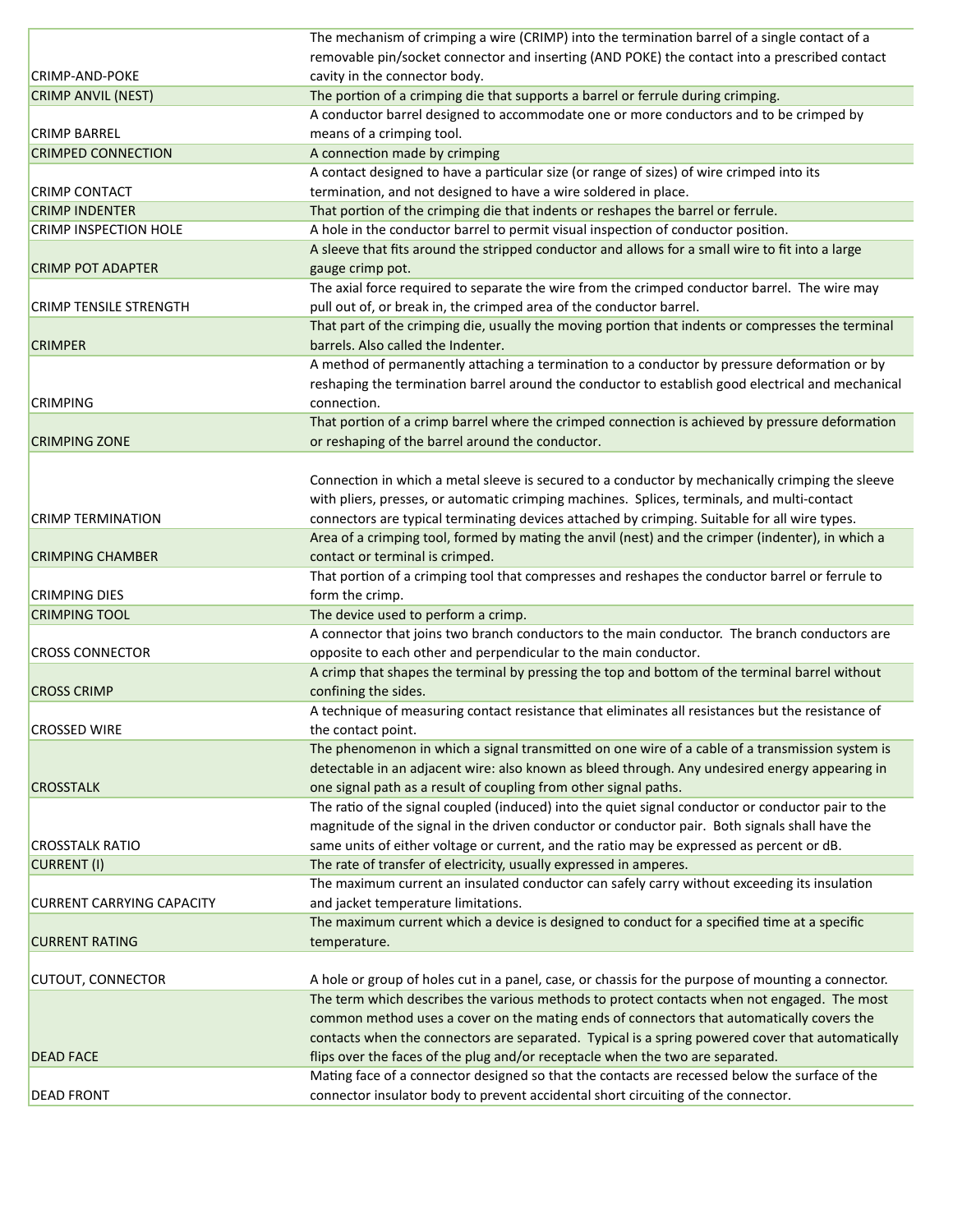|                                 | The decibel is a logarithmic unit used to express ratios of power and voltage.<br><b>The</b>                               |
|---------------------------------|----------------------------------------------------------------------------------------------------------------------------|
|                                 | logarithmic ratio of power:                                                                                                |
|                                 |                                                                                                                            |
|                                 | $I_{\text{dB}} = 10 \log \log \left(\frac{I_1}{I_0}\right)$ or $P_{\text{dB}} = 10 \log \log \left(\frac{P_1}{P_0}\right)$ |
|                                 | The logarithmic ratio or voltage:                                                                                          |
|                                 | $V_{dB} = 20 \log 10 \left(\frac{I_1}{I_0}\right)$ or $P_{dB} = 20 \log 10 \left(\frac{P_1}{P_0}\right)$                   |
| DECIBEL (dB)                    |                                                                                                                            |
|                                 | Process of applying a material to a base via vacuum, chemical, electrical, screening, or vapor                             |
| <b>DEPOSITION</b>               | methods.                                                                                                                   |
| <b>DEPTH OF CRIMP</b>           | The distance the crimp die indenter indents the conductor barrel or ferrule.                                               |
| <b>DIELECTRIC</b>               | A material having electrical insulating properties.                                                                        |
| <b>DIELECTRIC BREAKDOWN</b>     | The voltage required to cause an electrical failure or breakthrough of the insulation.                                     |
|                                 |                                                                                                                            |
|                                 | The voltage that an insulating material can withstand before breakdown occurs, usually expressed                           |
| <b>DIELECTRIC STRENGTH</b>      | as a voltage gradient (such as volts per mil). Also called electric strength and disruptive gradient.                      |
|                                 | The voltage that an insulating material can withstand, under specified circumstances before                                |
|                                 | breakdown occurs. It is usually expressed as a minimum voltage or a voltage gradient such as volts                         |
| DIELECTRIC WITHSTANDING VOLTAGE | per mil.                                                                                                                   |
|                                 | The impedance between the positive input and the negative input, irrespective of the impedance                             |
| DIFFERENTIAL IMPEDANCE          | to ground.                                                                                                                 |
|                                 | (1) The instantaneous algebraic difference between the potential of two signals applied to the two                         |
|                                 | sides of a balanced circuit. Also called metallic voltage in the telephone industry.                                       |
|                                 | (2) The instantaneous algebraic difference of two signals applied to a balanced circuit, where both                        |
| DIFFERENTIAL MODE VOLTAGE       | signals are referred to a common reference.                                                                                |
|                                 | (1) The instantaneous, algebraic difference between two signals.                                                           |
|                                 | (2) A signal that is conveyed between two separate conductors, instead of one active conductor                             |
|                                 | and signal ground. The magnitude of the differential signal is the difference between the two                              |
| <b>DIFFERENTIAL SIGNAL</b>      | signals, rather than the voltages between the two individual signals and ground.                                           |
|                                 | The voltage difference between the true and complementary signals from a driver with two single-                           |
|                                 | ended outputs whose signals always complement each other. Differential signals are also referred                           |
| DIFFERENTIAL VOLTAGE SIGNAL     | to as "balanced signals".                                                                                                  |
|                                 | A measure of dimensional change caused by such factors such as temperature, humidity, chemical                             |
| DIMENSIONAL STABILITY           | treatment, age or stress, usually expressed as a units/unit.                                                               |
|                                 | A connector specified by the DIN 41612 specification. Developed by the German Institute For                                |
|                                 | Standardization, and the Association of German Engineers. Widely used internationally for                                  |
| <b>DIN CONNECTOR</b>            | computer backpanel/plug-in circuit card applications.                                                                      |
| <b>DISCONNECT</b>               | A conductive device designed to be separated from its mated part.                                                          |
|                                 | The process of making electrical connections, usually to a printed circuit board, by the use of                            |
|                                 | dipping one side of the board into molten solder, thus soldering the projecting component leads to                         |
| <b>DIP SOLDER</b>               | the circuitry printed on the board.                                                                                        |
| <b>DIP SOLDER CONTACTS</b>      | A contact with a termination intended to be bath-soldered.                                                                 |
|                                 | The terminals (termination elements) on a connector that are inserted into holes in the printed                            |
| <b>DIP SOLDER TERMINAL</b>      | circuit board and then soldered into place.                                                                                |
|                                 | For the time domain method, the drive signal is a step wave form. For the frequency domain                                 |
| <b>DRIVE SIGNAL</b>             | method, the drive signal is sinusoidal.                                                                                    |
|                                 | A connector receptacle housing that does not have provisions for attaching conductors. It is                               |
| <b>DUMMY CONNECTOR</b>          | generally used for storage of a cable assembly connector plug.                                                             |
|                                 | A connector device designed to mate with a receptacle connector so as to perform protective,                               |
| DUMMY CONNECTOR, PLUG           | environmental and/or electrical shorting functions.                                                                        |
|                                 | A connector device designed to mate with a plug connector so as to perform protective,                                     |
| DUMMY CONNECTOR, RECEPTACLE     | environmental, and cable and harness routing/fitting and storage functions.                                                |
| <b>DUST COVER</b>               | See COVER, ELECTRICAL CONNECTOR                                                                                            |
|                                 | The minimum distance between opposing contacts in an edgeboard connector when a PC board is                                |
| <b>DYNAMIC GAP</b>              | rapidly removed.                                                                                                           |
|                                 | A connector into which the edge of a printed board is inserted to make direct contact to                                   |
| <b>EDGEBOARD CONNECTOR</b>      | edgeboard contacts.                                                                                                        |
|                                 | A series of contacts printed on or near any edge of a printed board and intended for mating with                           |
| <b>EDGEBOARD CONTACT</b>        | any edge connector.                                                                                                        |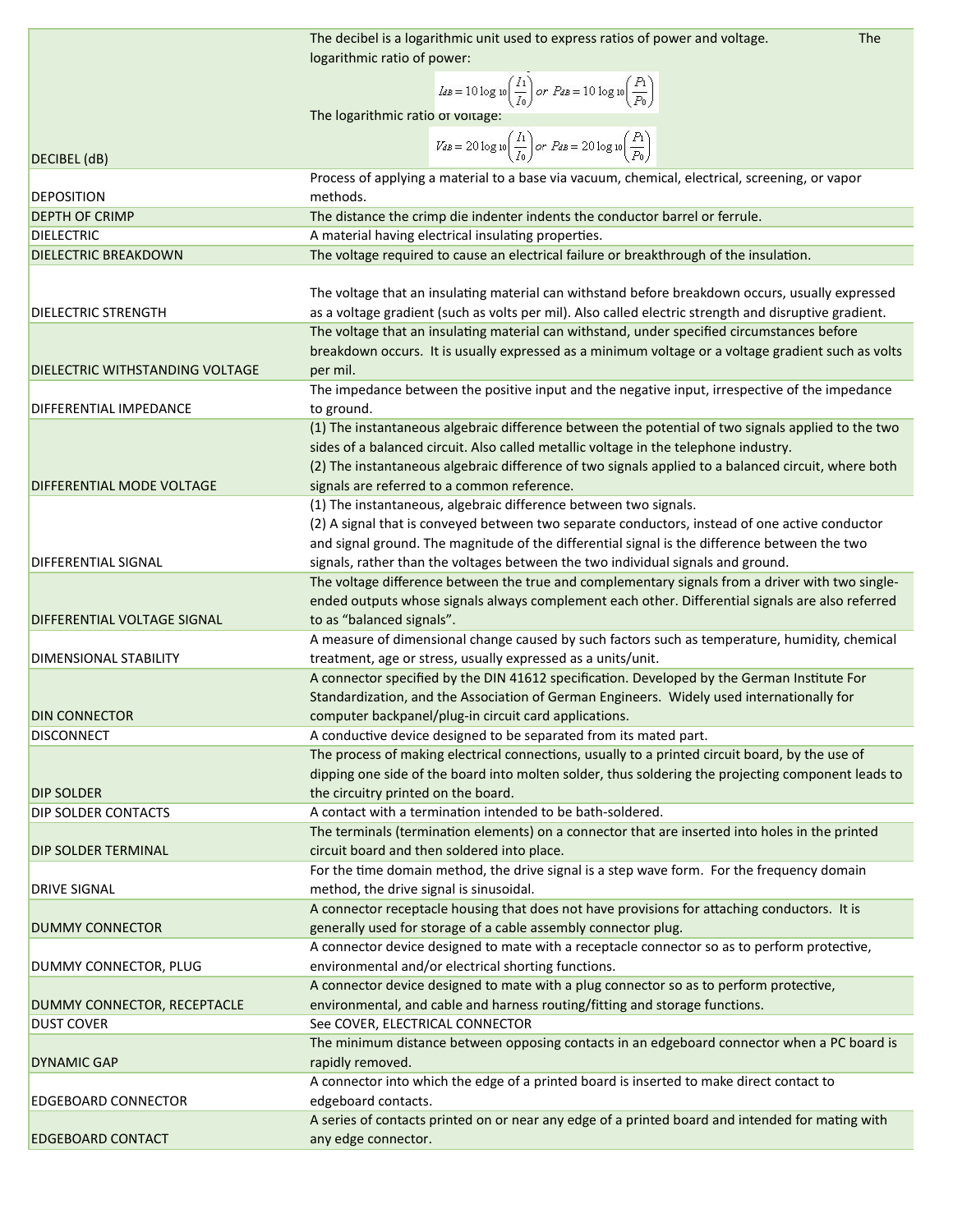|                                       | One-piece - connector that mates directly with PC board by slipping over and gripping the board         |
|---------------------------------------|---------------------------------------------------------------------------------------------------------|
|                                       | edge. Connection is made between spring contacts in connector and tabs or contact strips on the         |
| <b>EDGE CONNECTORSPRINTED CIRCUIT</b> | PC board. PC board acts as half of the connector.                                                       |
|                                       | The length of contact between the press-in section of a press-in termination and the metal plating      |
| <b>EFFECTIVE PRESS-IN LENGTH</b>      | of the plated-through hole in a printed board in that the press-in termination is inserted.             |
|                                       |                                                                                                         |
| <b>EFFECTIVE WRAPPING LENGTH</b>      | That portion of a wrap post suitable and available for the application of the wrapped connection.       |
|                                       | A family of plastics often used in connectors. Any elastic, rubberlike molded plastic such as           |
| <b>ELASTOMER</b>                      | fluorosilicone or Neoprene that deforms slightly under pressure to act as a seal.                       |
|                                       | A mechanical coupling device that can be engaged or disengaged at will and includes one or more         |
|                                       | electrical contact elements that provides a path or multiple paths for the conduction of electrical     |
| ELECTRICAL CONNECTOR                  | current.                                                                                                |
|                                       | The distance a contact travels on the surface of its mating contact during engagement or                |
| <b>ELECTRICAL ENGAGEMENT LENGTH</b>   | separation.                                                                                             |
|                                       | The deposition of conductive material from an auto-catalytic plating solution without application       |
| <b>ELECTROLESS DEPOSITION</b>         | of electrical current.                                                                                  |
|                                       |                                                                                                         |
| ELECTROMAGNETIC INTERFERENCE (EMI)    | Interference from unintentionally radiating electric sources like motors, diathermy equipment, etc.     |
|                                       | The electrodeposition of an adherent metal coating on a conductive object for protection,               |
| <b>ELECTROPLATING</b>                 | decoration, or other purposes.                                                                          |
| <b>ELECTROTINNING</b>                 | Electroplating tin on an object.                                                                        |
| <b>ENCAPSULATING</b>                  | Enclosing an article in an envelope of plastic or other similar material.                               |
|                                       | The final portion of the last turn of wire in a wrapped connection that extends beyond the last         |
| <b>END TAIL</b>                       | corner contact.                                                                                         |
| <b>ENGAGEMENT INDICATORS</b>          | Marks that indicate when a connector is fully engaged.                                                  |
|                                       |                                                                                                         |
| <b>ENVIRONMENTAL CONNECTOR</b>        | A connector provided with means for protection against moisture, temperature or contaminants.           |
|                                       | A device that is provided with gaskets, seals, grommets, potting or other means to keep out             |
|                                       | moisture, dirt, air or dust that might reduce its performance. An environmental seal is not             |
| <b>ENVIRONMENTAL SEAL</b>             | designed to exclude EMI/RFI.                                                                            |
|                                       | The provision or characteristic of a device that enables it to protect against the entry of moisture,   |
|                                       | fluids, and foreign, particulate contaminants that could otherwise affect the performance of the        |
| <b>ENVIRONMENTALLY SEALED</b>         | device.                                                                                                 |
|                                       | A device used for removing removable contacts (designed to be reusable/replaceable) from their          |
| <b>EXTRACTION TOOL</b>                | retaining cavity or mechanism.                                                                          |
|                                       | A terminal or tab that is pierced or a closed hook shape, that provides a good mechanical as well       |
| <b>EYELET</b>                         | as an electrical connection.                                                                            |
|                                       | An oscilloscope display of synchronized pseudo-random digital data (signal amplitude versus             |
| <b>EYE PATTERN</b>                    | time), showing the superposition of accumulated output waveforms                                        |
|                                       | The design feature that fills the voids between the faces of plug and receptacle when they are          |
|                                       | fully engaged. This feature provides an environmental seal between the faces of the plug and            |
| <b>FACE SEAL</b>                      | receptacle and also increases the dielectric between contacts.                                          |
|                                       | The crosstalk ratio calculated on the quiet line at or in proximity to the receiving (destination) end  |
|                                       | of the driven line. This is the ratio of the far end quiet line signal amplitude to the near end driven |
| FAR END CROSSTALK RATIO (FEXT)        | line signal amplitude.                                                                                  |
|                                       | A connector, terminal block, or terminal device having conductive elements accessible from              |
| <b>FEED-THRU</b>                      | opposite sides of an insulator, or a partition for termination or connection with mating devices.       |
|                                       | A concentric or triaxial contact where the outer contact is female and the center contact(s) may        |
| <b>FEMALE CONCENTRIC</b>              | be male or female.                                                                                      |
|                                       | A contact intended to make electrical engagement on its inner surface and that will accept entry        |
| <b>FEMALE CONTACT</b>                 | of a male contact.                                                                                      |
|                                       | (1) A short tube used in the rear of a crimp contact to reduce its diameter, to allow the use smaller   |
|                                       | wire in the contact cavity.                                                                             |
|                                       | (2) A sleeve or tube used in coaxial connectors and contacts for the termination of the shield(s).      |
|                                       | (3) A sleeve of tube in some fiber optic connectors for the termination of the strength members.        |
| FERRULE                               |                                                                                                         |
|                                       | A single or group of optical fibers enclosed by a common protective jacket and usually including a      |
| <b>FIBER OPTIC CABLE</b>              | strength member.                                                                                        |
| <b>FIBER OPTICS</b>                   | See TIA Fiber Optic Glossary, (http://www.tiaonline.org/resources/telecom-glossary)                     |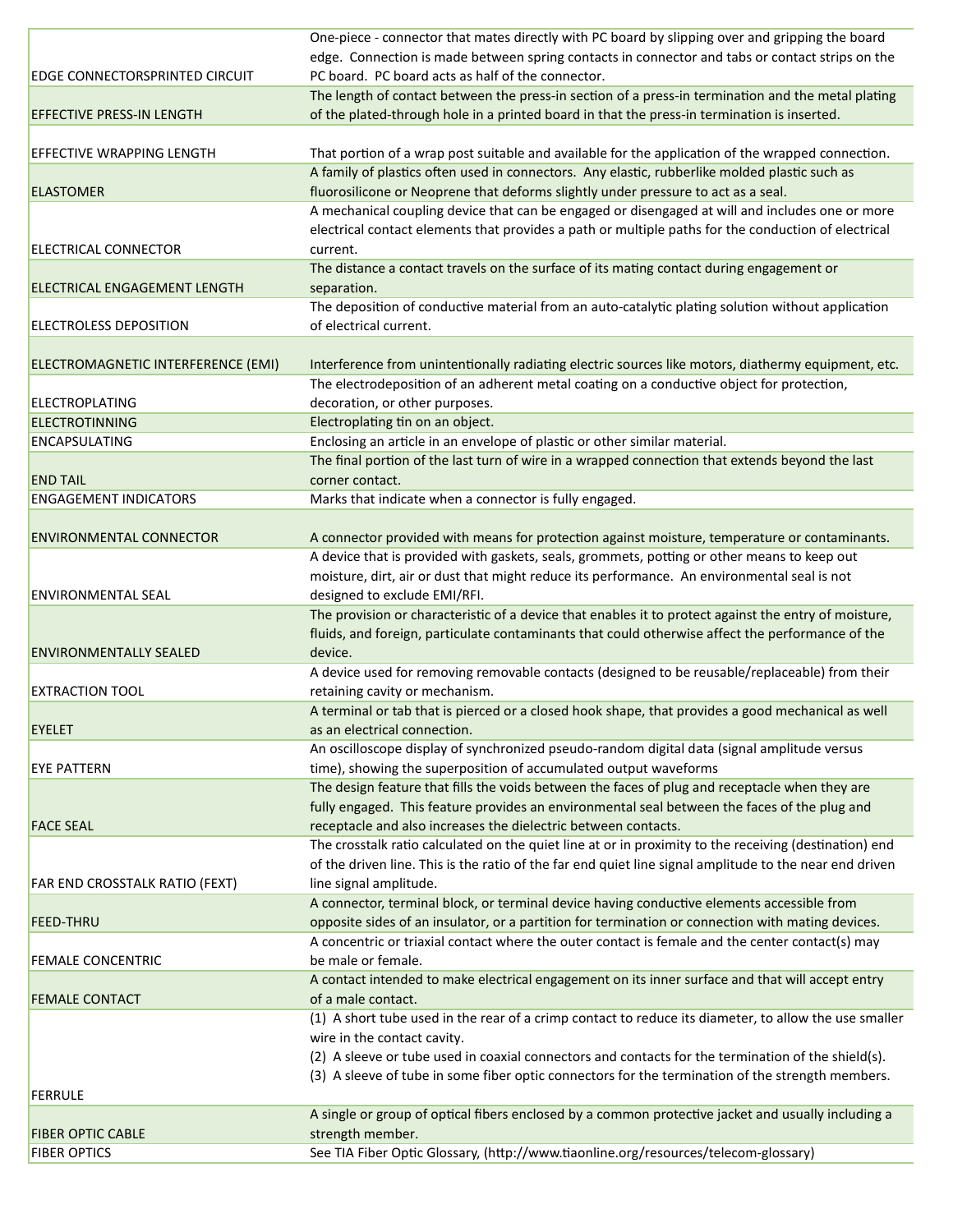|                                      | A material used to fill the voids in a cable. A filler can be used to maintain the shape of the cable,          |
|--------------------------------------|-----------------------------------------------------------------------------------------------------------------|
|                                      | to maintain the watertight integrity of the cable, or to protect the internal components of the cable           |
| <b>FILLER</b>                        | (e.g., wires or fibers).                                                                                        |
| <b>FILTER CONTACT</b>                | A contact with an integrated filter element included to discriminate against certain frequencies.               |
|                                      | A connector capable of withstanding flame of a specified temperature for a specified period of                  |
| <b>FIREPROOF CONNECTOR</b>           | time.                                                                                                           |
|                                      |                                                                                                                 |
| <b>FIREWALL</b>                      | A firewall is a fireproof barrier used to prevent the spread of fire between or through a structure.            |
|                                      | An area that contains flammable material and may also include a source of ignition; e.g. an engine              |
| <b>FIRE ZONE</b>                     |                                                                                                                 |
|                                      | compartment.<br>The first conductive element to make physical electrical contact when two connector halves or a |
|                                      |                                                                                                                 |
| <b>FIRST MAKE</b>                    | socket and an electrical component are physically mated together.                                               |
| <b>FIXED CONNECTOR</b>               | A connector for attachment to a rigid surface.                                                                  |
| <b>FIXED CONTACT</b>                 | A contact that is permanently included in the insert material during molding.                                   |
|                                      | (1) A tongue extending from the side of a hermetic contact onto that a wire is soldered. (2) A                  |
| <b>FLAG</b>                          | rectangular tab used in some lug type applications.                                                             |
|                                      |                                                                                                                 |
| <b>FLAG TERMINAL</b>                 | A terminal having a tongue or body projecting at 90 degrees from the side of the terminal barrel.               |
|                                      | A projection extending from or around the periphery of a connector for the purpose of attaching                 |
| <b>FLANGE, CONNECTOR</b>             | the connector to a rigid surface or mating connector.                                                           |
|                                      | A slotted tongue terminal having the ends of the tongue formed up or down to the tongue plane,                  |
|                                      | so as to form a degree of protection against the terminal slipping out from under its captive                   |
| <b>FLANGED SPADE TONGUE TERMINAL</b> | hardware.                                                                                                       |
|                                      |                                                                                                                 |
|                                      | A thin film of material formed at the sides of a forging, casting, or molded part where some of the             |
|                                      | material is forced out between the faces of the forging dies of the mold halves. Also the excess                |
|                                      | metal extruded between both halves of crimping dies when making certain circumferential or                      |
| <b>FLASH</b>                         | symmetrical crimps. Also a thin deposit of plastic material usually at the base of molded-in pins.              |
|                                      | The application of extremely thin deposits of a plating material for environmental protection or as             |
| <b>FLASH PLATING</b>                 | a base for a subsequent layer of plating material.                                                              |
| <b>FLAT CABLE</b>                    | Any cable with two smooth or corrugated but essentially flat surfaces.                                          |
|                                      | A cable designed specifically to terminate flat cable. May be designed for flat conductor flat cable,           |
| <b>FLAT CABLE CONNECTOR</b>          | or round conductor flat cable.                                                                                  |
|                                      | Damage usually occurring where a cable enters the housing, which is caused by the sharp bending                 |
|                                      | of the cable. A flex relief restricts the concentration of flexing forcing the cable to bend over a             |
| <b>FLEX DAMAGE</b>                   | wider arc.                                                                                                      |
|                                      | A random arrangement of printed wiring utilizing flexible base material with or without flexible                |
| <b>FLEXIBLE PRINTED WIRING</b>       | cover layers.                                                                                                   |
|                                      | The strength of a material in bending expressed as the tensile stress of the outermost fibers of a              |
| <b>FLEXURAL STRENGTH</b>             | bent test sample at the instant of failure.                                                                     |
|                                      |                                                                                                                 |
|                                      | A design feature that aids in the alignment of plug and receptacle shells during engagement. The                |
|                                      | floating bushing generally is an eyelet type bushing that is fitted into the plug mounting holes so             |
| <b>FLOATING BUSHING</b>              | that there is freedom of movement in all directions between the plug and receptacle.                            |
|                                      | A fixed connector with mounting means permitting limited movement to facilitate alignment with                  |
| <b>FLOAT MOUNTING</b>                | the mating connector.                                                                                           |
|                                      | A sleeve used to compress the grommet, thus tightening the seal around the wire entering the                    |
| <b>FOLLOWER</b>                      | connector.                                                                                                      |
| <b>FORCE, CONTACT ENGAGING</b>       | The force required to fully engage a pair of contacts.                                                          |
|                                      | The minimum allowable force that, if applied axially in either direction on a contact, does not                 |
|                                      | displace the contact permanently from its normal position in the connector or jeopardize or                     |
| <b>FORCE, CONTACT RETENTION</b>      | damage the contact retention provision.                                                                         |
| FORCE, CONTACT SEPARATION            | The force required to separate a pair of fully mated contacts.                                                  |
|                                      | The minimum allowable force that, if applied to the mating face of a connector insert, does not                 |
|                                      | displace the insert permanently from its normal position in the connector housing or jeopardize or              |
| FORCE, INSERTION RETENTION           | damage the insert or connector housing retention provision.                                                     |
|                                      | In the case of a multiple contact connector having a removable body or insert, the frame is the                 |
|                                      | surrounding portion (usually metal) that supports the insert and permits a method for mounting                  |
| <b>FRAME</b>                         | the connector to a panel or mating connector half.                                                              |
| <b>FREE CONNECTOR</b>                | A connector for attachment to the free end of a wire or cable.                                                  |
| <b>FREE COUPLER CONNECTOR</b>        | A connector that mates with a free connector in a cable-to-cable application.                                   |
| FRESNEL REFLECTIONS LOSSES           | Losses incurred at the terminus interface due to refractive index differences.                                  |
|                                      |                                                                                                                 |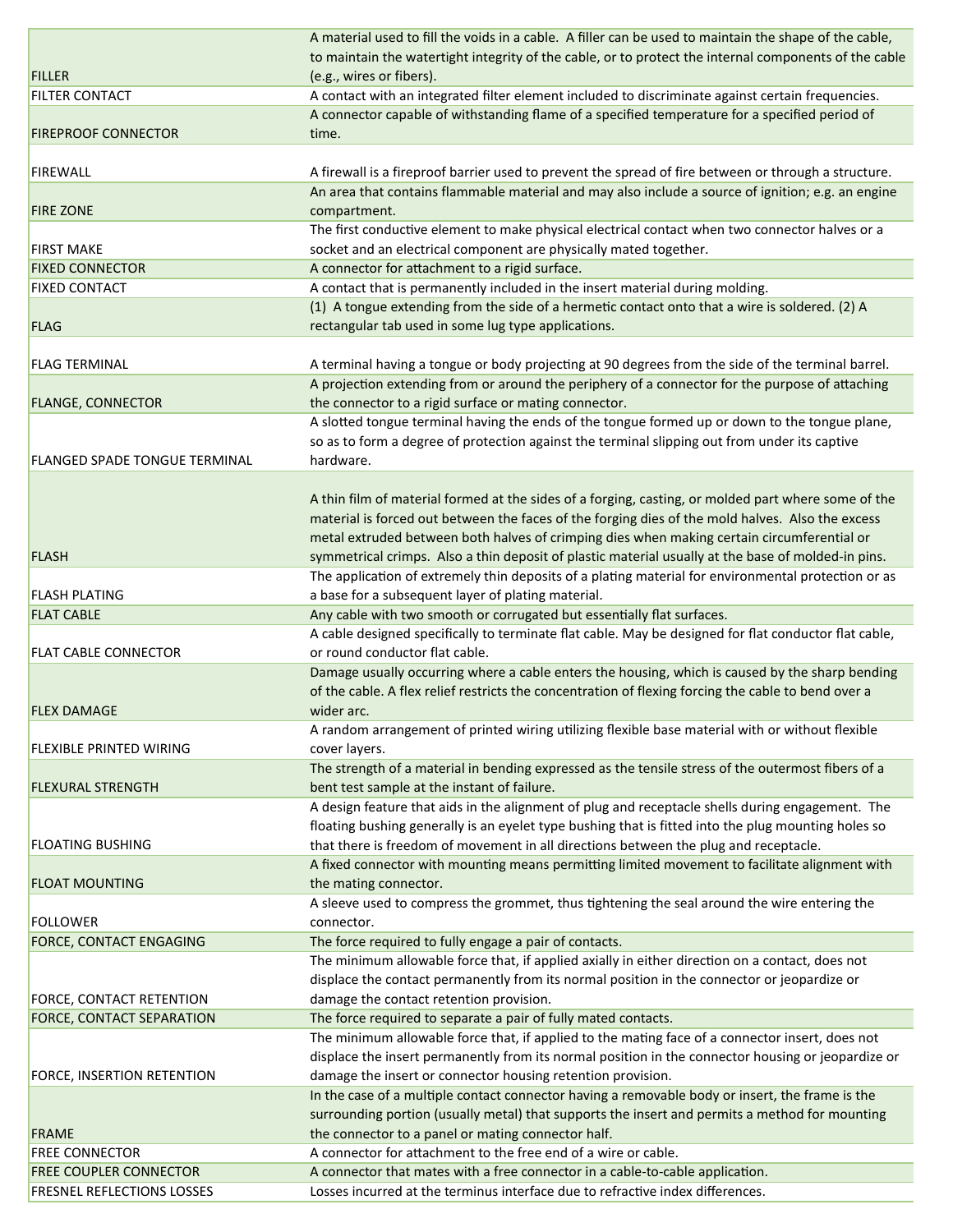|                                 | A condition where slight movement between mated surfaces occurs, continually exposing fresh                                                          |
|---------------------------------|------------------------------------------------------------------------------------------------------------------------------------------------------|
|                                 | metal. As the freshly exposed metal oxidizes, the oxidation builds up until electrical continuity is                                                 |
| <b>FRETTING CORROSION</b>       | broken.                                                                                                                                              |
|                                 | A connector mounted with its mounting flange positioned in front of the mounting surface when                                                        |
| <b>FRONT MOUNTED</b>            | looking at the mating face or front side of the connector.                                                                                           |
|                                 | Connector contacts that are released with a tool from the front side of the connector and then                                                       |
|                                 | removed from the back (wiring side) of the connector. The removal tool engages the front portion                                                     |
| <b>FRONT RELEASE CONTACTS</b>   | of the contact and pushes it out the back where it is removed by hand.                                                                               |
|                                 | Controls placed on the crimping cycle of crimping tools forcing the tool to be closed to its fullest                                                 |
| <b>FULL CYCLE CONTROL</b>       | extent, forcing completion of the crimping cycle before the tool can be opened.                                                                      |
|                                 | Flared or widened entrance to a terminal or connector wire barrel that offers easier conductor                                                       |
| <b>FUNNEL ENTRY</b>             | insertion, and assurance that all wire strands are directed into the wire barrel.                                                                    |
| <b>GAGE</b>                     | A term used to denote the physical size of a wire. Also spelled gauge.                                                                               |
| <b>GALLING</b>                  | Forcible mechanical erosion of material, usually in the coupling mechanism, that can cause<br>connectors to become cold welded or corroded together. |
|                                 | A connector that permits the rapid and simultaneous disconnection of two or more electrical                                                          |
| <b>GANG DISCONNECT</b>          | circuits.                                                                                                                                            |
|                                 | A contact system that utilizes soft metals at low contact pressure or hard metals at high contact                                                    |
|                                 | pressure so that the mating metals are upset and the resultant joint seals and prevents                                                              |
| <b>GAS TIGHT</b>                | contaminant gases from entering the contact area.                                                                                                    |
|                                 | The part of the contact area formed at the corners of the post that are not affected by gases                                                        |
| GAS-TIGHT AREA (wrap post)      | under specified conditions.                                                                                                                          |
| <b>GENERAL PURPOSE</b>          | A connector designed to have multiple uses, and to be low cost; nonapplication specific.                                                             |
|                                 | A very malleable, ductile, high conductivity, yellow metal, that is impervious to most chemicals.                                                    |
|                                 | This metal is commonly used as a surface plating for contact to enhance contact performance and                                                      |
| GOLD                            | provide a surface that is impervious to most environmental contaminants.                                                                             |
| <b>GRID SPACED CONTACTS</b>     | Contacts in a multiple contact connector which are spaced in a geometric pattern.                                                                    |
|                                 | Slot or cavity in a connector that bears directly on the cable. Also the depression in a crimping die                                                |
| <b>GROOVE</b>                   | that holds the connector during crimping.                                                                                                            |
|                                 | An elastomeric or plastic sealing device that supports and protects terminations and wires/cables                                                    |
| <b>GROMMET</b>                  | from adverse mechanical and environmental conditions.                                                                                                |
|                                 | A part of a component or accessory used to compress the grommet and/or reduce the                                                                    |
| <b>GROMMET FERRULE</b>          | transmission of torque to the grommet.                                                                                                               |
| <b>GROMMET NUT</b>              | A part of a component or an accessory used to retain the grommet or grommet and follower.                                                            |
| <b>GROMMET WIRE RANGE</b>       | The range of diameters of wire insulation accommodated by a grommet.                                                                                 |
| <b>GROUNDING CONDUCTOR</b>      | A conductor that provides a current path from an electrical device to ground.                                                                        |
|                                 | A conducting connection between an electrical circuit and the earth or other large conducting                                                        |
| <b>GROUND (GRD)</b>             | body to serve as an earth, thus making a complete electrical circuit.                                                                                |
|                                 | A specially shaped part of a component that guides/inserts the wires into the slots and can also be                                                  |
| <b>GUIDING BLOCK</b>            | used to correctly position the two halves of a connector to ensure proper mating.                                                                    |
|                                 | A pin or rod extending beyond the mating faces of a connector designed to guide the mating of                                                        |
| <b>GUIDE PIN</b>                | the connector that works to ensure proper alignment and engagement of the contacts.                                                                  |
|                                 | A socket or hole in a connector designed to accept a guide pin of a mating connector and thereby                                                     |
|                                 | position and guide the connectors during mating so as to ensure proper engagement of the                                                             |
| <b>GUIDE SOCKET</b>             | contacts.                                                                                                                                            |
| <b>GUSSET</b>                   | The transition between the terminal tongue and the conductor barrel.                                                                                 |
|                                 | Hardware usually means shells, guide pins, polarizing pins, strain relief clamps, mounting screws,                                                   |
| <b>HARDWARE</b>                 | etc.                                                                                                                                                 |
|                                 | A group of wires or cables routed together with or without attached components and secured in a                                                      |
| <b>HARNESS</b>                  | manner to provide a preshaped electrical wire or cable assembly.                                                                                     |
| <b>HEAD ASSEMBLY</b>            | A positioner designed to attach to a crimping tool in place of a turret head.                                                                        |
|                                 | A header is a feedthrough device that introduces a conductive path(s) through a panel or other                                                       |
| <b>HEADER</b>                   | planar surface.                                                                                                                                      |
| <b>HEAT DISTORTION</b>          | The deformation of a material due to the application of heat.                                                                                        |
|                                 | The time of heat exposure a material can withstand before failing a specific physical test. Heat                                                     |
| <b>HEAT ENDURANCE</b>           | endurance is an important consideration during oven or vapor phase soldering of terminations.                                                        |
|                                 | Heating a circuit over a period of time to allow all parts of the package and circuit to stabilize at                                                |
| <b>HEAT SOAK</b>                | the same temperature.                                                                                                                                |
|                                 | A connector in which both mating members are exactly alike at their mating face. There are no                                                        |
| <b>HERMAPHRODITIC CONNECTOR</b> | male or female members.                                                                                                                              |
|                                 |                                                                                                                                                      |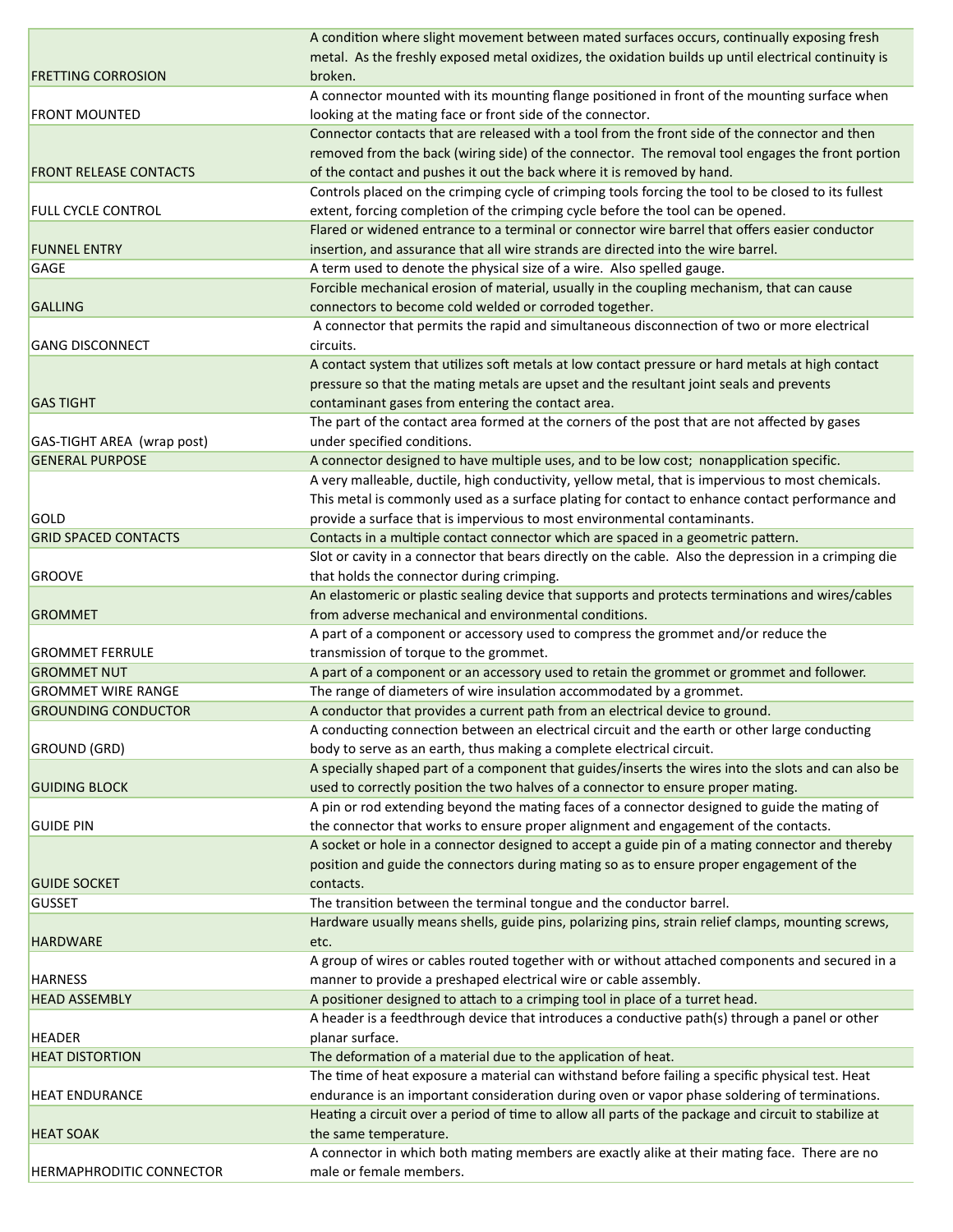|                                         | A contact design that is neither pin nor socket and which mates with other contacts of the same                                                                           |
|-----------------------------------------|---------------------------------------------------------------------------------------------------------------------------------------------------------------------------|
| <b>HERMAPHRODITIC CONTACT</b>           | design. e.g., tuning fork, brush contact, butt contact, etc.                                                                                                              |
|                                         | A connector that has its contacts bonded in place, usually with fused glass, which permits a                                                                              |
| <b>HERMETIC CONNECTOR</b>               | pressure differential to be placed across the connector without it leaking or bypassing.                                                                                  |
|                                         | Hermetically sealed connectors are usually multiple contact connectors where the contacts are                                                                             |
|                                         | bonded to the connector by fused glass or other material and permit a maximum leakage rate of<br>1.0 micron ft. per hour.                                                 |
| <b>HERMETIC SEAL</b><br><b>HERTZIAN</b> | Calculation of weight distributed over a cross sectional area (point of contact) in ksi or MPa.                                                                           |
|                                         | Stress expressed in pounds per square inch, or equivalent, that is developed during the elastic                                                                           |
|                                         | deformation phase of establishing contact. The stress is a result of normal force and the geometry                                                                        |
| <b>HERTZIAN STRESS</b>                  | of the contact and the modulus of elasticity of the contact material.                                                                                                     |
| <b>HIGH ORDER MODE</b>                  | A propagation path that makes a relatively large angle with respect to the fiber axis.                                                                                    |
| <b>HOLDING STRENGTH</b>                 | Ability of a connector to remain assembled to a cable when under tension.                                                                                                 |
| <b>HOOD</b>                             | A shroud or enclosure attached to and surrounding a connector.                                                                                                            |
| <b>HOOK TONGUE TERMINAL</b>             | A terminal with a hook shaped tongue.                                                                                                                                     |
|                                         | The tension in the wire induced by the wrapping operation and maintained by the wire being                                                                                |
| HOOP STRESS (wire wrap)                 | locked on the corners of the post.                                                                                                                                        |
|                                         | A connector that may be installed or removed by means of an insulated stick while the conductor                                                                           |
| <b>HOT-LINE CLAMP</b>                   | is energized. Also called Live-Line Connector.                                                                                                                            |
| HOUSING, ELECTRICAL CONNECTOR           | The portion of a connector into which the insert is assembled. Also called shell.                                                                                         |
|                                         | A seal provided between the housings to prevent the ingress of moisture and contaminants into                                                                             |
| <b>HOUSING SEAL</b>                     | the interior of connectors when mated.                                                                                                                                    |
| <b>HYGROSCOPIC</b>                      | Capable of absorbing moisture from the air.                                                                                                                               |
|                                         | The chemical deposition of a thin metallic coating over certain base metals by a partial                                                                                  |
| <b>IMMERSION PLATING</b>                | displacement of the base metal.                                                                                                                                           |
|                                         | iit offers to the flow of alternating current or to any other varying<br>$X_L = \omega L = 2\pi f L$ y. It is a combination of resistance (R) and reactance (X), measured |
|                                         |                                                                                                                                                                           |
|                                         | in orms (j. The equation for impedance as a function of s-parameters is:                                                                                                  |
|                                         |                                                                                                                                                                           |
|                                         | $Z = Z_0 \left  \frac{1 + s_{11}}{1 - s_{11}} \right  = R + jX = Z_0 \left[ \frac{(1 + rho)}{(1 - rho)} \right]$                                                          |
|                                         | where,<br>$Z =$ total impedance                                                                                                                                           |
|                                         | $Z_0$ = characteristic imperance or the transmission inte                                                                                                                 |
|                                         | $S_{11}$ = input impedance                                                                                                                                                |
| <b>IMPEDANCE</b>                        | rho = (See Reflection Coefficient)                                                                                                                                        |
| <b>INCLUSION</b>                        | A foreign particle in the conductive layer, plating, or base material.                                                                                                    |
|                                         | The part of a crimping tool, usually the moving part, which compresses indentations into the                                                                              |
| <b>INDENTER</b>                         | contact conductor barrel.                                                                                                                                                 |
|                                         | The property of a circuit or circuit element that opposes a change in current flow. Inductance                                                                            |
| <b>INDUCTANCE</b>                       | causes current changes to lag behind voltage changes. Inductance is measured in henrys.                                                                                   |
|                                         | The opposition of inductance to alternating current, equal to the product of the angular                                                                                  |
|                                         | frequency of the current times the self-inductance. Symbol: XL The imaginary part of the                                                                                  |
|                                         | impedance due to the inductance. The equation for inductive reactance is:                                                                                                 |
|                                         |                                                                                                                                                                           |
|                                         | $X_L = \omega L = 2\pi fL$                                                                                                                                                |
|                                         | where:                                                                                                                                                                    |
|                                         | $X_L$ = is the inductive reactance, measured in ohms                                                                                                                      |
|                                         | $\omega$ = is the angular frequency, measured in radians per second                                                                                                       |
|                                         | $f =$ is the frequency, measured in hertz                                                                                                                                 |
| <b>INDUCTIVE REACTANCE</b>              | $L$ is the inductance, measured in henries                                                                                                                                |
|                                         | Radiation energy with a wavelength longer than that of visible light used for surface mount reflow                                                                        |
| INFRARED (IR)                           | heating/soldering.                                                                                                                                                        |
|                                         | A material that prevents or delays oxidation and galvanic action on a connector surface or the                                                                            |
| <b>INHIBITOR</b>                        | interface of different conductors.                                                                                                                                        |
|                                         |                                                                                                                                                                           |
| <b>IN-LINE</b>                          | A receptacle connector designed not to be mounted, usually used in extension cord applications.                                                                           |
| <b>INSERT, ELECTRICAL CONNECTOR</b>     | The insulating element of a connector that supports and positions the contacts.                                                                                           |
| <b>INSERT ARRANGEMENT</b>               | The number, spacing, and arrangement of contacts in a connector.                                                                                                          |
| <b>INSERT CAVITY</b>                    | A defined hole in the connector insert into which the contacts are inserted.                                                                                              |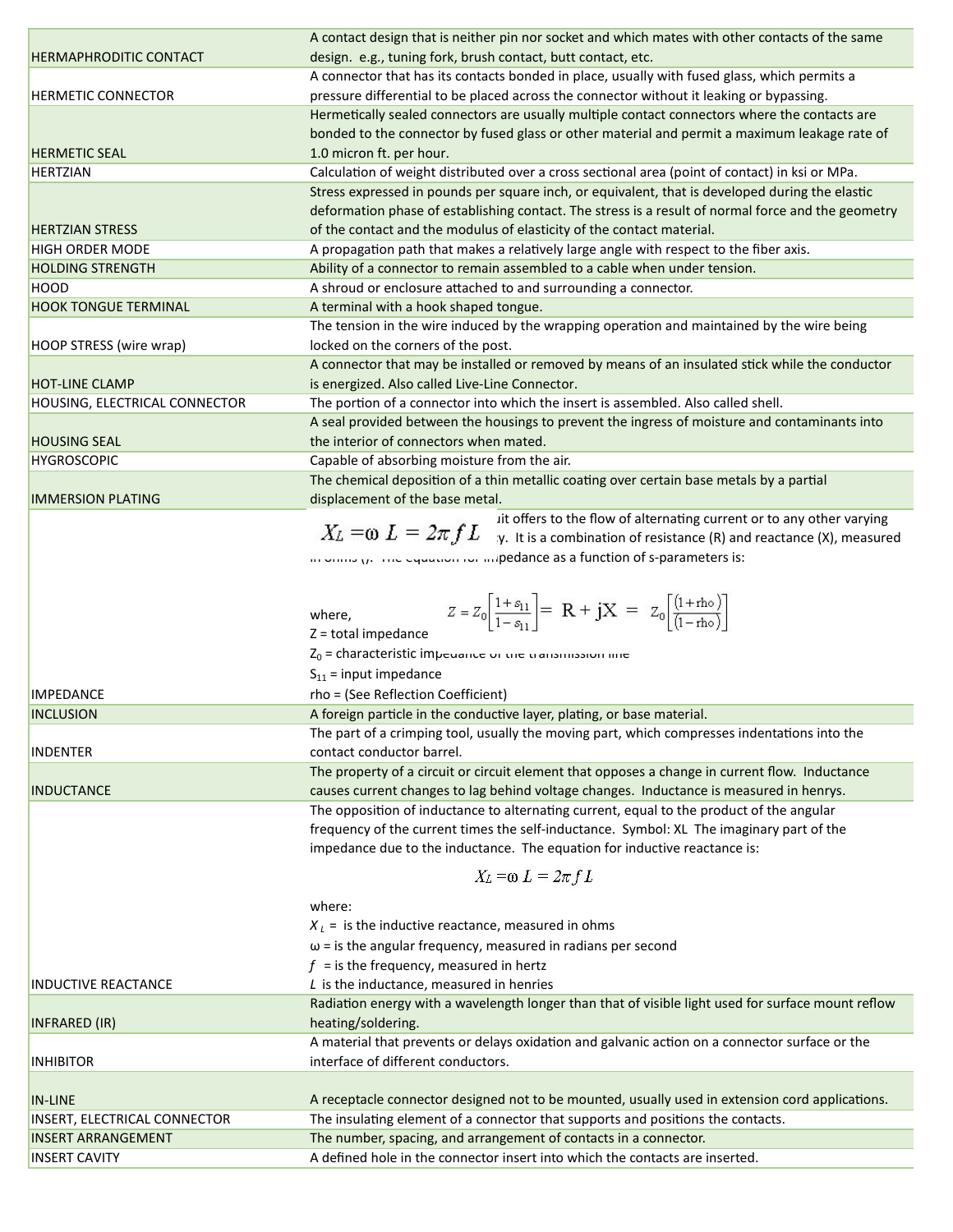|                                           | Axial load in either direction that an insert must withstand without being dislocated from its         |
|-------------------------------------------|--------------------------------------------------------------------------------------------------------|
| <b>INSERT RETENTION</b>                   | normal position in the connector shell.                                                                |
|                                           | The power loss in a transmission cable assembly or system caused by the installation of a              |
|                                           | component such as a connector, splice, or coupler; typically measured in decibels (dB). It includes    |
|                                           | losses incurred by the specimen and mismatch losses at the input and output of the specimen.           |
|                                           | When the impedance of the specimen matches that of the specimen environment impedance                  |
| <b>INSERTION LOSS</b>                     | "insertion loss" = "attenuation".                                                                      |
| <b>INSERTION TOOL</b>                     | A device used to insert contacts into a connector.                                                     |
|                                           | A hole located in the contact barrel that permits inspection to determine that the conductor is        |
|                                           | properly located before crimping and that the conductor is properly located after crimping, thus       |
| <b>INSPECTION HOLE</b>                    | ensuring a proper termination.                                                                         |
|                                           | A terminal having its conductor barrel and insulation support, if any, covered with a dielectric       |
| <b>INSULATED TERMINAL</b>                 | material.                                                                                              |
|                                           | Material having a high resistance to the flow of electric current, that is used to prevent leakage of  |
| <b>INSULATION</b>                         | current from a conductor.                                                                              |
| <b>INSULATION BARREL</b>                  | The part of a terminal end that accommodates but does not secure the cable insulation.                 |
|                                           | A raised or recessed configuration of the insulator to increase creepage distance between              |
| <b>INSULATION BARRIER</b>                 | conducting surfaces.                                                                                   |
| <b>INSULATION CRIMP</b>                   | The physical reshaping of an insulation sleeve to close or compress around the wire insulation.        |
|                                           | A mass termination connector for flat cable with contacts that displace the conductor insulation       |
| <b>INSULATION DISPLACEMENT CONNECTOR</b>  | to establish simultaneous contact with all conductors.                                                 |
|                                           | A solderless electrical connection made by inserting a single wire into a precisely controlled slot in |
|                                           | a termination such that the sides of the slot displace the insulation and deforms the conductor of a   |
| <b>INSULATION DISPLACEMENT CONNECTION</b> | solid wire or strands of stranded wire to produce a gas-tight connection                               |
|                                           | A termination designed to accept a wire for the purpose of establishing an insulation                  |
| INSULATION DISPLACEMENT TERMINATION       | displacement connection.                                                                               |
|                                           | That portion of an insulation barrel that, when closed or compressed around the conductor              |
| <b>INSULATION GRIP</b>                    | insulation, makes contact with and provides support for the insulation on the cable.                   |
|                                           |                                                                                                        |
|                                           | A crimping method in which lances pierce wire insulation, enter into the strands and make              |
| <b>INSULATION PIERCING</b>                | electrical contact without stripping the insulation.                                                   |
|                                           | A terminal having a barrel with a design that displaces the wire insulation and makes contact with     |
| <b>INSULATION PIERCING TERMINAL</b>       | the enclosed conductor.                                                                                |
|                                           | The ratio of the applied voltage to the total current between two electrodes in contact with a         |
| <b>INSULATION RESISTANCE</b>              | specific insulation, usually expressed in megohms per 1000 feet.                                       |
|                                           | That portion of a barrel, similar to an insulation grip, except it is not meant to be compressed       |
| <b>INSULATION SUPPORT</b>                 | around the conductor's insulation.                                                                     |
|                                           | A component is interchangeable when it meets the original performance specifications and is            |
|                                           | intermountable. In the case of connectors, interchangeability applies only to connector mated sets,    |
| <b>INTERCHANGEABLE</b>                    | since individual connectors are not necessarily intermatable.                                          |
| <b>INTERCONNECTING CABLE</b>              | The wiring between modules, units or other parts of the system.                                        |
| <b>INTERCONNECTION</b>                    | Mechanically joining devices together to complete an electrical circuit.                               |
|                                           | The two surfaces on the contact side of mating connectors or plugin component (e.g., relay) and        |
| <b>INTERFACE</b>                          | receptacle, that face each other when mated.                                                           |
| <b>INTERFACIAL GAP</b>                    | Any gap between the faces of mated inserts.                                                            |
|                                           | A conductor that connects conductive patterns on opposite sides of a PC board or other base.           |
| <b>INTERFACIAL CONNECTION</b>             | May be accomplished with a plated through-hole.                                                        |
|                                           |                                                                                                        |
|                                           | The junction that is formed by the faces of two mating halves of a connector. This junction can be     |
| <b>INTERFACIAL JUNCTION</b>               | tightly compressed or loose, depending upon the requirements of the application of the connector.      |
|                                           |                                                                                                        |
|                                           | Sealing of a twopiece connector over the whole area of the interface to provide environmental          |
|                                           | sealing around each contact. This is usually done by providing a soft elastomeric insert material      |
| <b>INTERFACIAL SEAL</b>                   | that comes under compression when both halves of the connector are in their fully mated position.      |
|                                           | An electrical connection between conductive patterns in different layers of a multilayer printed       |
| <b>INTERLAYER CONNECTION</b>              | circuit board.                                                                                         |
|                                           | A connector that is capable of being connected electrically and mechanically to another                |
| <b>INTERMATABLE CONNECTOR</b>             | connector, but without regard to its performance and intermountability.                                |
|                                           | Two connectors are intermountable when their mechanical mounting parameters are identical              |
| INTERMOUNTABLE                            | without regard to intermatability or interchangeability.                                               |
| <b>INTRACONNECTIONS</b>                   | The joining of elements within devices.                                                                |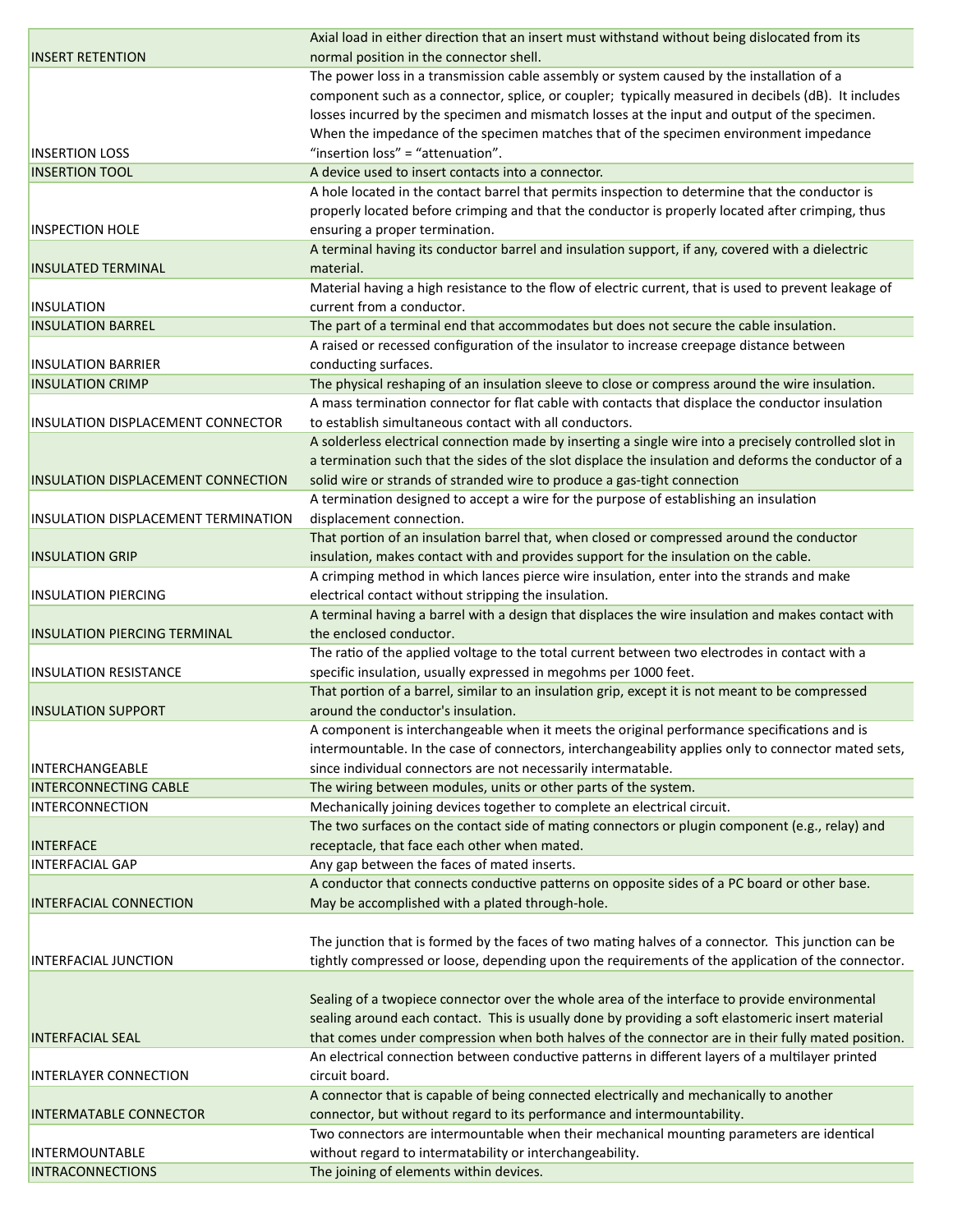|                            | A reference fixture without a test sample and with identical crosstalk characteristics as the test                                                                |
|----------------------------|-------------------------------------------------------------------------------------------------------------------------------------------------------------------|
| <b>ISOLATION STANDARD</b>  | fixture. This fixture may or may not be part of the test board.                                                                                                   |
| <b>JACK</b>                | A panel mounted coaxial connector receptacle. A connector to mate with a telephone plug.                                                                          |
|                            | The material that is the external environmentally protective covering for a cable, used to protect                                                                |
| <b>JACKET</b>              | all internal components.                                                                                                                                          |
|                            | A screw attached to one half of a connector pair used to draw and hold both halves together.                                                                      |
| JACKSCREW (Screwlock)      | Sometimes also used also to separate the connector halves.                                                                                                        |
|                            | The mating threaded device into that the jackscrew engages to hold two connector halves                                                                           |
| <b>JACKSOCKET</b>          | together.                                                                                                                                                         |
|                            | The difference between the earliest and latest times at which a signal crosses a specified                                                                        |
| <b>JITTER</b>              | reference voltage level.                                                                                                                                          |
|                            |                                                                                                                                                                   |
|                            | An electrical connection between two points on a printed board added after the intended                                                                           |
| <b>JUMPER</b>              | conductive pattern is formed.                                                                                                                                     |
|                            | A projection on a connector that engages a keyway in a mating connector so as to guide the                                                                        |
| <b>KEY</b>                 | connector halves during mating                                                                                                                                    |
|                            | A mechanical arrangement of guide pins and sockets, keying plugs, contacts, bosses, slots,                                                                        |
|                            | keyways, inserts or grooves in a connector housing, shell, or insert that allows connectors of the                                                                |
| <b>KEYING</b>              | same size and type to be lined up without the danger of making a wrong connection.                                                                                |
|                            | A component that is inserted into the cavity of a connector housing or insert to assure                                                                           |
| <b>KEYING PLUG CONTACT</b> | engagement of identically matched components.                                                                                                                     |
| <b>KEYWAY</b>              | A slot or groove into which a key slides.                                                                                                                         |
|                            | A device attached to certain connectors that permit uncoupling and separation of connector                                                                        |
| LANYARD                    | halves by a pull on a wire or cable.                                                                                                                              |
|                            | A plug that is designed to be separated from a receptacle by an axial pull of an attached lanyard                                                                 |
| LANYARD RELEASE            | without damage to the plug or receptacle. Most often used where quick release is required.                                                                        |
|                            | The juncture of two conductors placed side by side so that they overlap. (See PARALLEL SPLICE                                                                     |
| <b>LAP JOINT</b>           | and SPLICE)                                                                                                                                                       |
|                            |                                                                                                                                                                   |
|                            | A selective soldering technique employing a programmable laser system. The laser soldering                                                                        |
|                            | system is effective for high volume selective soldering of wire wrapping pins to backplanes,                                                                      |
|                            |                                                                                                                                                                   |
| <b>LASER SOLDERING</b>     | powerplanes and PC boards.                                                                                                                                        |
|                            |                                                                                                                                                                   |
|                            | The last conductor to lose physical contact when two connector halves or a socket and an                                                                          |
| <b>LAST BREAK</b>          | electrical component that have been previously mated, are physically separated from one another.                                                                  |
|                            | The connection point between components (tubes, transistors, IC packages) and the PC board or                                                                     |
| LEVEL OF INTERCONNECTION   | chassis.                                                                                                                                                          |
|                            | A test that indicated the time span before failure; the test occurs in a controlled, usually                                                                      |
| LIFE CYCLE                 | accelerated environment.                                                                                                                                          |
|                            | A connector that may be installed or removed by means of an insulated stick while the conductor                                                                   |
| LIVE-LINE CONNECTOR        | is energized.                                                                                                                                                     |
| <b>LOADBREAK CONNECTOR</b> | A connector designed to close and interrupt current on energized circuits.                                                                                        |
|                            |                                                                                                                                                                   |
| <b>LOCATOR</b>             | That part of the crimping die, positioner or turret head that places the terminal, splice or contact                                                              |
|                            | in the correct crimping area of the crimping tool or die.                                                                                                         |
|                            | A feature incorporated in certain components to provide mechanical retention of their mating                                                                      |
| <b>LOCKING DEVICE</b>      | parts.                                                                                                                                                            |
|                            | A spring device either on the contact or installed within the connector insert whose purpose is to                                                                |
| <b>LOCKING SPRING</b>      | retain the contact in the insert.                                                                                                                                 |
| LONGITUDINAL INDENT        | An indent shape where the longest dimension is in line with the connector barrel.                                                                                 |
|                            | The inductance of two or more conductors in which the current flows into one conductor and                                                                        |
|                            | returns through the other(s). The loop is defined as the current path inscribed by the 'drive' and                                                                |
|                            | 'return' path in the conductors.                                                                                                                                  |
|                            |                                                                                                                                                                   |
|                            | $L_{loop} = L_1 + L_2 - (2 * L_m)$                                                                                                                                |
|                            |                                                                                                                                                                   |
|                            | where:                                                                                                                                                            |
|                            | $L_1$ = self inductance of the driven conductor                                                                                                                   |
|                            |                                                                                                                                                                   |
|                            | $L_2$ = self inductance of the return path conductor(s)                                                                                                           |
| LOOP INDUCTANCE (LLoop)    | $L_m$ = mutual inductance between the drive and return path conductors                                                                                            |
| <b>LOSS</b>                | Energy dissipated without performing useful work. A decrease in power suffered by a signal as it is<br>transmitted from one point to another. (Transmission loss) |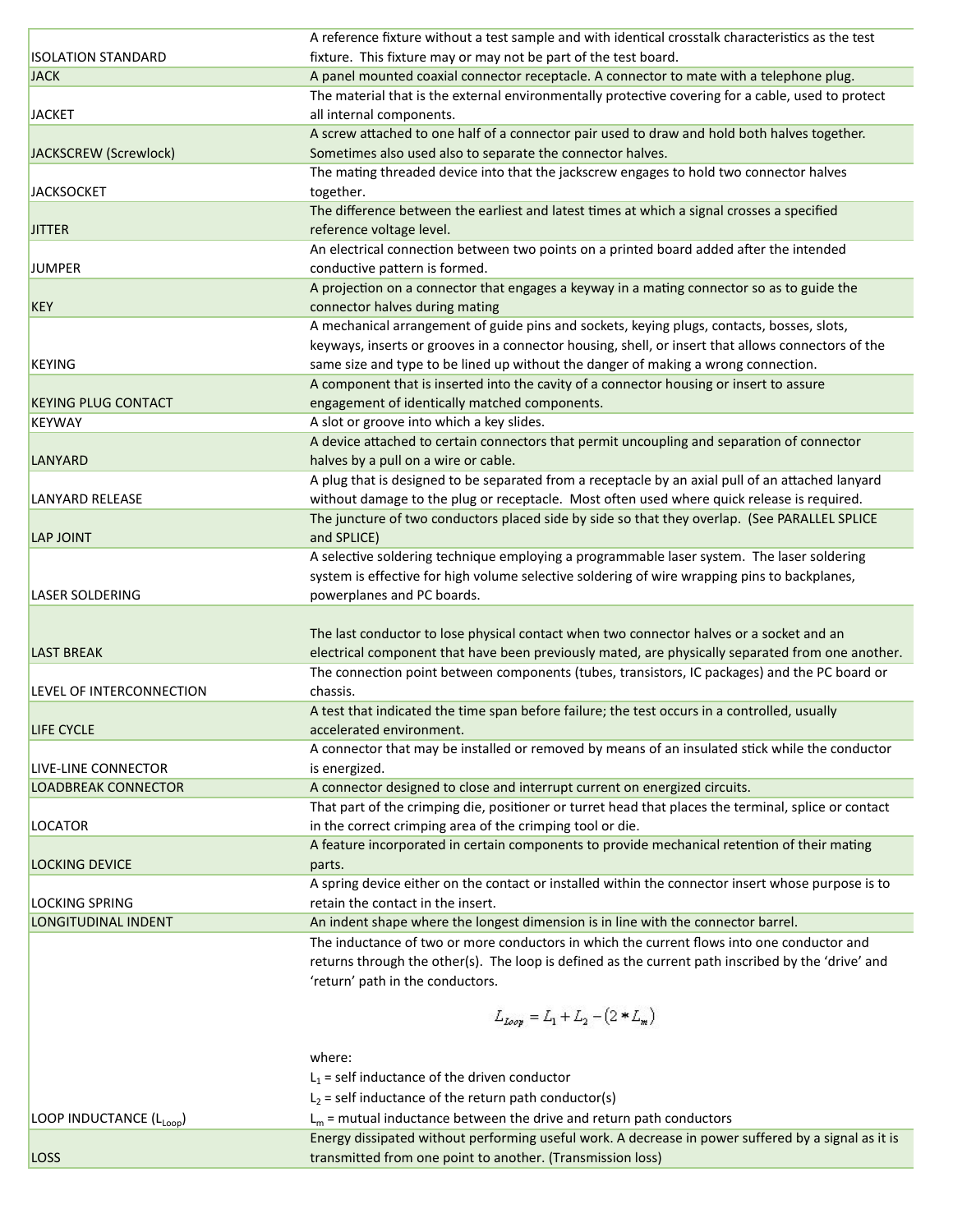|                                     | A connector whose inherent design calls for the plug to need an insertion (mating) force that is        |
|-------------------------------------|---------------------------------------------------------------------------------------------------------|
|                                     | less force than normal for usual designs of that type of connector. For example, if a connector         |
|                                     | design normally requires 16 lbs. of mating force, then a 4 lb. force would be considered low (LIF),     |
| LOW INSERTION FORCE (LIF)           | an arbitrary term for most applications.                                                                |
|                                     | A socket in which the contact surfaces normally touch as they are mated and demated. Values             |
|                                     | are generally established as a force below one Newton (0.225 pound) per contact, but greater than       |
| LOW INSERTION FORCE SOCKET (LIF)    | zero Newtons (0 pounds).                                                                                |
| LOW LEVEL CIRCUIT                   | An open circuit voltage of 20mV or less.                                                                |
|                                     | This term indicates the contact resistance characteristics of a contact system under conditions         |
|                                     | where applied voltages (? 20 mv) and currents (low milliamp range) do not alter the physical            |
| LOW LEVEL CIRCUIT RESISTANCE (LLCR) | contact interface. Sometimes referred to as "Dry Circuit" conditions                                    |
| LOW ORDER MODE                      | A propagation path that makes a relatively small angle with respect to the fiber axis.                  |
| <b>LUG</b>                          | (See TERMINAL)                                                                                          |
|                                     | A concentric or triaxial contact where the outer contact is male: and the center contact(s) may be      |
| <b>MALE CONCENTRIC</b>              | male or female. Also referred to as a triaxial contact.                                                 |
|                                     | Method of termination in which terminals that pierce flat cable insulation without stripping, mate      |
| <b>MASS TERMINATION</b>             | with enclosed conductors to form gas tight metal to metal connections.                                  |
|                                     | The joining, engaging, connecting or coupling of two connectors or devices designed to be utilized      |
| <b>MATE</b>                         | together.                                                                                               |
| <b>MATING FACE</b>                  | See Interface.                                                                                          |
| <b>MATING HARDWARE</b>              | A mechanical device that fastens connector halves together.                                             |
|                                     | The force required to fully engage or separate a plug connector to and from a receptacle                |
|                                     |                                                                                                         |
|                                     | connector including the effect of coupling, locking or similar operations. It is the resulting force of |
| <b>MATING or UNMATING FORCES</b>    | all of the contacts assembled to their housings.                                                        |
|                                     | One of two component materials that make up a composite. The other is commonly referred to              |
|                                     | as the reinforcement. It can be a metal, resin, or ceramic material. It holds the reinforcement         |
| <b>MATRIX</b>                       | together to enable the transfer of stresses and loads to the reinforcements.                            |
|                                     | The maximum ambient temperature at which a connector will operate continuously within                   |
| MAXIMUM OPERATING TEMPERATURE       | specified performance levels.                                                                           |
|                                     | Rise time measured with the fixture in place, without the specimen, and with filtering (or              |
| MEASUREMENT SYSTEM RISE TIME        | normalization). Rise time is typically measured from the 10% to 90% level.                              |
|                                     | In cylindrical bayonet connectors, metal-to-metal bottoming is the situation in which the shell         |
|                                     | surface of the receptacle bottoms (contacts) the inside rear portion of the mating plug. This is        |
| METAL-TO-METAL BOTTOMING            | achieved by an adjustable ring on the collar of the plug.                                               |
| <b>METERED SOLDER CUP</b>           | A solder cup contact partially preloaded with solder before assembly of the connector.                  |
|                                     | A random unintentional microscopic bend of a fiber usually caused by compressive or bending             |
| <b>MICROBENDING</b>                 | forces applied to the cable or fiber. (See FIBER OPTICS)                                                |
|                                     | The movement or sliding of some metal plating, from one location to another. It is felt that this       |
| <b>MIGRATION</b>                    | results from a plating action in the presence of moisture and an electrical potential.                  |
|                                     | Terminal or connector having different impedance than that for which the circuit or cable is            |
| MISMATCH, CONNECTOR IMPEDANCE       | designed.                                                                                               |
|                                     | A connection achieved by wrapping a solid conductor around a post in the normal manner with             |
| MODIFIED WRAPPED CONNECTION         | the wire insulation also wrapped around at least three corners of the post.                             |
|                                     | A modular connector is one in which similar or identical sections can be assembled together to          |
| <b>MODULAR</b>                      | provide the best connector configuration for the application.                                           |
|                                     | A formed copper alloy element, cylindrical in form with converging spring fingers which is pressed      |
|                                     | into a single contact element barrel and termination tail assembly. The resultant assembly forms        |
|                                     | an individual contact element which when combined with similar contact elements, all contained in       |
|                                     | prescribed contact cavities in a socket insulator body, makes up a complete multi-contact socket        |
| <b>MOSQUITO CLIP</b>                | assembly.                                                                                               |
| <b>MOTHERBOARD</b>                  | A printed board used for interconnecting arrays of plug-in electronic modules.                          |
| MOTHERDAUGHTER BOARD CONNECTOR      | A board mounted connector designed for interconnection of other printed circuit boards.                 |
| <b>MOUNTING FLANGE</b>              | A projection from a component for the purpose of attaching the component to a rigid surface.            |
|                                     |                                                                                                         |
| <b>MOUNTING HARDWARE</b>            | A mechanical device that mounts connector assemblies to a piece of equipment or circuit board.          |
| <b>MOUTH</b>                        | Cable entrance of a connector barrel.                                                                   |
|                                     | An accessory used as a form for containing the potting compound around the terminations of a            |
| MOLD, POTTING                       | connector. (See BOOT)                                                                                   |
|                                     | Electric circuits made on thin copper-clad laminates, stacked together with intermediate                |
|                                     | insulation and other circuit sheets, bonded together with heat and pressure. Subsequent drilling        |
| <b>MULTILAYER PRINTED CIRCUITS</b>  | and electroplating through the layers result in a three dimensional circuit.                            |
|                                     |                                                                                                         |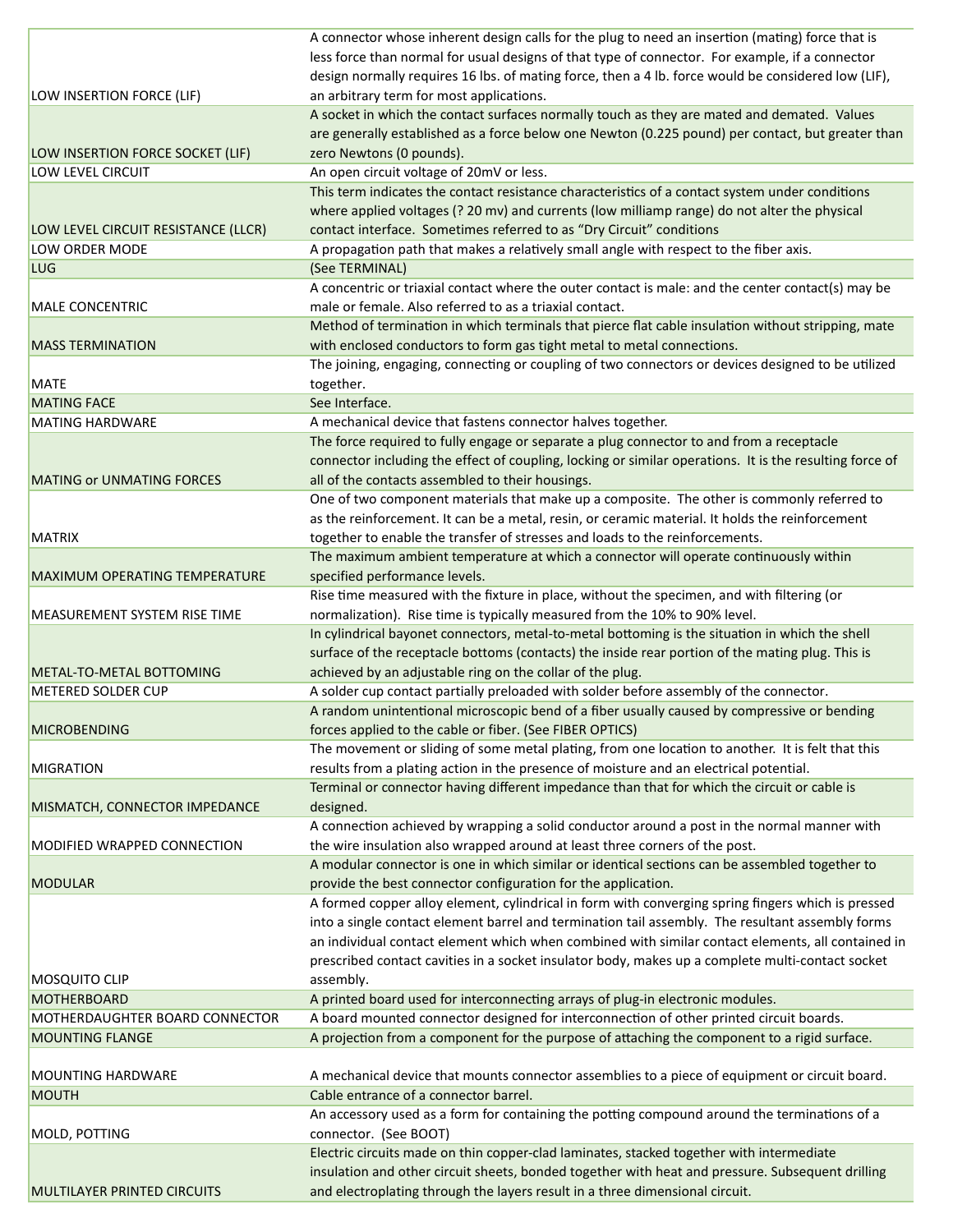| <b>MULTIMODE FIBER</b>                 | A fiber capable of propagating more than one mode of a given wavelength. (See FIBER OPTICS)           |
|----------------------------------------|-------------------------------------------------------------------------------------------------------|
|                                        | A combination of two or more conductors gathered together and insulated from one another and          |
| <b>MULTIPLE CONDUCTOR CABLE</b>        | from the sheath or armor where used.                                                                  |
|                                        | The common property of two electric conductors whereby a voltage (electromotive force) is             |
| MUTUAL INDUCTANCE (Lm)                 | induced across one conductor by a change of current in the other conductor.                           |
| MUTUAL INDUCTANCE COUPLING             | The measure of degree of magnetic coupling between two conductors. It is a unitless parameter         |
| COEFFICIENT (Km)                       | and is defined as follows:                                                                            |
|                                        | The crosstalk ratio calculated on the quiet line at or near the sending (signal source) end of the    |
| NEAR END CROSSTALK RATIO (NEXT)        | driven line.                                                                                          |
|                                        |                                                                                                       |
| <b>NEOPRENE</b>                        | Common name for polychloroprene. A material most often used as a cable jacketing compound.            |
| <b>NEST</b>                            | The portion of a crimping die that supports the barrel during crimping.                               |
| <b>NICK</b>                            | A cut or notch in a conductor's strands or insulation.                                                |
|                                        |                                                                                                       |
|                                        | An insulation displacement termination in which it is not possible to access test points for carrying |
|                                        | out mechanical tests (e.g. transverse extraction force) and electrical measurements (e.g. contact     |
|                                        | resistance) without deactivation of any design features intended to establish and/or maintain the     |
| NON-ACCESSIBLE INSULATION              | insulation displacement connection. This is mainly true when the insulation displacement              |
| DISPLACEMENT TERMINATION               | connection is enclosed in a component.                                                                |
|                                        | A compound material that will not leach ingredients, so as to contaminate or degrade adjacent         |
| NONCONTAMINATING COMPOUND              | materials under given environmental conditions.                                                       |
| NON-REUSABLE INSULATION DISPLACEMENT   |                                                                                                       |
| <b>TERMINATION</b>                     | An insulation displacement termination that can only be used once.                                    |
| <b>NON-WATERTIGHT CABLE</b>            | A cable that contains no intentionally installed internal water blocking materials.                   |
|                                        | A condition whereby a surface has contacted molten solder, but has had none of the solder             |
| <b>NONWETTING</b>                      | adhere to it.                                                                                         |
| <b>NORMAL FORCE</b>                    | The force on a contact member perpendicular to the contact interface plane.                           |
|                                        | A socket in which the contact surfaces touch as they are mated and demated. Values are                |
| NORMAL INSERTION FORCE SOCKET (NIF)    | generally established as a force above one Newton (0.225 pound) per contact.                          |
|                                        | An insulation support crimp for open barrel terminals with a crimped form resembling an O. It         |
| "O" CRIMP                              | conforms to the shape of round wire insulation.                                                       |
|                                        | A doughnut-shaped ring of rubber used as a seal around the periphery of the mating insulator          |
| O-RING                                 | interface of cylindrical connectors.                                                                  |
|                                        | De-aeration or other gaseous emissions from a device (printed circuit board, component or             |
| <b>OFFGASSING</b>                      | connector) at ambient or higher pressure when exposed to higher than ambient temperature.             |
|                                        | A terminal whose tongue is forward of its barrel and whose stud hole is offset from the centerline    |
| <b>OFFSET TONGUE TERMINAL</b>          | of the conductor barrel.                                                                              |
|                                        |                                                                                                       |
|                                        | A contact between two materials across which the voltage is the same regardless of the direction      |
| <b>OHMIC CONTACT</b>                   | of the current flow.                                                                                  |
|                                        | A terminal with an open conductor and/or insulation barrel that is designed to be crimped around      |
| <b>OPEN BARREL TERMINAL</b>            | a conductor or wire.                                                                                  |
|                                        | A socket type contact, unprotected from possible damage or distortion from a test probe or other      |
| <b>OPEN ENTRY CONTACT</b>              | wedging device.                                                                                       |
| <b>OPERATING INTERFACE</b>             | The surface at which a connector is normally separated.                                               |
| <b>OPERATING TEMPERATURE (AMBIENT)</b> | The maximum environment temperature that a device may function on a continuous basis.                 |
|                                        |                                                                                                       |
| OPERATING TEMPERATURE (INTERNAL)       | The maximum internal operational temperature capabilities of a connector in continuous service.       |
|                                        | The optical wavelength (often expressed in nanometers) at which the system is intended to             |
| <b>OPERATING WAVELENGTH</b>            | operate.                                                                                              |
|                                        | A fiber is a single discrete optical transmission element usually composed of fiber core, fiber       |
| <b>OPTICAL FIBER</b>                   | cladding and coating.                                                                                 |
|                                        | A fiber optic cable system consisting of assembled cables, connector, penetrators, couplers and       |
| <b>OPTICAL LINK</b>                    | splices used to interconnect electro-optical devices (e.g., sources and detectors) in a system.       |
|                                        | A system providing alternative polarization to prevent cross-mating of similar components when,       |
| ORIENTATION                            | used on the same equipment.                                                                           |
|                                        | De-aeration or other gaseous emission from a device (printed circuit board, component, or             |
|                                        |                                                                                                       |
| <b>OUTGASSING</b>                      | connector) when exposed to reduced pressure, heat, or both.                                           |
| <b>OUTLET NUT</b>                      | An accessory that secures the cable outlet to the body of the connector.                              |
|                                        | That portion of the electrical signal that goes over or past the specified target level during the    |
| <b>OVERSHOOT</b>                       | process of a signal excursion.                                                                        |
| <b>OXIDATION</b>                       | The addition of oxygen to a metal to form oxides (rust, etc.).                                        |
| <b>PANEL</b>                           | The structure or surface to which a device is mounted.                                                |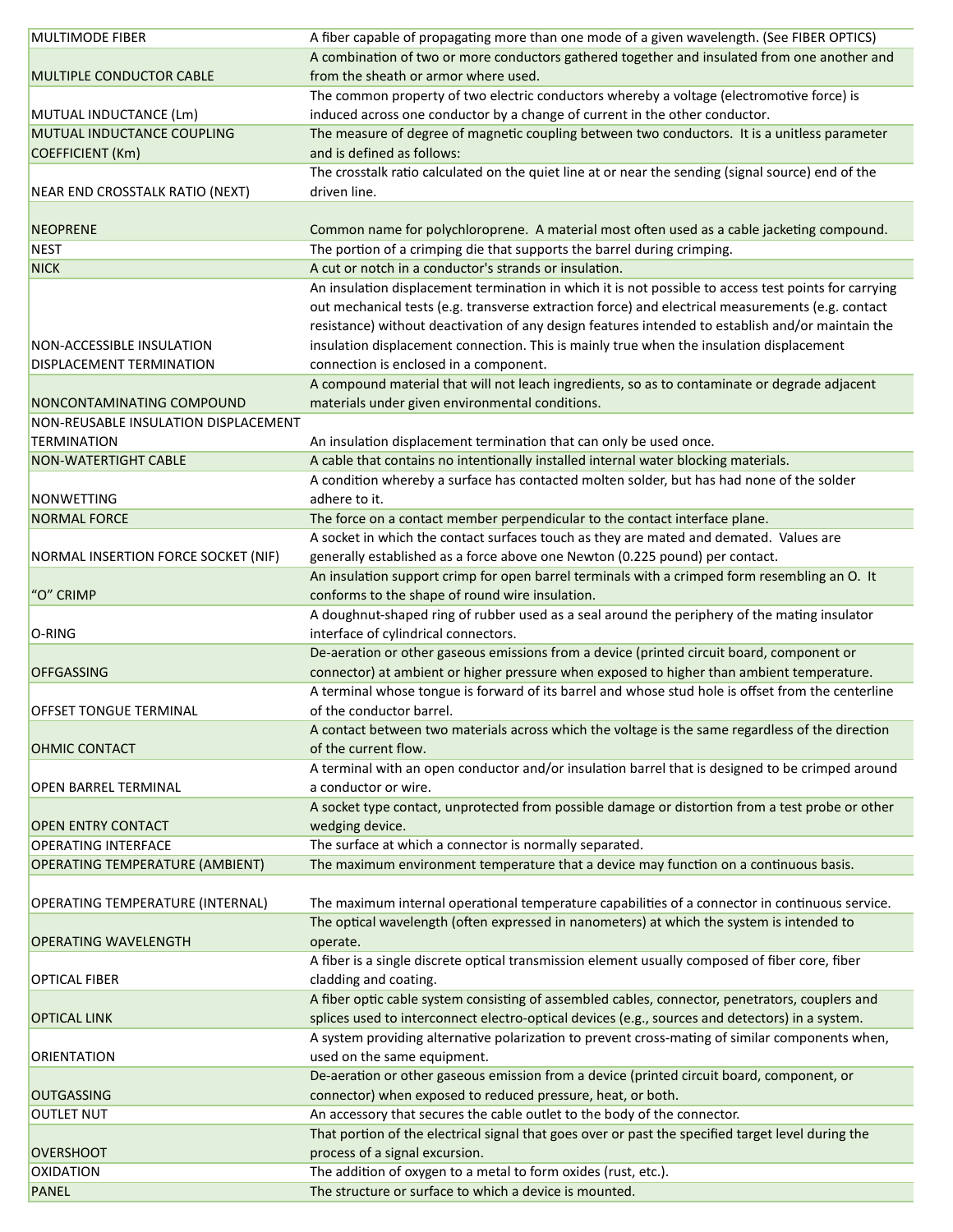| <b>PANEL CUT OUT</b>                  | A hole or group of holes cut in a panel or chassis for the purpose of mounting a component.           |
|---------------------------------------|-------------------------------------------------------------------------------------------------------|
|                                       | A connector designed to be mounted in or on a panel. Term is most often associated with flanged       |
| <b>PANEL MOUNT</b>                    | connectors.                                                                                           |
| <b>PANEL SEAL</b>                     | A seal provided between a component and a panel.                                                      |
|                                       | A device for joining two or more conductors in which the conductors lie parallel and adjacent.        |
| <b>PARALLEL SPLICE</b>                | (See LAP JOINT and SPLICE)                                                                            |
|                                       | PIM is an unwanted signal or signals generated by the non-linear mixing of 2 or more frequencies      |
|                                       | in a passive device such as a connector or cable. For more information describing the effects of      |
| PASSIVE INTERMODULATION (PIM)         | nickel plating on PIM visit http://www.amphenolrf.com/simple/PIM%20Paper.pdf                          |
|                                       | That portion of a printed circuit that carries current between two pads or between a pad and the      |
| <b>PATH</b>                           | terminal area (printed contact, edge pad)                                                             |
|                                       | The type of plug or receptacle that is not mounted in a fixed position or attached to a panel or      |
| PENDANT                               | side of equipment.                                                                                    |
|                                       | A design feature that provides an environmental seal between the forward end of plug and              |
|                                       | forward end of the receptacle even though they are not fully engaged. It generally consists of a      |
|                                       | piece of rubber fastened around the inner sidewall of the receptacle front opening skirt or around    |
| <b>PERIPHERAL SEAL</b>                | the outer sidewall of the plug engagement section.                                                    |
|                                       | An alloy of copper tin and phosphorus that is resistant to corrosion and used for contact springs     |
| <b>PHOSPHOR BRONZE</b>                | in switches and relays.                                                                               |
| <b>PHOTODIODE</b>                     | A semiconductor device, used in fiber optic systems, to convert light energy to electrical energy.    |
| PIGTAIL                               | A conductor or wire extending from an electrical or electronic device to serve as a connection.       |
|                                       | A short length of optical fiber permanently attached to an optical emitter, photodiode or             |
|                                       | connector. It is used to couple power between the optoelectronic component and the                    |
| PIGTAIL, FIBER                        | transmission fiber.                                                                                   |
|                                       | A short wire extending from an electric or electronic device to serve as a jumper or ground           |
| PIGTAIL, WIRE                         | connection.                                                                                           |
| <b>PIN DENSITY</b>                    | The quantity of pins on a component per unit area.                                                    |
| <b>PITCH</b>                          | The nominal distance from center to center of adjacent conductors or contacts.                        |
| PLASTIC DEFORMATION                   | Change in dimensions under load that is not recovered when the load is removed.                       |
|                                       | High polymeric substances, including both natural and synthetic products (not including rubber)       |
| <b>PLASTICS</b>                       | that are capable of flowing under heat and pressure conditions at one time or another.                |
|                                       | A hole formed by the deposition of metal on the sides of the hole and on both sides of the base to    |
|                                       | provide electrical connection from the conductive pattern on one side to that on the opposite side    |
| <b>PLATED THROUGH-HOLE</b>            | of the printed circuit board.                                                                         |
|                                       | The overlay of a thin coating of metal on metallic components to prevent rusting or corrosion,        |
| <b>PLATING</b>                        | sometimes also used to improve conductance, or to provide for easy soldering.                         |
|                                       | Usually a pure form of the metal being used as the plating material, with the cathode being the       |
| <b>PLATING ANODE</b>                  | work-piece being plated.                                                                              |
| <b>PLATING VOID</b>                   | The area of absence of a particular metal from a specific cross sectional area.                       |
|                                       | Platinum is a contact material that provides low and consistent surface resistances. It is used in    |
|                                       | the moving contacts of ultra sensitive relays, thermostats, and potentiometers. Other metals are      |
|                                       | added to this precious metal to create alloys with higher mechanical wear resistance. Platinum        |
|                                       | sometimes can be used to replace gold in the plating of electrical contacts and other metal parts. It |
| <b>PLATINUM</b>                       | is resistant to corrosion and film formation.                                                         |
|                                       | The part of a connector system that is free to move when not interconnected. In the case of a         |
|                                       | wire to wire, fiber to fiber, or cable to cable connector systems and board to board connector        |
|                                       | systems, the plug is the portion of the system that will insert contacts into the receptacle body.    |
| <b>PLUG</b>                           | The contacts can be either pins or sockets.                                                           |
|                                       | An electrical connector intended to be attached to the free end of a conductor, wire, cable or        |
| <b>PLUG CONNECTOR</b>                 | bundle that couples or mates to a receptacle connector.                                               |
|                                       | An accessory used to fill open, nonwired cavities in a connector grommet so as to prevent the         |
| PLUG, SEALING                         | entry of moisture, fluids or foreign particulate contaminants.                                        |
| POINT OF ELECTRICAL CONTACT           | The position of application of the force that provides electrical contact.                            |
|                                       | Term applied to a male or female contact to which a wire has been permanently attached prior to       |
| POKE HOME CONTACT                     | the assembly of the contact into the insert.                                                          |
|                                       | The arrangement or orientation of connector inserts, jackscrews, polarizing pins/sockets,             |
| POLARIZATION                          | keys/keyways, or configurations to prevent the mis-mating or cross mating of connectors.              |
| POLARIZING PIN, SOCKET, KEY OR KEYWAY | Devices incorporated in a connector to accomplish polarization.                                       |
|                                       | A slot at the edge of a printed circuit board used to assure proper insertion and location in a       |
| POLARIZING SLOT                       | mating edgeboard connector.                                                                           |
|                                       |                                                                                                       |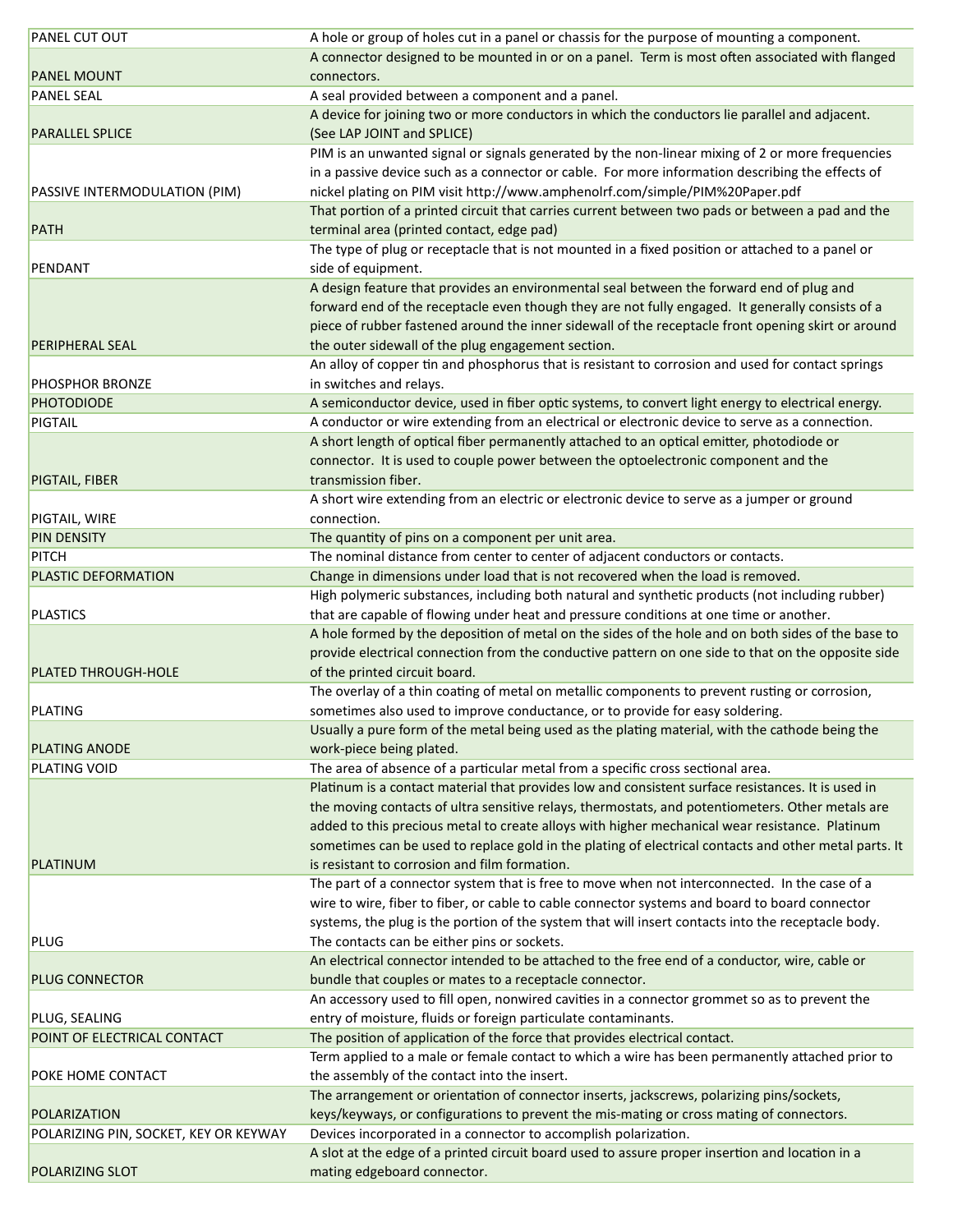| <b>POLYIMIDE</b>                      | A class of high temperature thermoplastic resins offering a wide range of physical and mechanical<br>properties including high resistance to oxidation degradation, weathering, radiation, and all strong<br>chemicals except strong bases; resistant to abrasion and frictional wear; and with mechanical and<br>electrical properties that can be retained during continuous use at 480 °F in free air. |
|---------------------------------------|-----------------------------------------------------------------------------------------------------------------------------------------------------------------------------------------------------------------------------------------------------------------------------------------------------------------------------------------------------------------------------------------------------------|
| <b>POSITIONER</b>                     | A device that is attached to a crimping tool and locates the contact in the correct position for<br>crimping.                                                                                                                                                                                                                                                                                             |
|                                       | A type of latch or locking mechanism used to hold a die set in an installation tool, or an insert in a<br>connector shell, used in such a way that the parts cannot be unlocked accidentally. Also describes                                                                                                                                                                                              |
| <b>POSITIVE LOCK</b>                  | retention of certain wire terminating contacts (tabs) used with edge or printed circuit connectors.                                                                                                                                                                                                                                                                                                       |
| <b>POST INSULATE</b>                  | To insulate an electrical connection after assembly.                                                                                                                                                                                                                                                                                                                                                      |
| <b>POTTING</b>                        | The permanent sealing of the cable end of a connector with a compound or material to exclude<br>moisture, dust, dirt, air and/or provide a strain relief.                                                                                                                                                                                                                                                 |
|                                       | An accessory that, when attached to the rear of a plug or receptacle, provides a pouring form for                                                                                                                                                                                                                                                                                                         |
| <b>POTTING CUP</b>                    | potting the wires and the wire entry end of the assembly.                                                                                                                                                                                                                                                                                                                                                 |
|                                       | An item solid or split, designed to be used as a form into which a potting compound is poured or<br>injected and allowed to cure or set to seal the back of the connector. The mold may or may not be                                                                                                                                                                                                     |
| POTTING MOLD<br><b>PRECIOUS METAL</b> | removable after the potting cures.                                                                                                                                                                                                                                                                                                                                                                        |
|                                       | One of the relatively scarce and valuable metals - gold, silver, and the platinum group metals.<br>Metal alloys that contain a high percentage, by weight of the noble metals Gold (Au), Platinum                                                                                                                                                                                                         |
| PRECIOUS METAL ALLOY                  | (Pt), Palladium (Pd) and/or Silver (Ag).                                                                                                                                                                                                                                                                                                                                                                  |
|                                       | The difference in pressure between one side of a connector and the other as in a bulkhead                                                                                                                                                                                                                                                                                                                 |
| <b>PRESSURE DIFFERENTIAL</b>          | mounting or the pressure difference between the inside and outside of a sealed connector.                                                                                                                                                                                                                                                                                                                 |
| PRESSURE-SLEEVE                       | A tubular elastomeric sleeve forming part of a cable clamp assembly.                                                                                                                                                                                                                                                                                                                                      |
| <b>PRE-INSULATE</b>                   | To insulate an electrical connection before assembly.                                                                                                                                                                                                                                                                                                                                                     |
| PRE-INSULATED CRIMP BARREL            | A crimp barrel with a permanent layer of insulation through which the crimp is made                                                                                                                                                                                                                                                                                                                       |
| PRE-INSULATED TERMINAL END            | A terminal end having a barrel with a permanent layer of insulation through which a crimp is<br>made.                                                                                                                                                                                                                                                                                                     |
| PRE-TINNED                            | The application of solder to a contact, conductor, or other connecting device prior to soldering; the<br>application of tin plating to the basis metal of connecting devices prior to fabrication.                                                                                                                                                                                                        |
| <b>PRE-TINNED SOLDER CUP</b>          | Solder cups with inner surfaces that have been pre-coated with a small amount of tin lead solder.                                                                                                                                                                                                                                                                                                         |
|                                       | An electrical contact that can be pressed into a hole in an insulator, printed board (with or                                                                                                                                                                                                                                                                                                             |
| PRESS-FIT-CONTACT                     | without plated through-holes), or a metal plate.                                                                                                                                                                                                                                                                                                                                                          |
|                                       | A solderless electrical connection made by inserting a press-in termination into a plated-through                                                                                                                                                                                                                                                                                                         |
| PRESS-IN CONNECTIONS                  | hole of a printed board.<br>The specially shaped section of a press-in termination that is suitable to perform the press in                                                                                                                                                                                                                                                                               |
| PRESS-IN SECTION                      | connection operation.                                                                                                                                                                                                                                                                                                                                                                                     |
| <b>PRESS-IN TERMINATION (POST)</b>    | A termination having a specially shaped section suitable to provide for a solderless press-in<br>connection.                                                                                                                                                                                                                                                                                              |
| PRIMARY INSULATION                    | The layer of material that is designed to do the electrical insulating, usually the first layer of<br>material applied over the conductor.                                                                                                                                                                                                                                                                |
|                                       | A portion of a conductive pattern, formed by printing, serving as a contact surface for a                                                                                                                                                                                                                                                                                                                 |
| PRINTED CONTACT                       | connector. Also called Terminal Area or Pad.                                                                                                                                                                                                                                                                                                                                                              |
|                                       | A conductive pattern within or bonded to the surface of a base material intended for point to                                                                                                                                                                                                                                                                                                             |
| PRINTED WIRING                        | point connection of separate components and not containing printed components.                                                                                                                                                                                                                                                                                                                            |
|                                       | An insulating board serving as a base for printed wiring and consisting almost entirely of point-to-                                                                                                                                                                                                                                                                                                      |
| PRINTED CIRCUIT BOARD                 | point conductors and shielding.                                                                                                                                                                                                                                                                                                                                                                           |
| PRINTED BOARD CONNECTOR               | A connector specifically designed to facilitate connections to printed boards.                                                                                                                                                                                                                                                                                                                            |
| PROFILE STAMPED                       | The generation of a contact area and surface (bump, dimple, or other shaped protrusion) that is<br>formed by using a mechanical stamping process.                                                                                                                                                                                                                                                         |
|                                       | Ability to select various circuit patterns by interconnecting or jumping appropriate contacts on                                                                                                                                                                                                                                                                                                          |
| PROGRAMMING                           | one side of a connector plug or panel.                                                                                                                                                                                                                                                                                                                                                                    |
| <b>PROPAGATION DELAY</b>              | (1) The time it takes for a signal to travel between two specified points of an interconnect system.<br>(2) Time delay between input and output of signal usually measured in nanoseconds per foot of<br>cable.                                                                                                                                                                                           |
| <b>PROPAGATION TIME</b>               | Time required for a signal to travel between two points on a transmission line.                                                                                                                                                                                                                                                                                                                           |
| PULL-OFF CONNECTOR                    | A connector equipped with a pull off coupling mechanism.                                                                                                                                                                                                                                                                                                                                                  |
| PULL-OFF COUPLING                     | A coupling in which unlocking is achieved by an axial pull on the coupling ring.                                                                                                                                                                                                                                                                                                                          |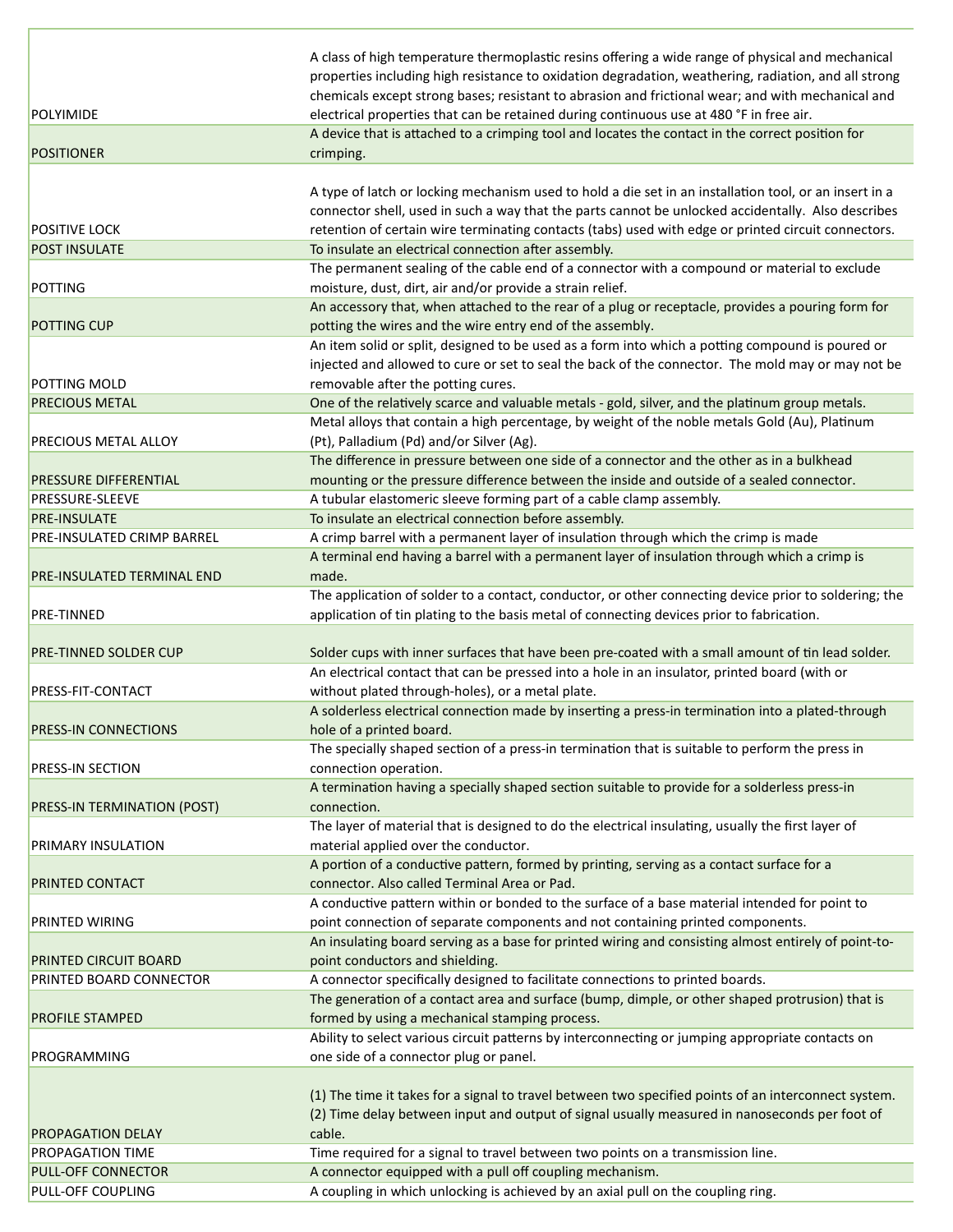| <b>REAR SEAL</b>                   | are threaded to the connector contacts.                                                                                                                                                               |
|------------------------------------|-------------------------------------------------------------------------------------------------------------------------------------------------------------------------------------------------------|
|                                    | plug or receptacle. This flat sheet of rubber is sometimes called family or group seal since it<br>contains the same number of holes as the insert has cavities. It is through these holes that wires |
|                                    | or consists of a flat sheet of rubber that fits between the back up of plate and insert and insert of                                                                                                 |
|                                    | generally consists of rubber grommets that fit between the wire and sidewall of the insert cavities                                                                                                   |
|                                    | That design feature that provides an environmental seal at the rear of plug or receptacle. It                                                                                                         |
| <b>REAR RELEASE CONTACTS</b>       | the connector contact retainer.                                                                                                                                                                       |
|                                    | retention device. The removal tool engages the contact from the rear and pulls the contact out of                                                                                                     |
|                                    | Connector contacts that are released and removed from the rear (wire side) of the connector                                                                                                           |
| REAR INSERTIONREAR RELEASE         | connector with the proper tools. This does not require demating of the connector installation.                                                                                                        |
|                                    | The type of connector whose contacts are both inserted and removed from the rear of the                                                                                                               |
| <b>REAR INSERTIONFRONT RELEASE</b> | and released from the rear with the removal tool inserted from the face (front) of the connector.                                                                                                     |
|                                    | The type of connector whose contacts are inserted from the rear, with the proper insertion tool,                                                                                                      |
|                                    |                                                                                                                                                                                                       |
| <b>READ OUT</b>                    | permit two wires to be connected to any one circuit on the printed circuit board.                                                                                                                     |
|                                    | A term used with printed circuit boards and printed circuit connectors, meaning the ability to<br>make contact with certain circuits. Example: a double readout printed circuit connector will        |
|                                    |                                                                                                                                                                                                       |
| <b>REACTANCE</b>                   | of the effective voltage to the effective current. Symbolized by X and measured in ohms. Compare<br>capacitive reactance and inductive reactance.                                                     |
|                                    | the product of the sine of the angular phase difference between current and voltage and the ratio                                                                                                     |
|                                    | The opposition of inductance and capacitance to alternating current, expressed in ohms: equal to                                                                                                      |
| <b>RATED VOLTAGE</b>               | basic properties.                                                                                                                                                                                     |
|                                    | The voltage at which an electrical component can operate for extended periods without loss of its                                                                                                     |
| <b>RATED TEMPERATURE</b>           | without loss of its basic properties.                                                                                                                                                                 |
|                                    | The maximum temperature at which an electric component can operate for extended periods                                                                                                               |
| <b>RATCHET CONTROL</b>             | contact resulting from an incomplete crimp operation.                                                                                                                                                 |
|                                    | A device to ensure the full crimping cycle of a crimping tool, preventing a partially crimped                                                                                                         |
| <b>RANGE, WIRE</b>                 | accessory will accommodate.                                                                                                                                                                           |
|                                    | The designation of wire/conductor sizes that a given conductor barrel, ferrule, grommet or                                                                                                            |
| RANGE                              | Number of sizes of connectors or cables of a particular type.                                                                                                                                         |
| <b>RANDOM EYE PATTERN</b>          | The eye pattern measured through the fixture without the test specimen.                                                                                                                               |
| RAM                                | The moving portion in the head of a crimping tool.                                                                                                                                                    |
| RADIO FREQUENCY INTERFERENCE (RFI) | Usually electrical interference from intentionally emissive sources; e.g., radar, radio, etc.                                                                                                         |
| <b>RADIO FREQUENCY (RF)</b>        | The portion of the frequency spectrum lying between 40kHz and 200GHz.                                                                                                                                 |
| <b>RACK AND PANEL CONNECTOR</b>    | (does not apply to the printed circuit boards).                                                                                                                                                       |
|                                    | normally has no coupling device and is mated by the movement between the unit and the rack                                                                                                            |
|                                    | mounting rack, which is usually provided with an alignment device to ensure correct mating. It                                                                                                        |
|                                    | One of two mating fixed connectors intended to provide a connection between a unit and its                                                                                                            |
| <b>RACK</b>                        | portions of the equipment.                                                                                                                                                                            |
|                                    | A type of structure used to house electronic components that permits convenient removal of                                                                                                            |
| <b>QUICK DISCONNECT CONNECTOR</b>  | A type of connector that permits the rapid coupling and uncoupling of mating halves.                                                                                                                  |
| QUADRAX, KEYED                     | TWINAXIAL for comparison.)                                                                                                                                                                            |
|                                    | may have 4 electrically isolated contacts surrounded by a shield (5 electrical elements). (See                                                                                                        |
|                                    | contacts. Contact may be twinaxial in design with two shields (4 electrically isolated elements) or                                                                                                   |
|                                    | A quadraxial contact designed with a keying provision to prevent mis-orientation of mating                                                                                                            |
| QUADRAXIAL (QUADRAX)               | with a common overall shield. (See COAXIAL and TRIAXIAL for comparison).                                                                                                                              |
|                                    | The construction of a connector, contact or cable with four insulated elements paired together                                                                                                        |
| <b>QUAD INDENT</b>                 | An indenter configuration of a crimp tool producing four closely grouped indents on the<br>connector barrel.                                                                                          |
| <b>PUSH PULL COUPLING</b>          | axial pull on the coupling ring.                                                                                                                                                                      |
|                                    | A quick axial coupling device with self-locking and unlocking features. Unlocking is achieved by an                                                                                                   |
| PUSH-PULL CONNECTOR                | A connector having a push-pull coupling.                                                                                                                                                              |
| <b>PUSH-ON CONTACT</b>             | restricted by friction.                                                                                                                                                                               |
|                                    | A contact with which a connection is achieved by axial force, with connection or separation being                                                                                                     |
| PULSE RISE or FALL TIME            | steady state power 'on' or 'off' level.                                                                                                                                                               |
|                                    | The time required for the electrical pulse to rise or fall between 10 percent and 90 percent of its                                                                                                   |
| <b>PULL OUT FORCE</b>              | the axial force required to remove a contact from its retention member.                                                                                                                               |
|                                    | The axial force required to remove a terminated conductor from its attached contact or terminal;                                                                                                      |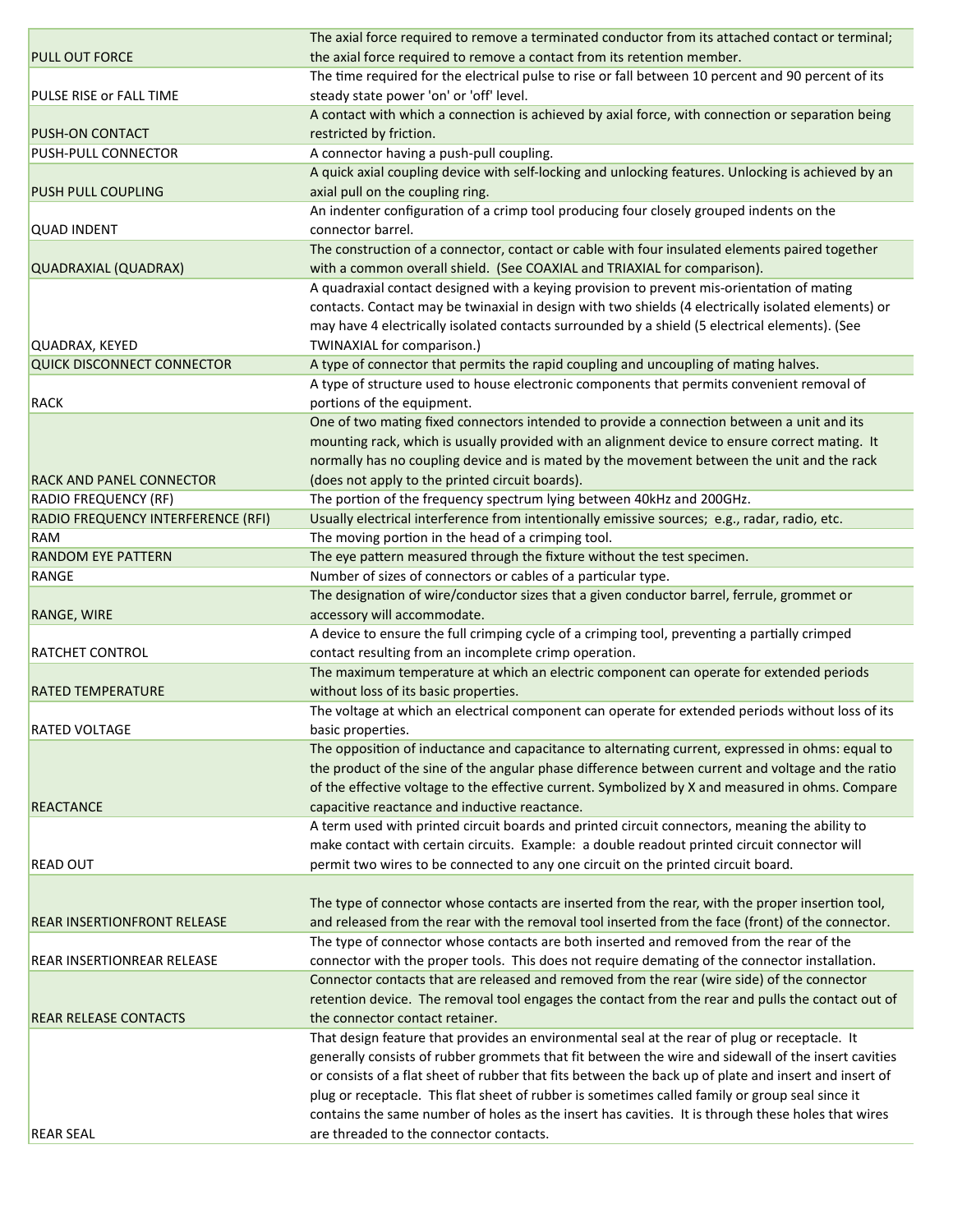| <b>RISE TIME</b>                            | The time required for a voltage step to occur, measured between its initial value and final value,<br>typically from 10% to 90% levels.                     |
|---------------------------------------------|-------------------------------------------------------------------------------------------------------------------------------------------------------------|
| RING-TONGUE TERMINAL                        | A terminal having a roundend tongue with a hole to accommodate a screw or stud.                                                                             |
| <b>RIGHT ANGLE EDGE CONNECTOR</b>           | wired backpanel rack.                                                                                                                                       |
|                                             | into the printed circuit board, allowing the circuit board to be plugged into a mother board or                                                             |
|                                             | board. Contacts of the connector are oriented at a right angle to the termination pins soldered                                                             |
|                                             | A connector that is mounted along an edge of, and soldered to, the circuits of a printed circuit                                                            |
| RIGHT ANGLE CONNECTOR                       | with the axis of the mating face.                                                                                                                           |
|                                             | A connector in which the axis of the cable outlet or termination connections are at a right-angle                                                           |
| <b>RIBBON CABLE</b>                         | by means of films, adhesives, woven textile yarn, or molded insulation material.                                                                            |
|                                             | A cable of individually insulated round conductors lying parallel and coplanar, being held together                                                         |
| <b>RF CONNECTOR</b>                         | triaxial or waveguide.                                                                                                                                      |
|                                             | Connectors used for connecting or terminating radio frequency cable; usually coax, but maybe                                                                |
| <b>TERMINATION</b>                          | An insulation displacement termination that can be used more than once.                                                                                     |
| REUSABLE INSULATION DISPLACEMENT            |                                                                                                                                                             |
| <b>RETURN MECHANISM</b>                     | operation is completed.                                                                                                                                     |
|                                             | A device of a crimping tool to return the tool to the full open position when the crimping                                                                  |
| Return Loss = 20 log10     = 20 log10   s11 |                                                                                                                                                             |
| <b>RETURN LOSS</b>                          | reflected from the discontinuity. The equation for return loss calculated from the reflection<br>coefficient is:                                            |
|                                             | The ratio in decibels (dB) of the power incident upon the impedance discontinuity to the power                                                              |
| <b>RESTRICTED ENTRY</b>                     | pin or test probe.                                                                                                                                          |
|                                             | A design feature incorporated in a female contact or insulator to prevent the entry of an oversize                                                          |
| <b>RESISTANCE</b>                           | The ohm is the practical unit of resistance, and the symbol R designates resistance in ohms.                                                                |
|                                             | Property of a conductor that determines the current produced by a given difference of potential.                                                            |
|                                             |                                                                                                                                                             |
| <b>RESILIENT CONTACT</b>                    | A contact having elastic properties to provide a force to its mating part.                                                                                  |
| <b>REMOVAL TOOL</b>                         | A device used to remove a contact from a connector.                                                                                                         |
| <b>REMOVABLE CONTACT</b>                    | required to lock the contact in place or remove it for repair or replacement.                                                                               |
|                                             | A contact that can be mechanically joined or remove from an insert. Usually, special tools are                                                              |
| RELUCTANCE                                  | magnetomotive force is applied.                                                                                                                             |
|                                             | Property of a magnetic circuit that determines the total magnetic flux in the circuit when a given                                                          |
| <b>REGRIND</b>                              | Grinding of spurs and runners or any by-product of the molding process.                                                                                     |
| <b>REFLOW SOLDERING</b>                     | mating components                                                                                                                                           |
| <b>REFLECTION COEFFICIENT</b>               | Method of soldering where the solder joint is made by melting the solder pre-coated on the                                                                  |
|                                             | NOTE – In the time domain, the reflection coefficient symbol typically used is rho $(\rho)$ , while Gamma<br>(F) is used for frequency domain measurements. |
|                                             |                                                                                                                                                             |
|                                             | $Z_0$ = is the specimen environment impedance                                                                                                               |
|                                             | $Z_L$ = is the fixture or specimen impedance                                                                                                                |
|                                             | where:                                                                                                                                                      |
|                                             |                                                                                                                                                             |
|                                             | Gamma ( $\Gamma$ )= $\frac{V_{\text{reflected}}}{V_{\text{incident}}} = \frac{Z_L - Z_O}{Z_L + Z_O} = s_{11}$                                               |
|                                             |                                                                                                                                                             |
|                                             | reflection coefficient is given by:                                                                                                                         |
|                                             | The reflection coefficient is the ratio of the reflected to incident voltages at any given point. The                                                       |
| <b>REFERENCE CORNER</b>                     | That corner of the wrap post at which the insulated wire makes its first indentation and from<br>which the number of wrapped turns is counted.              |
| <b>RECTANGULAR CONNECTOR</b>                | A connector that is basically rectangular and has a basically rectangular mating face.                                                                      |
| <b>RECOMBINED</b>                           | fiber length and content.                                                                                                                                   |
|                                             | materials to produce a final product certified to the original manufacturers specifications including                                                       |
|                                             | Process of recombining, spurs, runners and molding by-products (regrind) with original (virgin)                                                             |
| <b>RECEPTACLE</b>                           | contacts can be either pins or sockets.                                                                                                                     |
|                                             | systems, the receptacle is part of the system, that will capture the contacts within its body. The                                                          |
|                                             | wire, fiber to fiber, or cable to cable flying connector systems and board to board connector                                                               |
|                                             | receptacle may be mounted to a rack, rail, panel, or printed wiring board. In the case of a wire to                                                         |
|                                             | The part of a connector system that is fixed or stationary when not interconnected. The                                                                     |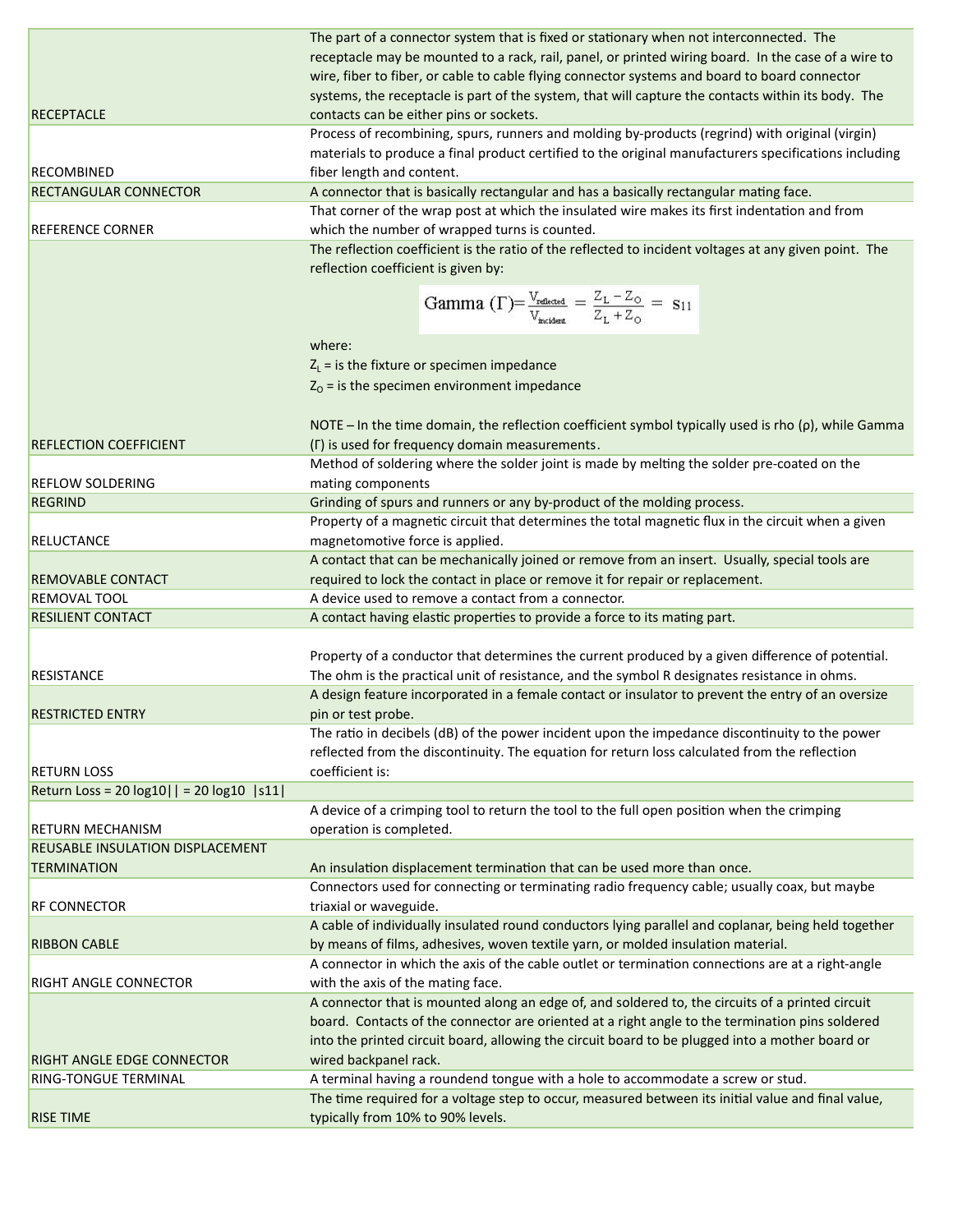|                                           | The increase in rise time to a theoretically perfect (zero rise time) voltage step when the specimen<br>is inserted in the transmission path. The formula used to calculate the rise time degradation for<br>Gaussian signals from 10% to 90% is as follows: |
|-------------------------------------------|--------------------------------------------------------------------------------------------------------------------------------------------------------------------------------------------------------------------------------------------------------------|
|                                           |                                                                                                                                                                                                                                                              |
|                                           | Rise time degradation = $\sqrt{(measured\ rise\ time)^2 - (measured\ system\ rise\ time)^2}$                                                                                                                                                                 |
| RISE TIME DEGRADATION                     | The mildest and least effective of solder fluxes (Type R). To increase rosin flux efficiency, small                                                                                                                                                          |
|                                           | amounts of organic activating agents are added. Type RA, fully activated rosin flux, is the flux most                                                                                                                                                        |
| <b>ROSIN FLUX</b>                         | commonly used for electrical connections.                                                                                                                                                                                                                    |
|                                           | The feature of connector design that permits safety wiring of plug and/or receptacle to prevent                                                                                                                                                              |
| SAFETYING                                 | loosening or a plug vibrating free from a receptacle.                                                                                                                                                                                                        |
|                                           | S <sub>11</sub> is the reflection coefficient at the input port of the device under test, defined as the ratio of the                                                                                                                                        |
|                                           | reflected voltage to incident voltage.                                                                                                                                                                                                                       |
|                                           | $S_{12}$ is the reverse transmission coefficient (isolation), The 12 is derived from the signal appearing on                                                                                                                                                 |
|                                           | the input port (port 1) from signal applied to the output port (port 2).                                                                                                                                                                                     |
|                                           | $S_{21}$ is the forward transmission coefficient (gain), S21 are signals on the output (port 2) of the                                                                                                                                                       |
|                                           | device under test, resulting from signals applied to the input (port 1).                                                                                                                                                                                     |
|                                           | S <sub>22</sub> is the output reflection coefficient as defined by the ratio of the incident voltage to the                                                                                                                                                  |
|                                           | reflected voltage.                                                                                                                                                                                                                                           |
|                                           |                                                                                                                                                                                                                                                              |
|                                           | The above S-parameters are for single ended systems. S-parameters are frequency dependent,                                                                                                                                                                   |
| SCATTERING PARAMETERS (S-PARAMETER),      | and are by default normalized to 50 ohms. There are additional parameters for differential                                                                                                                                                                   |
| $S_{11}$ , $S_{12}$ , $S_{21}$ , $S_{22}$ | systems.                                                                                                                                                                                                                                                     |
| <b>SCREW LOCK</b>                         | (See JACKSCREW)                                                                                                                                                                                                                                              |
|                                           | A technique to prepare fibers for termination in which fibers are lightly scribed, then pulled apart                                                                                                                                                         |
| <b>SCRIBE-AND-CLEAVE</b>                  | to produce cleavage perpendicular to the fiber axis.                                                                                                                                                                                                         |
| SCOOP PROOF (SCOOP-PROOF)                 | A design feature whereby exposed contacts of a connector cannot be inadvertently touched or<br>damaged by any portion of the mating connector.                                                                                                               |
| <b>SCREW MACHINE CONTACTS</b>             | A contact made by screw machine operations.                                                                                                                                                                                                                  |
|                                           | A seal provided at the interface of a connector designed to prevent fluids or other contaminants                                                                                                                                                             |
| SEAL, INTERFACIAL                         | from entering the connector contact area.                                                                                                                                                                                                                    |
| <b>SEALED CONNECTOR</b>                   | A connector employing a seal capable of fulfilling specified gas tightness requirements.                                                                                                                                                                     |
| <b>SEALING</b>                            | The ability of a component to resist the ingress of contaminants.                                                                                                                                                                                            |
|                                           | A plug that is inserted to fill an unoccupied contact aperture in a connector insert. Its function is                                                                                                                                                        |
| <b>SEALING PLUG</b>                       | to seal unoccupied apertures in the insert, especially in environmental connectors.                                                                                                                                                                          |
|                                           | A nonconductive material whose prime functions are to protect the conductor against abrasion or                                                                                                                                                              |
|                                           | other mechanical degradation and provide a second electrical barrier, placed over the primary                                                                                                                                                                |
| <b>SECONDARY INSULATION</b>               | insulation.                                                                                                                                                                                                                                                  |
|                                           | The application of plating to a limited portion of a connector contact, especially those areas                                                                                                                                                               |
| <b>SELECTIVE PLATING</b>                  | susceptible to wear.                                                                                                                                                                                                                                         |
| SELF-ALIGN                                | Design of two mating parts so that they will engage in the proper relative position.                                                                                                                                                                         |
| <b>SELF INDUCTANCE</b>                    | The inductance of a single conductor.                                                                                                                                                                                                                        |
|                                           |                                                                                                                                                                                                                                                              |
|                                           | Alterations of the inside surface of a conductor barrel to provide better gripping of the conductor,                                                                                                                                                         |
|                                           | or on the outside of a connector housing, to provide better gripping of the connector; protrusions                                                                                                                                                           |
| <b>SERRATION</b><br><b>SERVICE LIFE</b>   | on the rear of a connector housing for positive orientation of accessories.<br>The period of time that a device is expected to perform satisfactorily.                                                                                                       |
|                                           | The maximum voltage or current conditions of which a connector or electrical device is designed                                                                                                                                                              |
| SERVICE RATING                            | to function continuously at a specified temperature.                                                                                                                                                                                                         |
| <b>SHANK</b>                              | Cylindrical or rodlike portion of a connector or contact.                                                                                                                                                                                                    |
| <b>SHELL</b>                              | The outside case of a connector into which the insert and the contacts are assembled.                                                                                                                                                                        |
|                                           | A device placed around that portion of a connector that is used for attaching wires or cables so as                                                                                                                                                          |
|                                           | to both shield against electromagnetic interference and/or protect the connector wires or cable                                                                                                                                                              |
| SHIELD, ELECTRICAL CONNECTOR              | from mechanical damage.                                                                                                                                                                                                                                      |
|                                           | A connector designed to prevent the radiation of electromagnetic interference to and from the                                                                                                                                                                |
| SHIELDED CONNECTOR                        | internal conductor(s).                                                                                                                                                                                                                                       |
|                                           | One or more wires enclosed within a conductive shield to minimize the electrical interference                                                                                                                                                                |
| SHIELDED CABLE                            | effects of internal or external circuits.                                                                                                                                                                                                                    |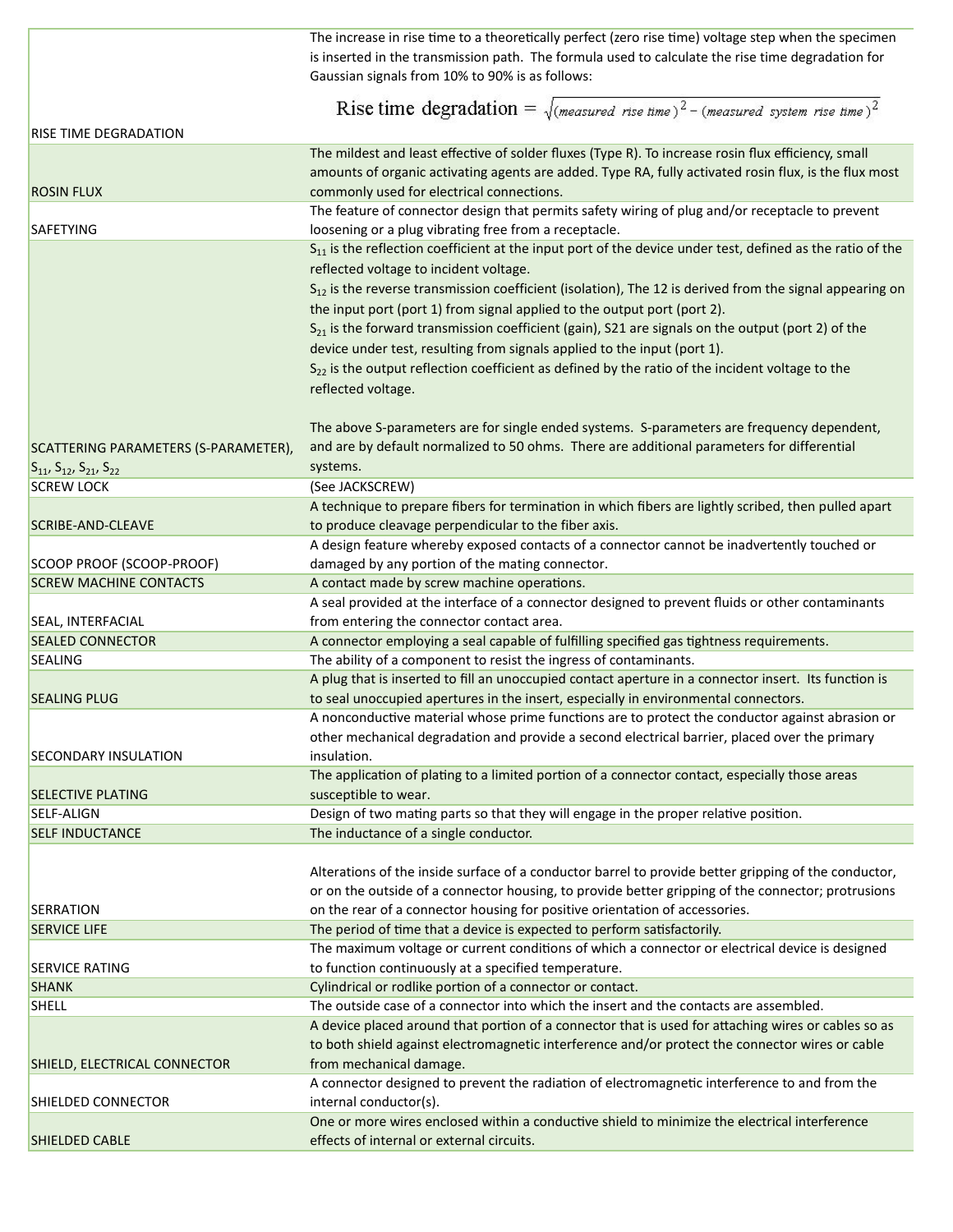|                                       | The metal sleeving surrounding one or more of the conductors, in a wiring circuit to prevent          |
|---------------------------------------|-------------------------------------------------------------------------------------------------------|
|                                       | interference, interaction or current leakage to an adjacent wire. Usually grounded, the shielding is  |
|                                       | carried through the connector shell or through a special internal shell in the case of individual     |
| <b>SHIELDING</b>                      | coaxial contacts.                                                                                     |
|                                       | A procedure for determining the permanent indentation hardness of a material by means of              |
|                                       | durometer. Shore designation is given to tests made with a specified durometer measuring              |
| <b>SHORE HARDNESS</b>                 | instrument.                                                                                           |
|                                       | A type of connector in which the contact between the conductor and the connector contact is           |
| <b>SHRINK FIT CONNECTOR</b>           | made by a shrink fit.                                                                                 |
|                                       | A part of a connector or device that provides physical protection to otherwise exposed contacts       |
| <b>SHROUD, INSULATION</b>             | or terminals.                                                                                         |
|                                       | A method of mounting a component that has a shoulder and a captivating device, and installed          |
| <b>SINGLE HOLE MOUNTING</b>           | through a single hole in a panel.                                                                     |
|                                       | A tool simulating a specified maximum size male contact or a specified minimum size female            |
| <b>SIZING TOOL</b>                    | contact.                                                                                              |
| <b>SKEW</b>                           | The difference in propagation delay between two signal paths.                                         |
|                                       | A washer sometimes fitted between a clamp-nut and a pressure-sleeve, to reduce the                    |
|                                       |                                                                                                       |
| <b>SKID-WASHER</b>                    | transmission of torque to the pressure-sleeve.                                                        |
|                                       | A socket contact that is simply a conductive tube. Sleeves do not contain pin grips or any other      |
| <b>SLEEVE</b>                         | amendments and are usually used with split pins.                                                      |
|                                       | A terminal, having a bifurcated tongue, that allows attachment to a screw or stud without             |
| <b>SLOTTED TONGUE TERMINAL</b>        | removal of the mounting hardware.                                                                     |
|                                       | Used to describe the easy removal or assembly of one part to another. Example: certain                |
| SNAP-ON                               | connectors are provided with snapon plastic covers to permit quick and convenient installation.       |
|                                       | A push on contact in which retention is achieved by means of a deformation of the contact area        |
| <b>SNAP-ON CONTACT</b>                | that provides positive axial location.                                                                |
|                                       | A connector intended to mate with a plugin device such as tubes, relays, transistors,                 |
| <b>SOCKET</b>                         | microcircuits, etc.                                                                                   |
| <b>SOCKET or RECEPTACLE CONTACT</b>   | A contact designed to interconnect with a pin contact, generally, by capturing or surrounding it.     |
| <b>SOCKET CONTACT SLEEVE</b>          | A sleeve that holds the contact spring in the correct position within the socket contact.             |
|                                       | An alloy that melts at relatively low temperatures, and that is used to join or seal metals with      |
| <b>SOLDER</b>                         | higher melting points.                                                                                |
| SOLDERABILITY                         | The property of a metal to be wetted by solder.                                                       |
| <b>SOLDER CONNECTION</b>              | A connection made by soldering.                                                                       |
| <b>SOLDER CONTACT</b>                 | A contact designed for the attachment of the conductor by solder.                                     |
|                                       | The cup or well at the end of a contact or terminal into which a wire is inserted prior to being      |
| <b>SOLDER CUP</b>                     | soldered.                                                                                             |
|                                       | A solder type contact provided with a hole at its end through which a wire can be inserted prior to   |
| <b>SOLDER EYELET</b>                  | being soldered.                                                                                       |
|                                       | A substance that transforms a passive, contaminated metal surface into an active, clean,              |
|                                       | solderable surface.                                                                                   |
| <b>SOLDER FLUX</b>                    |                                                                                                       |
| <b>SOLDER PROJECTION</b>              | An undesirable protrusion of solder from a solidified solder joint or coating.                        |
|                                       | A heat shrinkable tubing device containing a predetermined amount of solder and flux used for         |
| <b>SOLDER SLEEVE</b>                  | environmental resistant solder connections and shield termination.                                    |
|                                       | A connector in which the contact between the conductor and the connector is made by a solder          |
| <b>SOLDER-TYPE CONNECTOR</b>          | joint.                                                                                                |
|                                       | The joining of two materials by pressure means without the use of solder, brazing or any method       |
| SOLDERLESS CONNECTION                 | requiring heat.                                                                                       |
|                                       | A contact with a termination portion that is a hollow cylinder to allow it to accept a wire. After a  |
|                                       | bare wire is inserted, a swaging tool is applied to crimp the contact metal firmly against the wire.  |
| <b>SOLDERLESS CONTACT</b>             | Usually called a crimp contact.                                                                       |
|                                       | A technique of connecting uninsulated solid wire or stripped insulated wire to a terminal post        |
| <b>SOLDERLESS WRAP</b>                | containing a series of sharp edges, by winding the wire around the terminal. (see WIRE-WRAP)          |
| SOLID PRESS-IN TERMINATION            | A press-in termination having a solid press-in section.                                               |
| <b>SOLIDUS</b>                        | The lowest temperature at which a metal alloy begins to melt.                                         |
| <b>SPADE TONGUE TERMINAL</b>          | (See SLOTTED TONGUE TERMINAL)                                                                         |
|                                       | The impedance presented to the signal conductors of the device under test by the test fixture.        |
|                                       | This impedance is a result of transmission lines, termination resistors, attached receivers or signal |
| <b>SPECIMEN ENVIRONMENT IMPEDANCE</b> | sources, and fixture parasitic oscillations.                                                          |
| <b>SPLICE</b>                         |                                                                                                       |
|                                       | A device used to join two or more conductors or optical fibers to each other.                         |
| <b>SPRING CONTACT</b>                 | A contact having elastic properties to provide a force to its mating part.                            |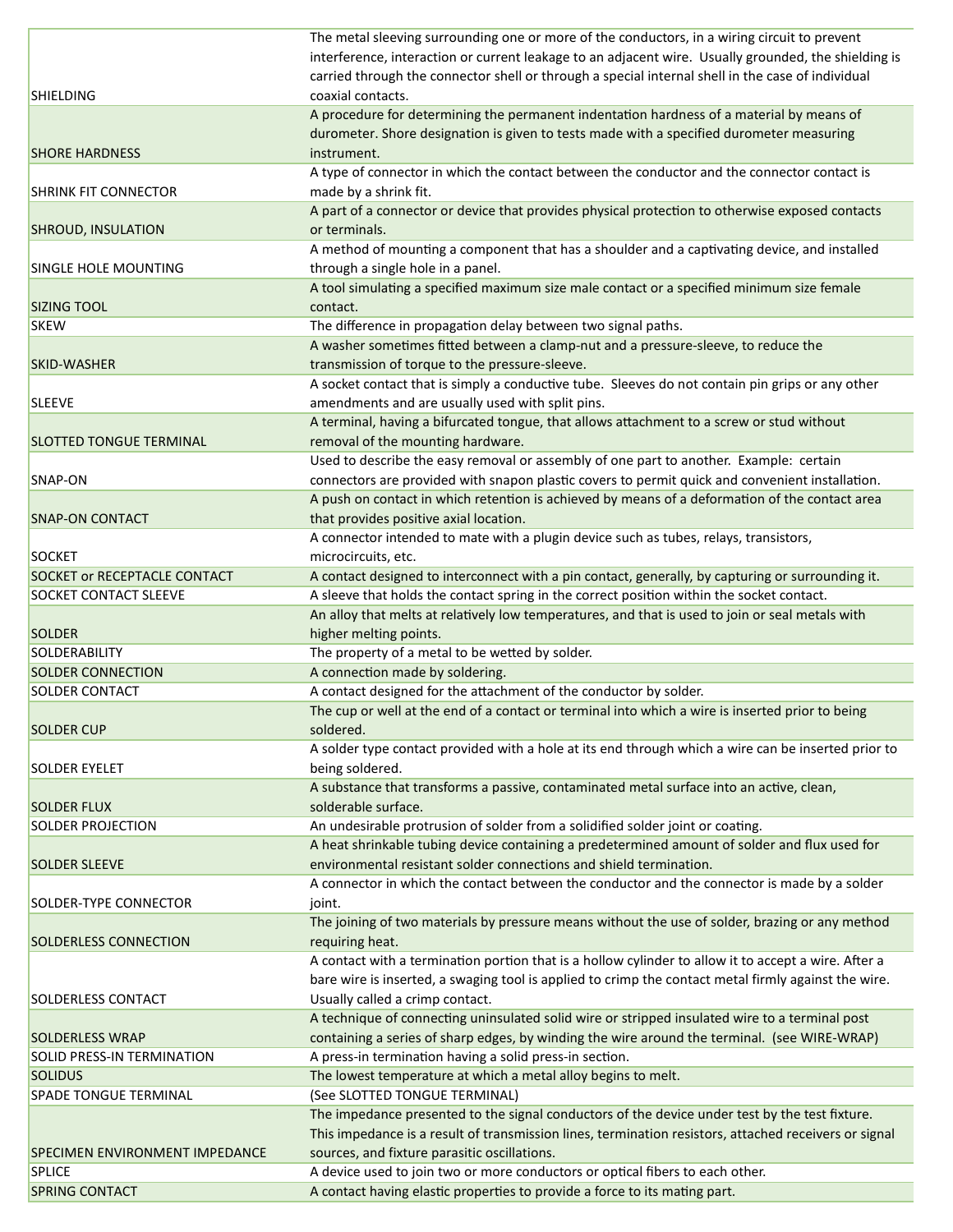|                                 | Design of a contact as used in a printed circuit connector or socket contact, permitting easy        |
|---------------------------------|------------------------------------------------------------------------------------------------------|
| <b>SPRING FINGER ACTION</b>     | stressfree spring action to provide contact pressure and/or retention.                               |
| <b>STACKING</b>                 | The installation of two or more terminals on a single screw or stud.                                 |
| STAGGERED-CONTACT CONNECTOR     | A connector having a staggered arrangement of the terminations and/or the contacts.                  |
|                                 |                                                                                                      |
| <b>STAKE CONTACT</b>            | A contact for individual mounting to a printed board by staking, and normally soldered to a land.    |
| <b>STAMPED CONTACTS</b>         | Contacts made by stamping and bending sheet metal rather than by machining of metal stock.           |
| <b>STEP AMPLITUDE</b>           | The voltage difference between the 0% and 100% levels, ignoring overshoot and undershoot.            |
|                                 | An internal keying-type device incorporated into plugs and receptacles allowing the connector to     |
|                                 | be mated only one way. The connector is rotated until the step-planes match; then it is pushed       |
| <b>STEP-PLANE</b>               | together.                                                                                            |
| <b>STOP PLATE</b>               | (See LOCATOR)                                                                                        |
|                                 | A method of mounting a connector or other electrical element to a circuit board or other similar     |
|                                 | member such that the connector contact elements can be attached to both opposing surfaces of         |
|                                 | the circuit board, with the connector mounting means straddling both sides and the edge of the       |
| <b>STRADDLE MOUNT</b>           | circuit board.                                                                                       |
|                                 | A technique involving devices or methods of termination or installation, that reduce the             |
| <b>STRAIN RELIEF</b>            | transmission of mechanical stress to the conductor termination.                                      |
|                                 | A clamp designed to remove the strain of a cable pulling on the connector's contacts. Strain reliefs |
| <b>STRAIN RELIEF CLAMP</b>      | may be attached to the connector or may be part of a cable support system.                           |
|                                 | The specially shaped opening in an insulation displacement termination suitable to provide for       |
| <b>STRAIN RELIEF SLOT (IDC)</b> | strain relief.                                                                                       |
| <b>STRAND</b>                   | One of the wires, or groups of wires, of any stranded conductor.                                     |
|                                 |                                                                                                      |
|                                 | A design of highvoltage connectors to eliminate sharp points or corners and to recess all            |
| <b>STREAMLINED</b>              | hardware to reduce corona discharge.                                                                 |
| <b>STRIP</b>                    | The removal of insulation material from wire or cable.                                               |
| <b>STRIP CONTACTS</b>           | A continuous length of formed contacts for use in an automatic installation machine.                 |
|                                 | A contact or terminal supplied in some means of continuous form, for use in automatic or             |
| <b>STRIP TERMINAL</b>           | semiautomatic crimping machines.                                                                     |
|                                 | The amount of force required to be applied to the wrapped connection along the major axis of         |
|                                 | the post to move the wrapped conductor sufficiently to break the gas tight union of the contact      |
| STRIPPING FORCE (wrap post)     | area.                                                                                                |
| <b>STRIPPER</b>                 | A tool or chemical used to remove insulation material from wire or cable.                            |
| <b>STUD</b>                     | A post used for connecting conductors or terminals. It may be threaded, serrated or plain.           |
|                                 | The hole or opening in the tongue of a terminal lug that is intended to accommodate a screw or       |
| <b>STUD HOLE</b>                | stud.                                                                                                |
|                                 | A terminal board used for connecting conductors or terminals by means of binding posts or stud       |
| <b>STUD TYPE BOARD</b>          | terminations. (see TERMINAL BOARD).                                                                  |
| <b>SUBMERSIBLE CONNECTOR</b>    | A connector capable of withstanding submersion to a specified depth.                                 |
|                                 | The passage of current over the boundary surface of an insulator as distinguished from passage       |
| <b>SURFACE LEAKAGE</b>          | through its volume.                                                                                  |
|                                 | The electrical connection of components to the surface of a conductive pattern without utilizing     |
| <b>SURFACE MOUNTING</b>         | component holes.                                                                                     |
| <b>SWAGING</b>                  | The mechanical reshaping of barrels; an obsolete term for crimping.                                  |
|                                 | Acronym for Severe Wind and Moisture Problem, as typified by the environment in the wheel-well       |
|                                 | of an aircraft operating in wet weather. Any extremely wet area, not immersive, where wind or        |
|                                 | other forces, allows the moisture into intestacies that do not normally require extreme              |
| <b>SWAMP</b>                    | environmental protection.                                                                            |
| <b>TELEPHONE PLUG</b>           | A free connector consisting of two or more contacts on a common shank.                               |
|                                 | Amount of axial load required to break or pull wire from the crimped barrel of a terminal, splice,   |
| <b>TENSILE PULL</b>             | or contact.                                                                                          |
| <b>TENSILE STRENGTH</b>         | Greatest longitudinal stress that a substance can bear without pulling apart.                        |
|                                 | A device attached to the end of a conductor to provide both mechanical and electrical                |
| <b>TERMINAL</b>                 | connections to a post, stud, chassis or another terminal.                                            |
|                                 | An assembly containing connection provisions to facilitate the connection of one or more             |
| <b>TERMINAL BLOCK</b>           | conductors.                                                                                          |
|                                 |                                                                                                      |
|                                 | A board fabricated from an insulating material containing a single or multiple row or arrangement    |
| <b>TERMINAL BOARD</b>           | of termination points for the purpose of making connections.                                         |
| <b>TERMINAL END</b>             | A component to be fitted to a conductor for attachment to a terminal.                                |
|                                 | A terminal or tab that is a pierced or a closed hook shape, providing a good mechanical as well as   |
| <b>TERMINAL, EYELET</b>         | electrical connection.                                                                               |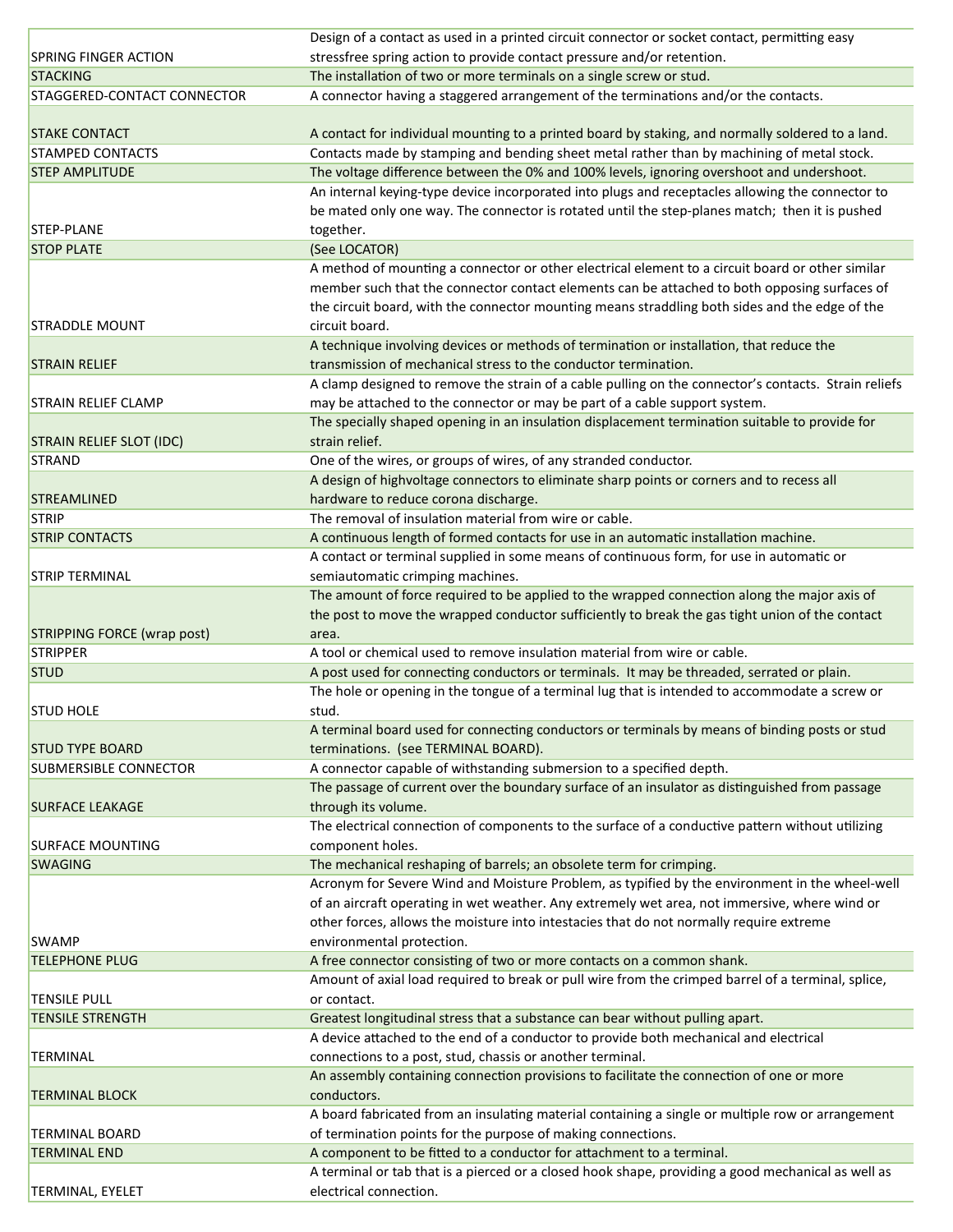| <b>TERMINAL, FORK</b>                  | A fork shaped or split terminal used in solder applications.                                       |
|----------------------------------------|----------------------------------------------------------------------------------------------------|
|                                        | A terminal or tab that is hook shaped to provide a good mechanical as well as an electrical        |
|                                        | connection when a wire is soldered to it; used on hermetic connectors. Also known as solder hook   |
| <b>TERMINAL, HOOK</b>                  | terminal.                                                                                          |
| <b>TERMINAL LUG</b>                    | (See TERMINAL)                                                                                     |
| <b>TERMINAL PLATE</b>                  | A conductive busing bar or commoning bar (link, jumper bar).                                       |
|                                        | Slotted tongue terminal designed to slip around a screw or stud without removal of the screw or    |
| <b>TERMINAL, SPADE TONGUE</b>          | nut.                                                                                               |
| <b>TERMINAL STRIP</b>                  | (See TERMINAL BOARD)                                                                               |
| <b>TERMINAL STYLE</b>                  | The design or configuration of a terminal. (see TERMINAL)                                          |
|                                        | A permanent connection or the part of a contact, terminal or terminal end to which a conductor is  |
|                                        |                                                                                                    |
| <b>TERMINATION</b>                     | normally connected.                                                                                |
|                                        | An impedance connected to the end of a transmission line, typically to minimize reflected energy   |
| <b>TERMINATION</b> [electronics usage] | on the line.                                                                                       |
| <b>TERMINATION EXTRACTION TOOL</b>     | A device for extracting a press-in termination from a printed board.                               |
|                                        | A device used to insert press-in terminations or components equipped with press-in terminations    |
| <b>TERMINATION INSERTION TOOL</b>      | into a printed board.                                                                              |
|                                        | The part of a contact, terminal of a contact, terminal or terminal end to which a conductor is     |
| <b>TERMINATION POINT</b>               | normally attached.                                                                                 |
|                                        | Plural of TERMINUS as this is a commonly used term for more than one concatenated fiber optic      |
| <b>TERMINI</b>                         | end, generally to be used in a connector.                                                          |
|                                        | A device that terminates an optical fiber and provides a means to locate and contain the optical   |
| <b>TERMINUS</b>                        | fiber within a connector.                                                                          |
|                                        | A brand name for a system involving connecting bare solid or stranded wire to a square pin for a   |
|                                        | connection, using a compression termination technique of wrapping the wire around the sharp        |
| <b>TERMI-POINT</b>                     | edges of the pin.                                                                                  |
|                                        |                                                                                                    |
|                                        | A design feature incorporated in a female contact and or insert to prevent damage by the           |
| <b>TEST PROBE PROOF</b>                | insertion of a test probe.                                                                         |
|                                        | Exposure to a given thermal condition or a programmed series of conditions for prescribed          |
| <b>THERMAL AGING</b>                   | periods of time.                                                                                   |
|                                        | The maximum and/or minimum temperature at which a material will perform its function without       |
| <b>THERMAL RATING</b>                  | undue degradation.                                                                                 |
|                                        | The resulting characteristics when a material is subjected to rapid and wide range changes in      |
| <b>THERMAL SHOCK</b>                   | temperature in an effort to discover its ability to withstand heat and cold.                       |
| <b>THERMAL WIPE</b>                    | A slight movement of mated contacts caused by thermal expansion or contraction of parts.           |
|                                        | Contact of special material used in connectors employed in thermocouple applications. Materials    |
| THERMOCOUPLE CONTACT                   | often used are iron, constantan, copper, Chromel?, Alumel?, and others.                            |
| <b>THERMOPLASTIC</b>                   | A classification of resin that can be readily softened and resoftened by repeated heating.         |
|                                        | A classification of resin which cures by chemical reaction when heated and, when cured, cannot     |
| <b>THERMOSETTING</b>                   | be resoftened by reheating.                                                                        |
|                                        | A means of mating connectors by engaging threads in a coupling ring with threads on a receptacle   |
| <b>THREADED COUPLING</b>               | shell.                                                                                             |
| <b>THROUGH CONNECTION</b>              | (See FEEDTHRU)                                                                                     |
|                                        | A silver-white, ductile metal used to coat conductors, especially when solder termination is to be |
|                                        |                                                                                                    |
| <b>TIN</b>                             | used.                                                                                              |
|                                        | The protrusion, usually flat in configuration, of a terminal that is designed to be fastened to a  |
| <b>TONGUE</b>                          | stud, terminal block, chassis, or inserted in a receptacle.                                        |
| <b>TOTAL POST LENGTH</b>               | The length of the post from the mounting plane to the tip.                                         |
|                                        | The construction of a connector, contact or cable having a coaxial construction but with two       |
|                                        | shields, each being separated with dielectric material. Triaxial construction allows signals to be |
|                                        | transmitted on both the center conductor and the inner shield while the outer shield may be at     |
| <b>TRIAXIAL CONSTRUCTION</b>           | ground potential. (see COAXIAL and TWINAXIAL for comparison).                                      |
|                                        | Assembly of three contacts arranged coaxially as inner, intermediate, and outer contacts, enabling |
|                                        | the termination of shielded triaxial or twisted pair cables. (Sometimes referred to as concentric  |
| <b>TRIAXIAL CONTACT</b>                | twinax) (see TRIAXIAL CONSTRUCTION).                                                               |
| <b>TUBULAR TERMINAL</b>                | A terminal manufactured from tubing rather than flat stock.                                        |
|                                        | A resilient contact having a shape similar to that of a tuning fork, the two arms of which apply   |
| <b>TUNING FORK CONTACT</b>             | contact force in opposite directions.                                                              |
| <b>TURN OF WIRE</b>                    | A single helical ring of wire wrapped 360 degrees around a wrap post.                              |
|                                        |                                                                                                    |
|                                        | A device attached to a crimping tool, having multiple positions that can be rotated to position a  |
| <b>TURRET HEAD</b>                     | specific conductor barrel between the indenters.                                                   |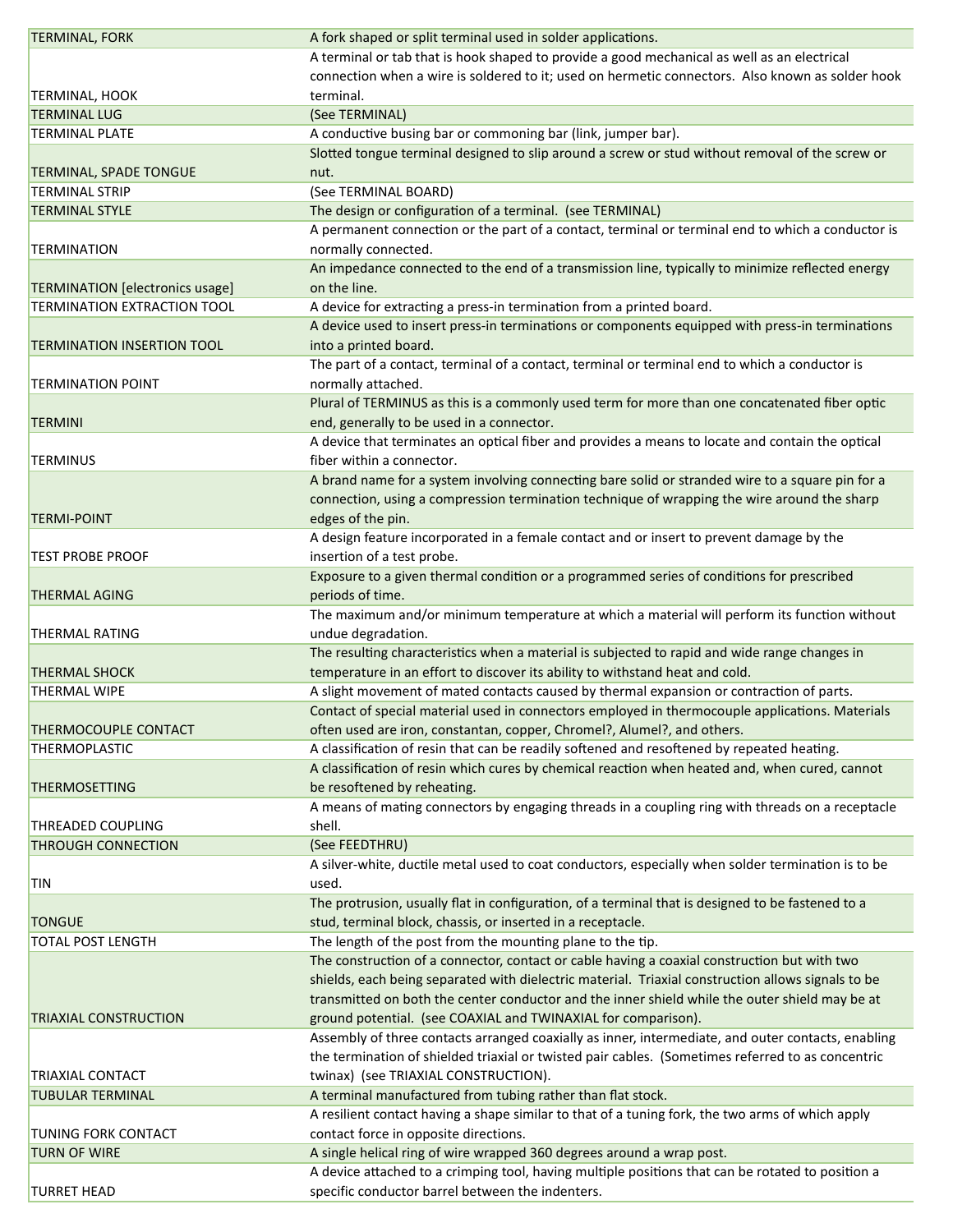|                               | The construction of a connector, contact or cable with two insulated elements paired together with  |
|-------------------------------|-----------------------------------------------------------------------------------------------------|
| <b>TWINAXIAL CONSTRUCTION</b> | a common overall shield; ex: a twisted shield pair. (see COAXIAL and TRIAXIAL for comparison).      |
| <b>TWIST-ON CONNECTOR</b>     | A connector that is mated by axial force and locked by rotation of the locking device.              |
|                               | An interconnecting device in which one mating piece is permanently mounted to the printed           |
| <b>TWO-PIECE CONNECTOR</b>    | circuit board (generally by soldering) while the other is attached to equipment.                    |
|                               | A connector used to make connection to a rocket, missile or anything else where rapid separation    |
| UMBILICAL CONNECTOR           | is required, as during launching or separation.                                                     |
| <b>UNMATE</b>                 | The disengagement, disconnecting or uncoupling of mated connectors.                                 |
| <b>UNWRAPPING TOOL</b>        | A tool to remove a wrapped connection by unwrapping.                                                |
|                               | A method of simultaneously soldering variously configured component parts. The process is           |
|                               | carried out in a specially equipped chamber, and the high temperature of boiling fluorinated        |
| <b>VAPOR PHASE</b>            | hydrocarbon is the heat transfer medium.                                                            |
|                               | The ability of a connector or socket and all required ancillary hardware to withstand the heating   |
|                               | and cooling processes and other exposures involved in reflow soldering using the vapor phase        |
| <b>VAPOR PHASE COMPATIBLE</b> | soldering method.                                                                                   |
|                               | A plated through-hole used as an interlayer connection, but in which there is no intention to       |
| <b>VIA HOLE</b>               | insert a component lead or other reinforcing material.                                              |
|                               |                                                                                                     |
| <b>VIRTUAL CONTACT WIDTH</b>  | Combination of the width of the contact face together with any positional variation of the contact. |
|                               | The term most often used in place of electromotive force, potential, potential difference, or       |
|                               | voltage drop, to designate electrical pressure that exists between two points and is capable of     |
| <b>VOLTAGE</b>                | producing a flow of current when a closed circuit is connected between two points.                  |
| <b>VOLTAGE PROOF</b>          | A test voltage equivalent to the working voltage multiplied by a safety factor.                     |
|                               | The highest voltage that may be continuously applied to a wire or cord in conformance with          |
| <b>VOLTAGE RATING</b>         | standards or specifications.                                                                        |
|                               | The ratio of the maximum magnitude of the voltage on a line to the minimum magnitude at any         |

e ratio of the maximum magnitude of the voltage on a line to the minimum magnitude at a given point. VSWR can be expressed by the following equations:

$$
VSWR = \frac{|V_{\text{max}}|}{|V_{\text{min}}|} = \frac{|V_{\text{inc}} + V_{\text{ref}}|}{|V_{\text{inc}} - V_{\text{ref}}|}
$$

**or** *contract to the state of the state of the state of the state of the state of the state of the state of the state of the state of the state of the state of the state of the state of the state of the state of the state* 

$$
VSWR=\frac{\left(1+\left|\Gamma\right|\right)}{\left(1-\left|\Gamma\right|\right)}
$$

where:

 $V_{inc}$  = incident voltage wave amplitude

 $V_{refl}$  = reflected voltage wave amplitude

| VOLIAUL STANDINU WAVE IVATIO (VSWIN) | $1 - 1$ CHCCLION COCHICICIT                                                                           |
|--------------------------------------|-------------------------------------------------------------------------------------------------------|
| <b>WATERTIGHT CABLE</b>              | A cable that contains internal water blocking compounds.                                              |
|                                      | A process in which items to be soldered are brought in contact with a gently overflowing wave of      |
| <b>WAVE SOLDERING</b>                | liquid solder that is circulated by a pump in an appropriately designed solder pot reservoir.         |
| <b>WELDED CONNECTION</b>             | A connection made by welding.                                                                         |
|                                      | The formation of a relatively uniform, smooth, unbroken and adherent film of solder to a base         |
| <b>WETTING</b>                       | material.                                                                                             |
| <b>WICKING</b>                       | Movement of liquid solder along a metallic surface by capillary action.                               |
|                                      | Action of two electrical contacts that come in contact by their contact surfaces sliding against each |
| <b>WIPING ACTION</b>                 | other.                                                                                                |
| <b>WIRE BARREL</b>                   | See BARREL, CONDUCTOR                                                                                 |
| <b>WIRE EXTRACTION TOOL (IDC)</b>    | A device for extracting the wire(s) from the insulation displacement termination.                     |
|                                      | A hand or power operated tool for producing an insulation displacement connection by inserting        |
| <b>WIRE INSERTION TOOL</b>           | the wire(s) in a controlled manner to a predetermined position in the slot(s).                        |
|                                      | The sizes of conductors accommodated by a particular wire barrel. Also the diameters of wires or      |
| <b>WIRE RANGE</b>                    | cables accommodated by a sealing grommet.                                                             |
|                                      | An elastomeric grommet on the rear of a connector that seals around each wire to preclude the         |
| <b>WIRE SEAL</b>                     | entrance of water or moisture.                                                                        |
|                                      | A numerical designation for a conductor, usually expressed in terms of American Wire Gauge            |
| <b>WIRE SIZE</b>                     | (AWG), based on the approximate circular mil area of the conductor.                                   |
|                                      |                                                                                                       |